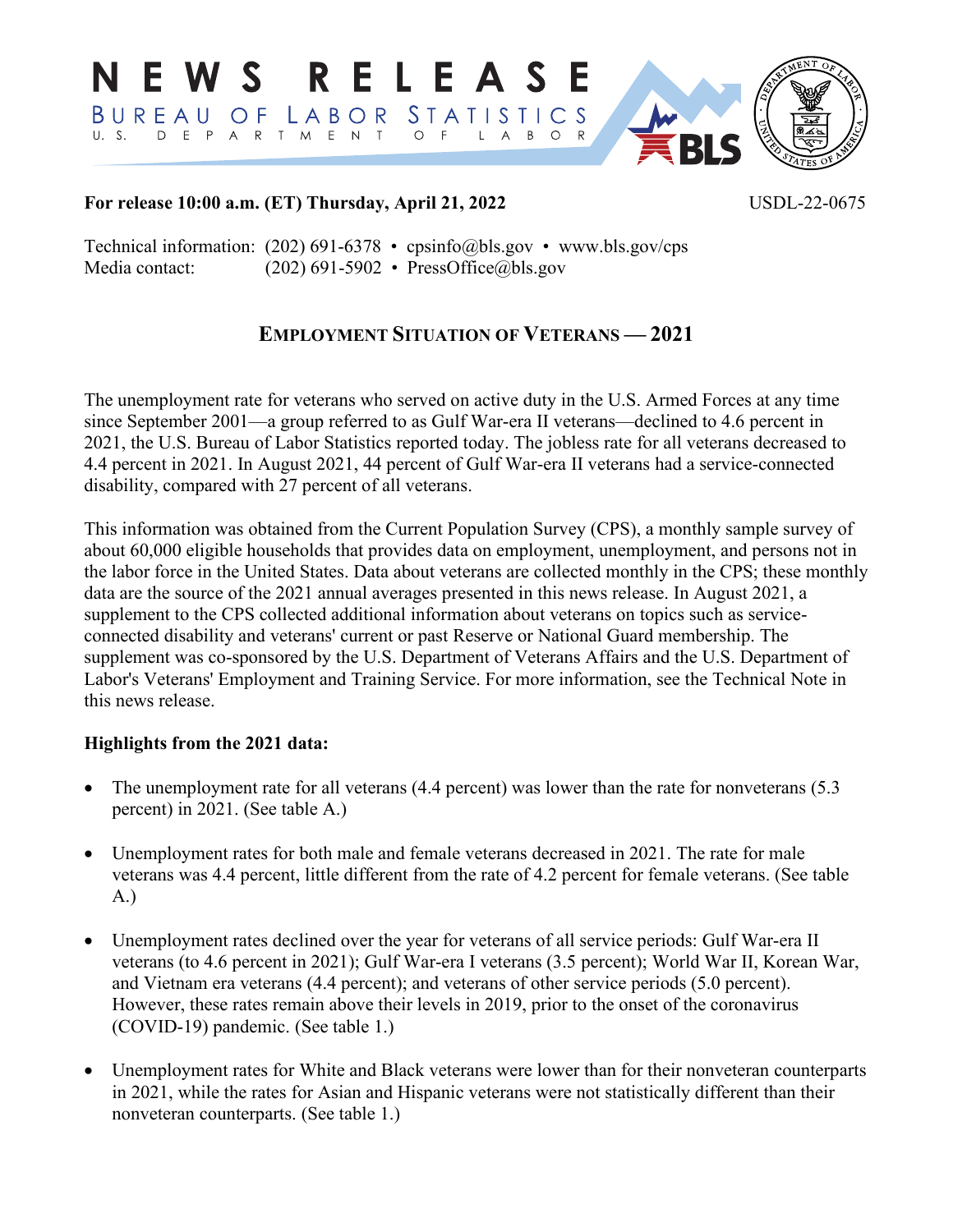- Among the 386,000 unemployed veterans in 2021, 56 percent were ages 25 to 54, 39 percent were age 55 and over, and 5 percent were ages 18 to 24. (See table 2A.)
- Among Gulf War-era II veterans, the unemployment rate of veterans with a service-connected disability declined to 3.2 percent and the rate for veterans with no disability decreased to 3.6 percent in August 2021. (See table 7.)
- Gulf War-era II veterans who reported a service-connected disability rating of less than 30 percent were much more likely to be in the labor force than those with a rating of 60 percent or higher in August 2021 (94.4 percent compared with 63.8 percent). (See table 7.)
- In August 2021, 27 percent of employed veterans with a service-connected disability worked in the public sector, compared with 21 percent of veterans with no disability and 13 percent of nonveterans. (See table 8.)
- In 2021, the unemployment rate of veterans varied across the country, ranging from 1.6 percent in Kentucky to 7.6 percent in Washington. (See table 6A.)

### **The Veteran Population**

In 2021, 18.5 million men and women were veterans, accounting for about 7 percent of the civilian noninstitutional population age 18 and over. Of all veterans, about 1 in 10 were women. In the survey, veterans are defined as men and women who have previously served on active duty in the U.S. Armed Forces and who were civilians at the time these data were collected. Veterans are much more likely to be men than are nonveterans, and they also tend to be older. In part, this reflects the characteristics of veterans who served during World War II, the Korean War, and the Vietnam era, all of whom are now over 60 years old. Veterans who served during these wartime periods accounted for about 36 percent (6.6 million) of the total veteran population in 2021. Forty-two percent of veterans (7.9 million) served during Gulf War era I (August 1990 to August 2001) or Gulf War era II (September 2001 to present). Twenty-two percent (4.1 million) served outside the designated wartime periods. (See tables 1 and 2A.)

### **Gulf War-era II Veterans**

In 2021, there were 4.7 million veterans who had served during Gulf War era II (September 2001 to present). Seventeen percent of these veterans were women, compared with about 4 percent of veterans from World War II, the Korean War, and the Vietnam era. Two-thirds of all Gulf War-era II veterans were between the ages of 25 and 44. (See tables 1 and 2A.)

In 2021, the unemployment rate for Gulf War-era II veterans was 4.6 percent, down considerably from the rate in 2020 (7.3 percent) but up from 2019 (3.5 percent), prior to the COVID-19 pandemic. Among Gulf War-era II veterans, the unemployment rates for men and women both declined in 2021 (to 4.6 percent and 4.9 percent, respectively). These rates were not statistically different from each other. (See table A.)

The unemployment rate for male Gulf War-era II veterans, at 4.6 percent, was lower than the rate for male nonveterans, at 5.5 percent, in 2021. By age, unemployment rates for male Gulf War-era II veterans and nonveterans were not statistically different, with one exception: 45- to 54-year-old male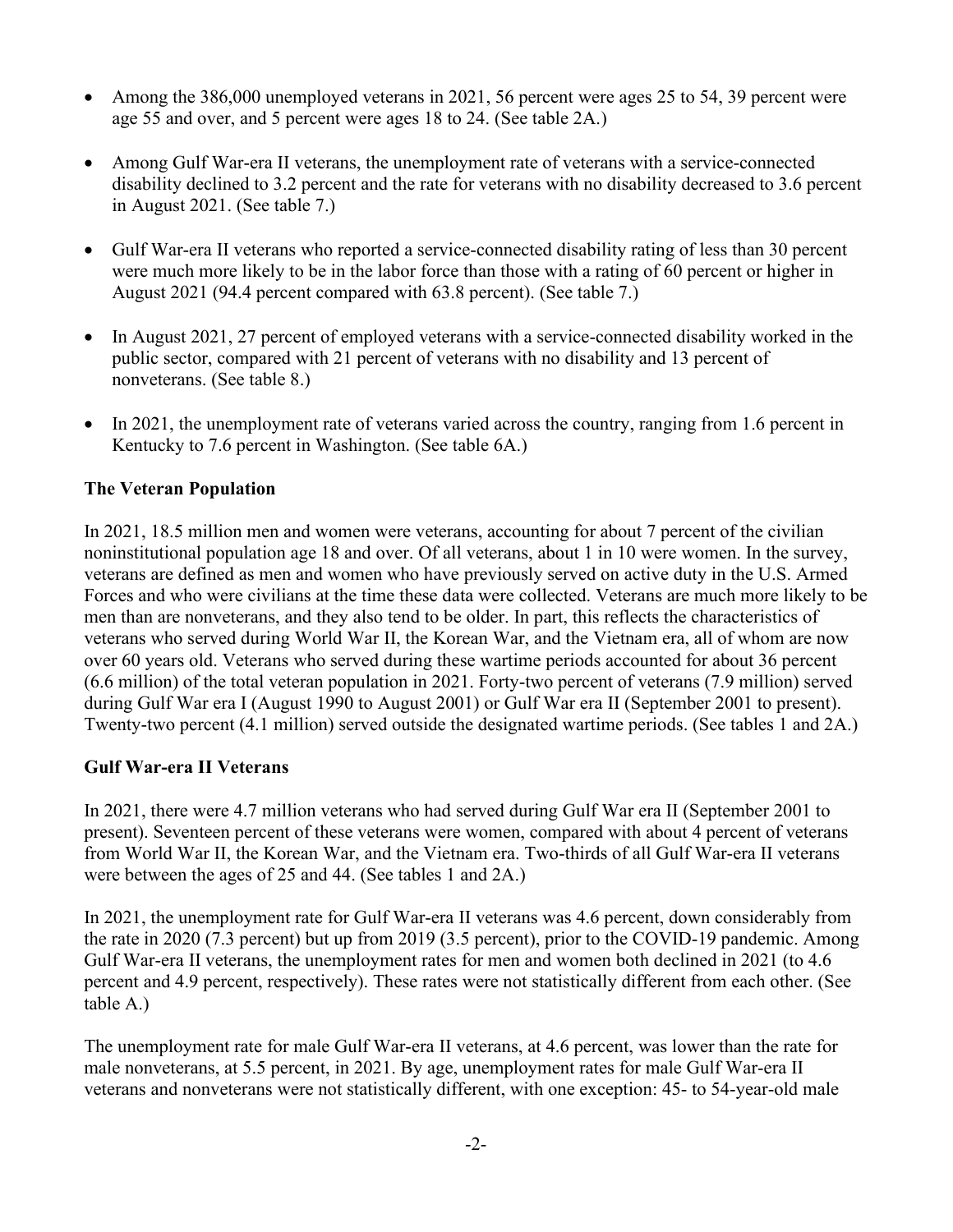Gulf War-era II veterans had an unemployment rate of 2.6 percent, lower than the rate of 4.2 percent for their nonveteran counterparts. (See table 2B.)

The unemployment rate for female Gulf War-era II veterans was 4.9 percent in 2021, not statistically different from the rate for female nonveterans (5.1 percent). By age, unemployment rates for female Gulf War-era II veterans and nonveterans were not statistically different. (See table 2C.)

Employed Gulf War-era II veterans were twice as likely to work in the public sector in 2021 as employed nonveterans—27 percent versus 13 percent. Among the employed, 15 percent of Gulf Warera II veterans worked for the federal government, compared with 2 percent of nonveterans. (See table 5.)

In August 2021, 41 percent of Gulf War-era II veterans reported serving in Iraq, Afghanistan, or both locations. These veterans had an unemployment rate of 2.6 percent, not statistically different than the rate for Gulf War-era II veterans who served elsewhere (3.6 percent). (See table 10.)

# **Gulf War-era I Veterans**

In 2021, of the 3.2 million veterans who served during Gulf War era I (August 1990 to August 2001), the proportion who were women (16 percent) was similar to that for Gulf War-era II veterans (17 percent). All Gulf War-era I veterans were age 35 and over in 2021, compared with 62 percent of Gulf War-era II veterans. Forty-eight percent of Gulf War-era I veterans were ages 45 to 54, 26 percent were ages 55 to 64, 15 percent were ages 35 to 44, and 11 percent were age 65 and over. (See tables 1 and 2A.)

The unemployment rate for Gulf War-era I veterans was 3.5 percent in 2021, down by 1.3 percentage points from 2020. The jobless rate for Gulf War-era I veterans in 2021 was above its pre-pandemic rate of 2.6 percent in 2019.

In 2021, the unemployment rate for male Gulf War-era I veterans (3.6 percent) was lower than that of their Gulf War-era II counterparts (4.6 percent). The difference in unemployment rates reflects, at least in part, the older age profile of veterans who served during Gulf War era I. Younger people—whether veterans or nonveterans—tend to have higher unemployment rates than older people. The rate for female Gulf War-era I veterans (3.0 percent) was lower than the rate for female Gulf War-era II veterans (4.9 percent). Among Gulf War-era I veterans, the unemployment rate declined for both men and women in 2021; the rates for men and women were not statistically different. (See tables 2B and 2C.)

### **Veterans of Other Service Periods**

In 2021, 4.1 million veterans had served on active duty during "other service periods," mainly between the Korean War and the Vietnam era and between the Vietnam era and Gulf War era I. All veterans from this period of service were age 45 and over at the time of the survey. Fifty percent of these veterans were ages 55 to 64, 42 percent were age 65 and over, and 8 percent were ages 45 to 54. In 2021, 1 in 10 veterans of other service periods were women. (See table 2A.)

The jobless rate for veterans of other service periods declined over the year to 5.0 percent in 2021 but remains higher than the rate in 2019 (3.0 percent). Among veterans of other service periods, the unemployment rate for men (5.1 percent) was not statistically different from the rate for women (4.2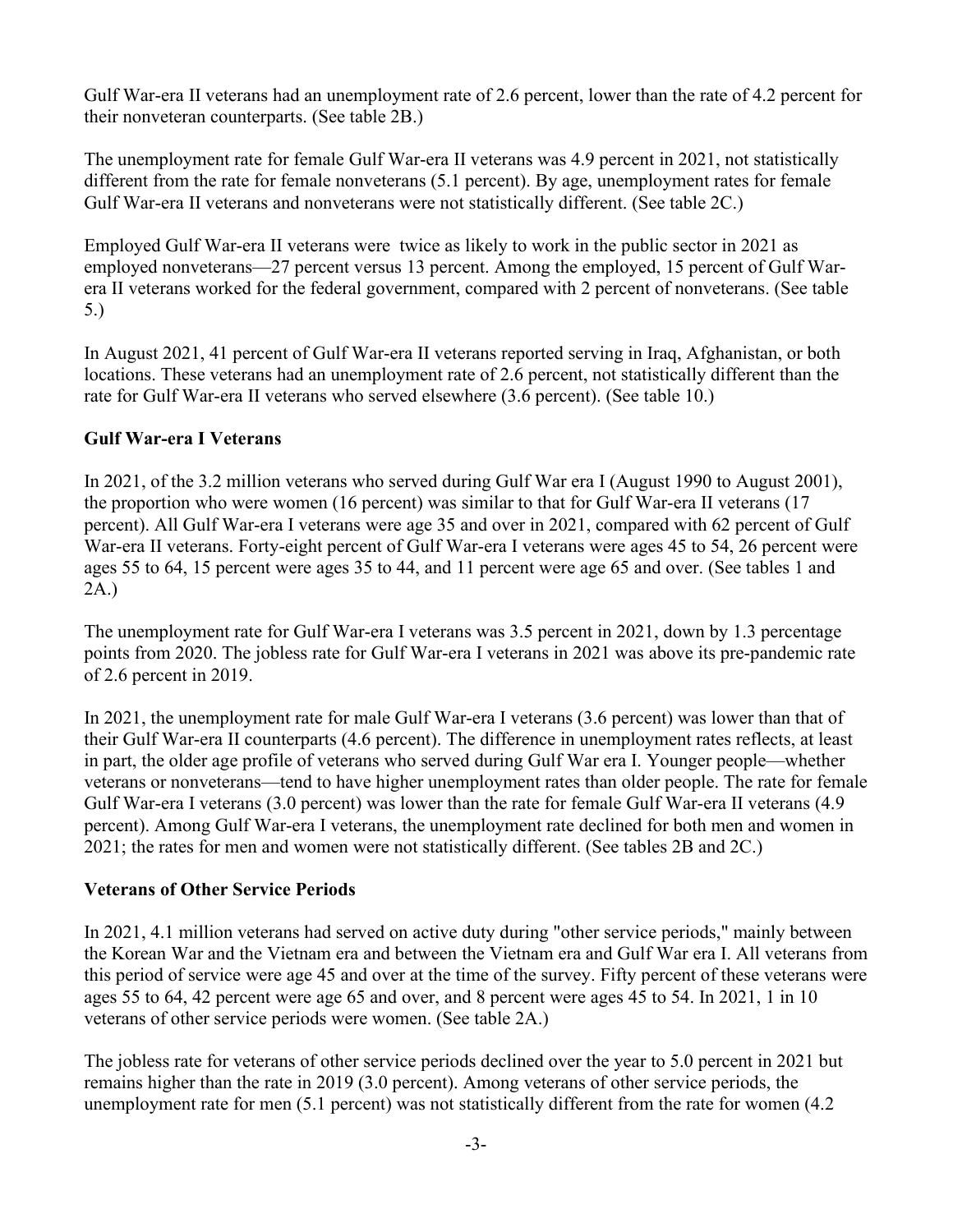percent) in 2021. The jobless rate for male veterans of other service periods declined over the year, while the rate for women was little different from the prior year. (See table 1.)

### **Veterans with a Service-connected Disability**

In August 2021, 4.9 million veterans, or 27 percent of the total, had a service-connected disability. Veterans with a service-connected disability are assigned a disability rating by the U.S. Department of Veterans Affairs or the U.S. Department of Defense. Ratings range from 0 to 100 percent, in increments of 10 percentage points, depending on the severity of the condition. (See table 7.)

The unemployment rate for veterans with a service-connected disability declined by 2.8 percentage points to 3.4 percent in August 2021. The rate for veterans with no disability declined to 4.1 percent and was not statistically different from the rate for veterans with a service-connected disability. The unemployment rates for male and female veterans with a service-connected disability also declined over the year to 3.5 percent and 2.8 percent, respectively, in August 2021. These rates were not statistically different from each other. The labor force participation rate for veterans with a service-connected disability (49.7 percent) was higher than the rate for veterans with no disability (44.9 percent).

Among veterans with a service-connected disability, 23 percent reported a disability rating of less than 30 percent, while 47 percent had a rating of 60 percent or higher. In August 2021, veterans with a service-connected disability rating of less than 30 percent were much more likely to be in the labor force than those with a rating of 60 percent or higher (56.9 percent versus 43.0 percent). The unemployment rate for veterans with a disability rating of less than 30 percent was 4.1 percent, little different than the rate for those with a disability rating of 60 percent or higher, at 4.3 percent.

Among veterans who served during Gulf War era II, 44 percent (2.0 million) reported a serviceconnected disability in August 2021. The labor force participation rate of all Gulf War-era II veterans with a service-connected disability was 72.9 percent, lower than the rate for veterans from this period with no service-connected disability (84.3 percent). Among Gulf War-era II veterans, the unemployment rate for those with a service-connected disability was 3.2 percent, not statistically different from those with no disability (3.6 percent).

Among Gulf War-era II veterans with a service-connected disability, 15 percent reported a disability rating of less than 30 percent and 56 percent reported a disability rating of 60 percent or higher in August 2021. Gulf War-era II veterans who reported a disability rating of less than 30 percent were much more likely to be in the labor force than those with a rating of 60 percent or higher (94.4 percent compared with 63.8 percent). The unemployment rate for veterans with a disability rating of less than 30 percent was 4.9 percent in August 2021, not statistically different than the rate for those with a disability rating of 60 percent or higher, at 3.7 percent.

In August 2021, 31 percent (932,000) of veterans who served during Gulf War era I reported a serviceconnected disability. Their labor force participation rate (63.3 percent) was lower than the rate for Gulf War-era I veterans who did not have a service-connected disability (78.6 percent). The unemployment rate for Gulf War-era I veterans with a service-connected disability (2.1 percent) was lower than the rate for those without a service-connected disability (4.5 percent).

Fourteen percent (540,000) of veterans who served during other service periods reported a serviceconnected disability in August 2021. The labor force participation rate of these veterans (35.4 percent)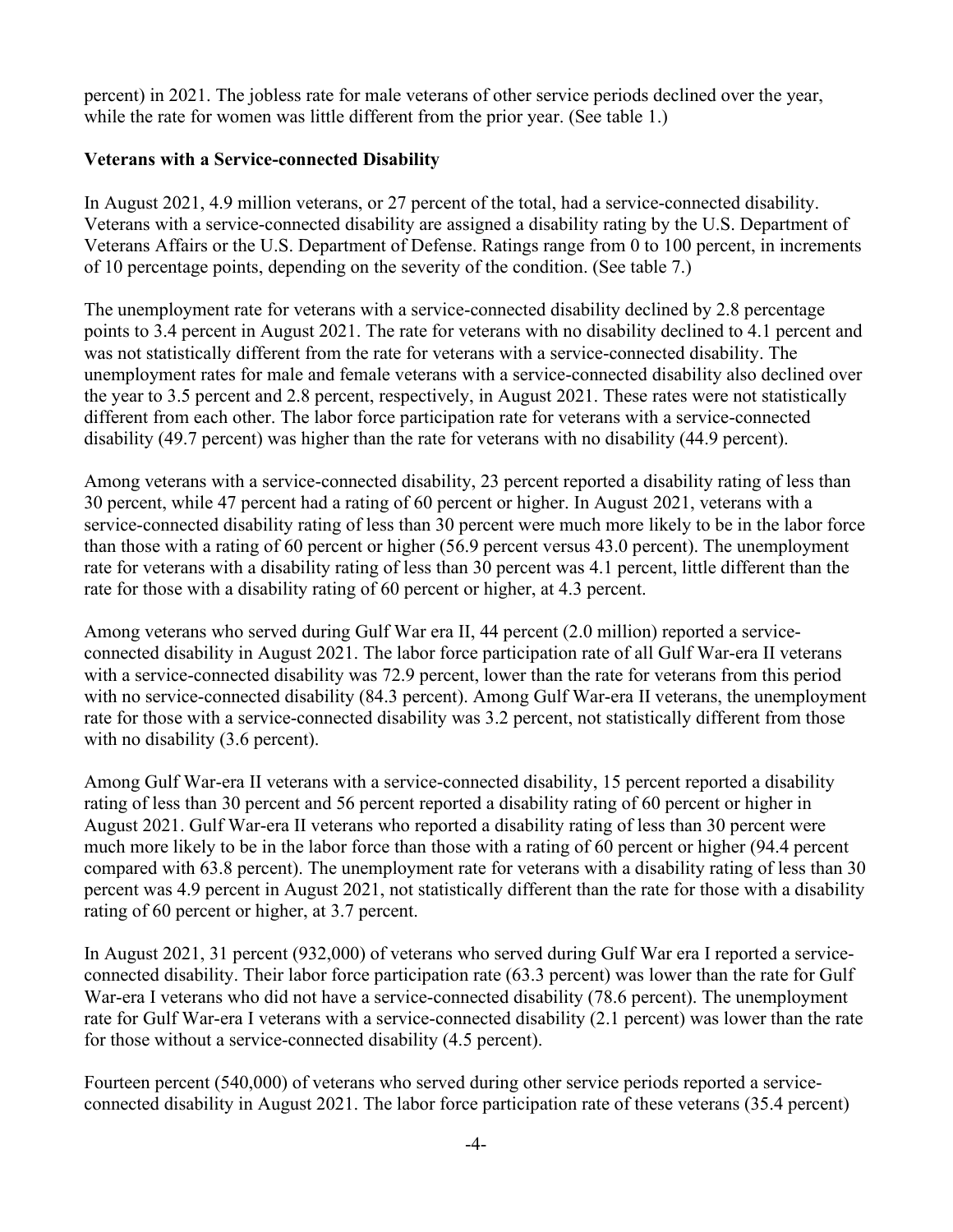was lower than their counterparts without a service-connected disability (41.2 percent). The unemployment rates were not statistically different for veterans with a service-connected disability (8.7 percent) and those with no disability (5.1 percent).

Regardless of period of service, many veterans with a service-connected disability worked in the public sector. In August 2021, 27 percent of employed veterans with a service-connected disability worked in federal, state, or local government, compared with 21 percent of veterans with no disability and 13 percent of nonveterans. Eighteen percent of employed veterans with a service-connected disability worked for the federal government, compared with 9 percent of veterans with no disability and 2 percent of nonveterans. (See table 8.)

# **Reserve and National Guard Membership**

In August 2021, 37 percent of Gulf War-era II veterans were current or past members of the Reserve or National Guard. The labor force participation rate was higher for veterans of this period who were current or past members of the Reserve or National Guard (82.8 percent) than for veterans who had never been members (77.1 percent). Among Gulf War-era II veterans, those who were current or past members of the Reserve or National Guard had an unemployment rate (2.0 percent) that was lower than the rate for those who had never been members (4.0 percent). (See table 9.)

# **Adjustments to Veteran Population Estimates**

Effective with data for January 2021, estimates for veterans incorporate population controls derived from the Department of Veterans Affairs' new veteran population model. In accordance with usual practice, BLS did not revise estimates for previous years. Information about the Veteran Population Projection Model (VetPop2018) is available from the Department of Veterans Affairs at www.va.gov/vetdata/docs/Demographics/New\_Vetpop\_Model/VP\_18\_A\_Brief\_Description.pdf.

# **Imputed Data for Veterans Who Served Prior to the Vietnam Era**

Due to a programming error in the August 2021 survey instrument, information on the presence and severity of a service-connected disability was not obtained for veterans who served in periods prior to the Vietnam era (August 1964-April 1975). Veterans whose service included the Vietnam era were asked the questions, even if they also served in earlier periods. Missing data for individuals whose service ended before August 1964 were imputed using information collected in the August 2020 Veterans Supplement. This imputation had a limited effect on the overall estimates of veterans with a service-connected disability because veterans of periods prior to the Vietnam era were a relatively small share of total veterans in August 2021. However, the imputations have a larger impact on the presence and severity of a service-connected disability for veterans of the WW II, Korean War, and Vietnam era in addition to veterans of the other service periods group. Users should be mindful of the presence of imputed data for these categories when they appear on tables 7 and 8 of this news release. The programming error did not affect any other data series in this news release.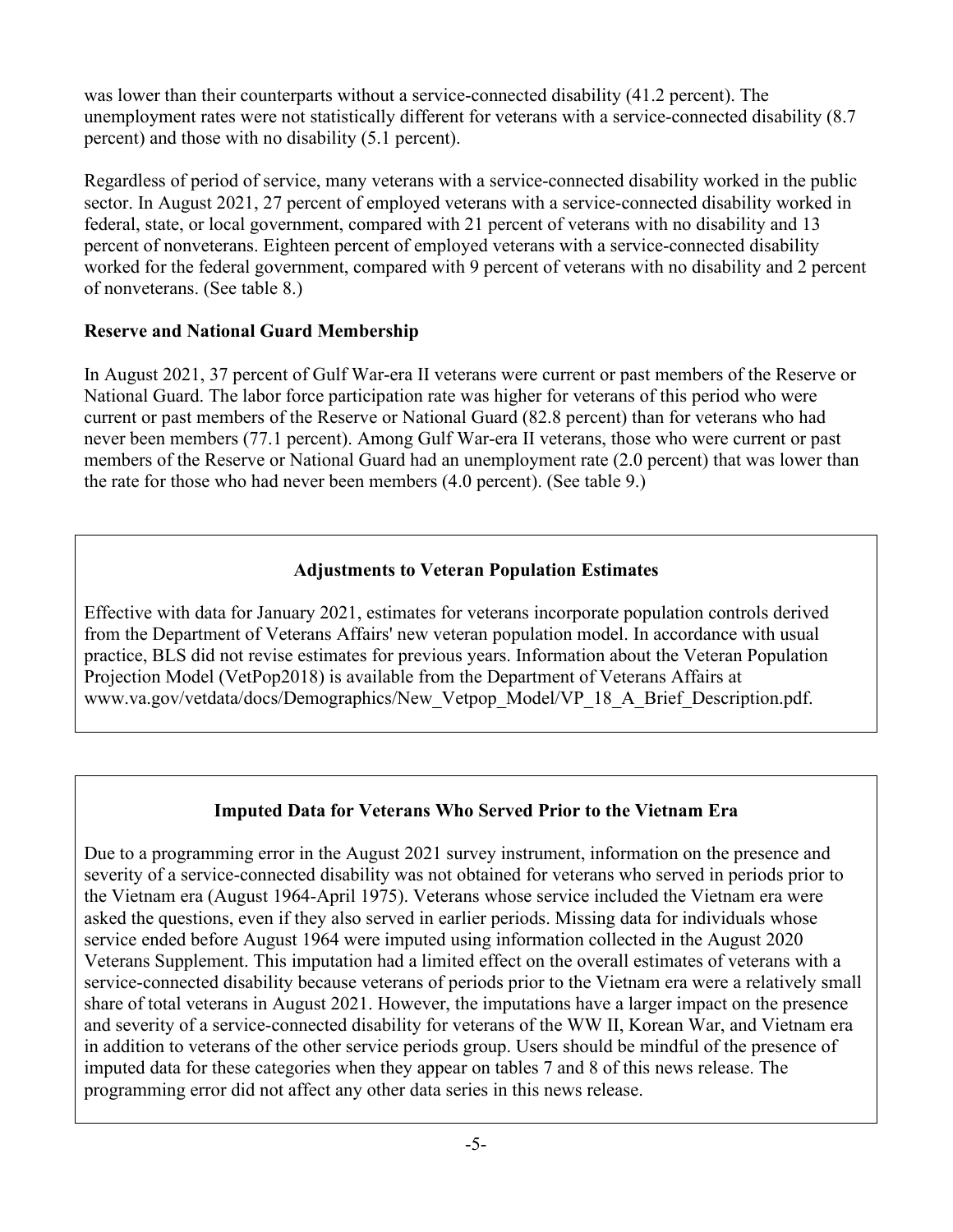### **Table A. Employment status of the civilian noninstitutional population 18 years and over by veteran status, period of service, and sex, 2020-2021 annual averages**

[Numbers in thousands]

|                                      |         | 2020    |         | 2021    |         |         |  |  |
|--------------------------------------|---------|---------|---------|---------|---------|---------|--|--|
| Veteran status and period of service | Total   | Men     | Women   | Total   | Men     | Women   |  |  |
| <b>TOTAL VETERANS</b>                |         |         |         |         |         |         |  |  |
|                                      | 18,466  | 16,562  | 1,904   | 18,506  | 16,533  | 1,973   |  |  |
|                                      | 8,918   | 7.826   | 1,093   | 8,818   | 7,670   | 1,148   |  |  |
|                                      | 48.3    | 47.2    | 57.4    | 47.7    | 46.4    | 58.2    |  |  |
|                                      | 8,338   | 7,319   | 1,019   | 8,433   | 7,332   | 1,100   |  |  |
|                                      | 45.2    | 44.2    | 53.5    | 45.6    | 44.3    | 55.8    |  |  |
|                                      | 581     | 507     | 74      | 386     | 337     | 48      |  |  |
|                                      | 6.5     | 6.5     | 6.7     | 4.4     | 4.4     | 4.2     |  |  |
|                                      | 9,548   | 8,737   | 811     | 9,688   | 8,863   | 824     |  |  |
| <b>Gulf War-era II veterans</b>      |         |         |         |         |         |         |  |  |
|                                      | 4.484   | 3,725   | 760     | 4,670   | 3,858   | 812     |  |  |
|                                      | 3,530   | 3,009   | 521     | 3,673   | 3,113   | 560     |  |  |
|                                      | 78.7    | 80.8    | 68.6    | 78.7    | 80.7    | 69.0    |  |  |
|                                      | 3,271   | 2,788   | 483     | 3,502   | 2,970   | 533     |  |  |
|                                      | 72.9    | 74.8    | 63.6    | 75.0    | 77.0    | 65.6    |  |  |
|                                      | 259     | 221     | 38      | 171     | 144     | 27      |  |  |
|                                      | 7.3     | 7.4     | 7.2     | 4.6     | 4.6     | 4.9     |  |  |
|                                      | 955     | 716     | 239     | 997     | 745     | 252     |  |  |
| <b>NONVETERANS</b>                   |         |         |         |         |         |         |  |  |
|                                      | 233.099 | 104,960 | 128.140 | 234,176 | 105,515 | 128,661 |  |  |
|                                      | 149.742 | 76,404  | 73,338  | 150,143 | 76,752  | 73,391  |  |  |
|                                      | 64.2    | 72.8    | 57.2    | 64.1    | 72.7    | 57.0    |  |  |
|                                      | 137,739 | 70,438  | 67,301  | 142,161 | 72,539  | 69.622  |  |  |
|                                      | 59.1    | 67.1    | 52.5    | 60.7    | 68.7    | 54.1    |  |  |
|                                      | 12.003  | 5,966   | 6,037   | 7,982   | 4,213   | 3,769   |  |  |
|                                      | 8.0     | 7.8     | 8.2     | 5.3     | 5.5     | 5.1     |  |  |
|                                      | 83,357  | 28,555  | 54,802  | 84,033  | 28,763  | 55,270  |  |  |

NOTE: Veterans are men and women who served on active duty in the U.S. Armed Forces and were not on active duty at the time of the survey. Gulf<br>War-era II veterans served on active duty anywhere in the world sometime since of Veterans Affairs population model.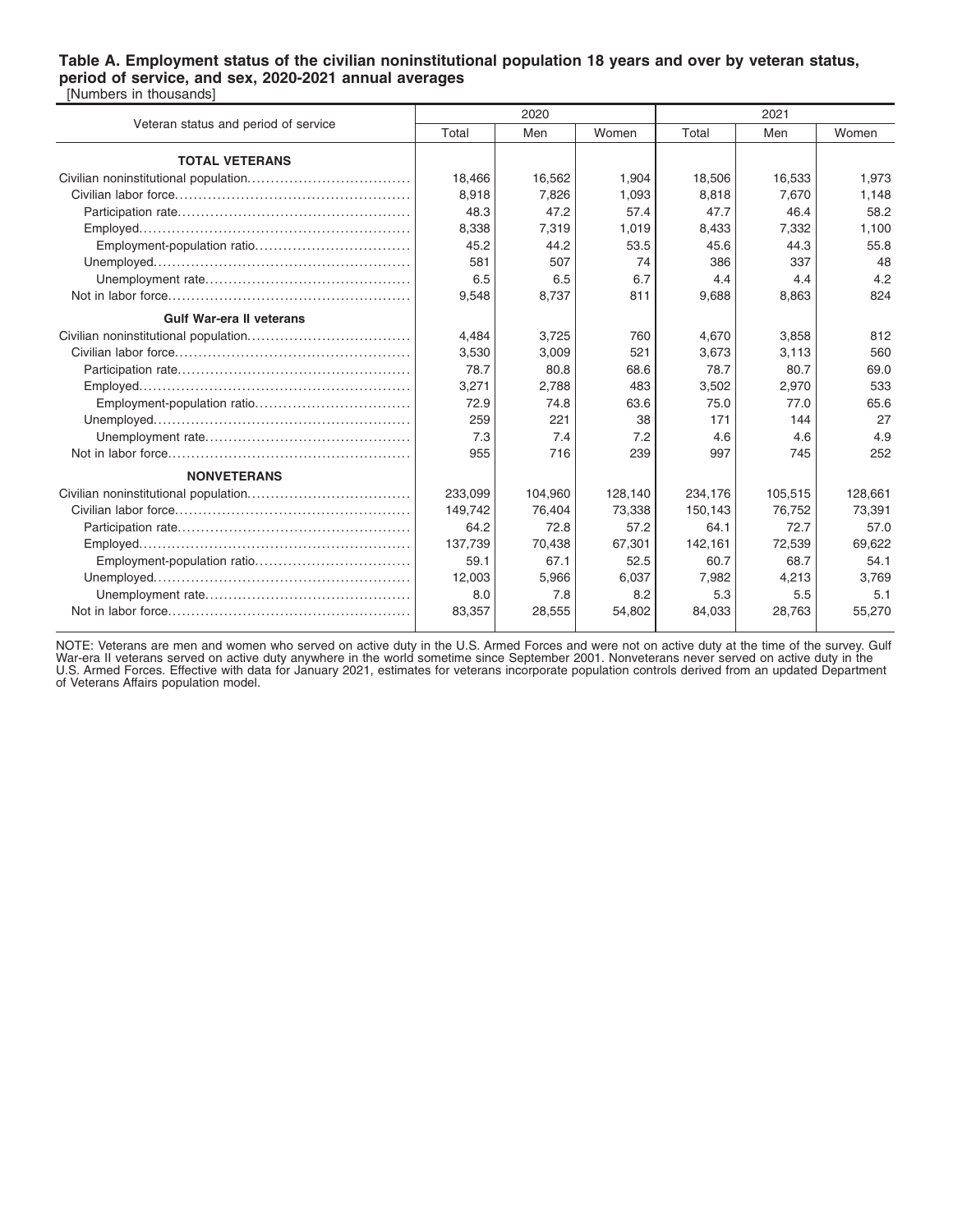# **Technical Note**

The data in this release were collected through the Current Population Survey (CPS). The CPS—a monthly survey of about 60,000 eligible households conducted by the U.S. Census Bureau for the Bureau of Labor Statistics—obtains information on employment and unemployment among the nation's civilian noninstitutional population age 16 and over.

Most of the data in this release are annual averages, compiled from the results of the monthly survey. In August, a supplement to the CPS collected additional information about veterans on topics such as service-connected disability, veterans' Reserve or National Guard status, and veterans who served in Iraq and/or Afghanistan. The supplement was cosponsored by the U.S. Department of Veterans Affairs and by the U.S. Department of Labor's Veterans' Employment and Training Service. Questions were asked of persons 17 years of age and older regarding their prior service in the U.S. Armed Forces. Data are tabulated for persons 18 years of age and older.

If you are deaf, hard of hearing, or have a speech disability, please dial 7-1-1 to access telecommunications relay services.

#### **Definitions**

The definitions underlying the data in this release are as follows:

*Veterans* are men and women who previously served on active duty in the U.S. Armed Forces and who were civilians at the time they were surveyed. Members of the Reserve and National Guard are counted as veterans if they had ever been called to active duty. Persons who are on active duty at the time of the survey are outside the scope of the survey and thus not in the estimates shown here, as are persons who reside in institutions, such as nursing homes and prisons.

*Nonveterans* are men and women who never served on active duty in the U.S. Armed Forces.

*World War II, Korean War, Vietnam-era, and Gulf War-era veterans* are men and women who served in the U.S. Armed Forces during these periods of service, regardless of where in the world they served. Veterans who served in more than one wartime period are classified in the most recent one.

*Veterans of other service periods* are men and women who served in the U.S. Armed Forces at any time other than World War II, the Korean War, the Vietnam era, or the Gulf War era. Although U.S. Armed Forces were engaged in several armed conflicts during other service periods, these conflicts were more limited in scope and included a smaller proportion of the Armed Forces than the selected wartime periods. Veterans who served during one of the selected wartime periods and during another period are classified in the wartime period.

*Veteran status* is obtained from responses to the question, "Did you ever serve on active duty in the U.S. Armed Forces?"

*Period of service* identifies when a veteran served in the Armed Forces, but not the location of their service. It is obtained from answers to the question asked of veterans, "When did you serve on active duty in the U.S. Armed Forces?" The following service periods are identified:

Gulf War era II — September 2001-present Gulf War era I — August 1990-August 2001 Vietnam era — August 1964-April 1975 Korean War — July 1950-January 1955 World War II — December 1941-December 1946 Other service periods — All other time periods

Veterans could have served anywhere in the world during these periods of service. Veterans are counted only in one period of service, their most recent wartime period. Veterans who served in more than one wartime period are classified in the most recent one. Veterans who served in both a wartime period and any other service period are classified in the wartime period. The period-of-service definitions are modified occasionally to reflect changes in law, regulations, and program needs of the survey sponsors.

*Veterans who served in Iraq, Afghanistan, or both* are individuals who served in Iraq at any time since March 2003, in Afghanistan at any time since October 2001, or in both locations. Service in Iraq or Afghanistan is determined by answers to two questions: "Did you serve in Iraq, off the coast of Iraq, or did you fly missions over Iraq at any time since March 2003?" and "Did you serve in Afghanistan, or did you fly missions over Afghanistan, at any time since October 2001?"

*Presence of service-connected disability* is determined by answers to two questions beginning in August 2021: "Have you filed a claim for or received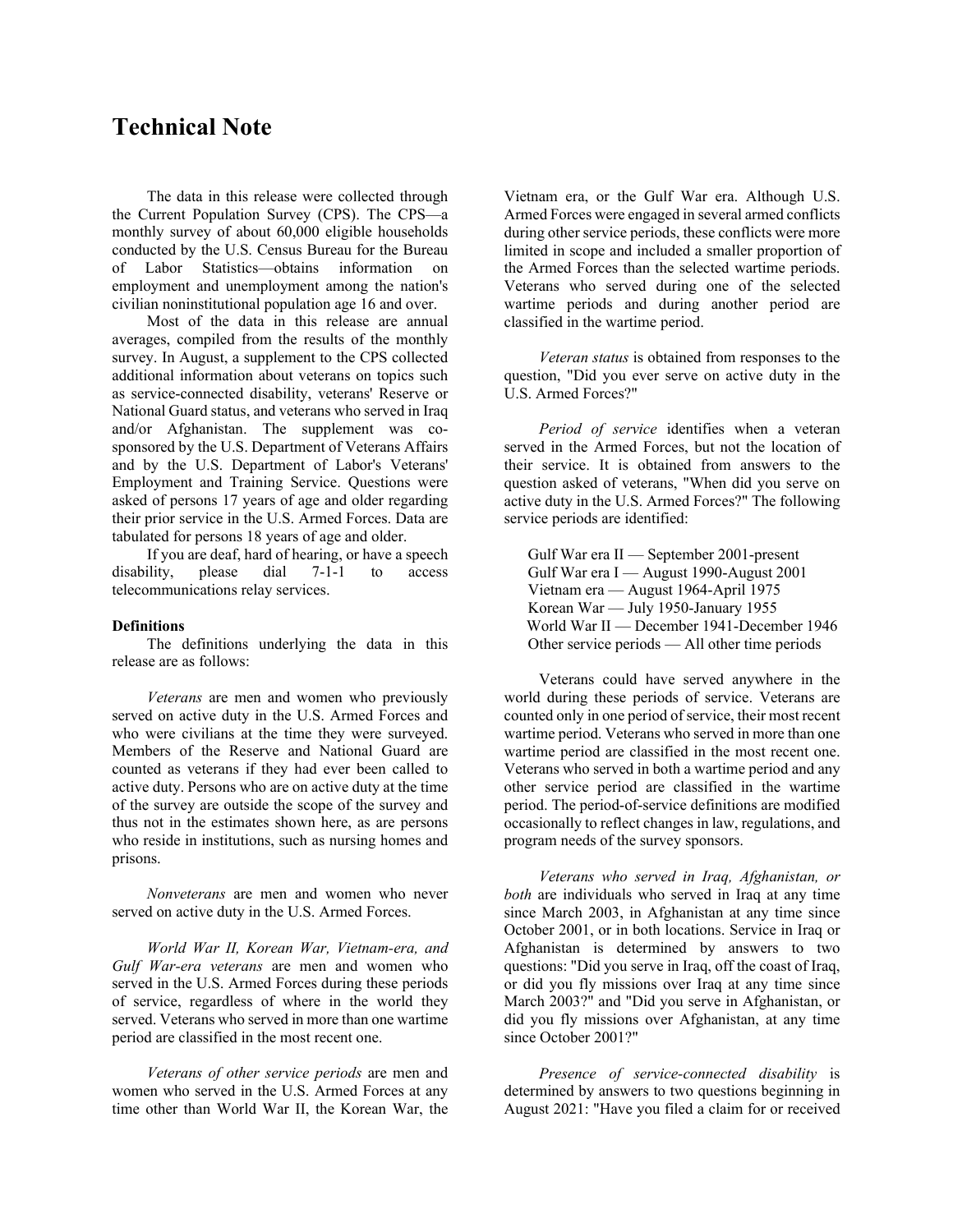a rating from the Department of Veterans Affairs or the Department of Defense confirming that you have a service-connected disability; that is, a health condition or impairment caused or made worse by military service?" and (asked of those who said yes) "Did you receive a VA disability rating?" People who applied for and received a service-connected disability rating are classified as having a service-connected disability. People who applied for but did not receive a serviceconnected disability rating are classified as without a service-connected disability.

*Service-connected disability rating* is based on answers to the question, "What is your current VA service-connected disability rating?" Answers can range from 0 to 100 percent, in increments of 10 percentage points. Ratings are determined by the VA or DoD from a rating schedule published in the Code of Federal Regulations, Title 38, "Pensions, Bonuses, and Veterans' Relief," Part 4—"Schedule for Rating Disabilities." The rating schedule is "primarily a guide in the evaluation of disability resulting from all types of diseases and injuries encountered as a result of or incident to military service. The percentage ratings represent as far as can practicably be determined the average impairment in earning capacity resulting from such diseases and injuries and their residual conditions in civil occupations." Part 4 contains a listing of hundreds of possible disorders and assigns ratings of 0 through 100 percent, with instructions for rating multiple disorders.

*Reserve and National Guard membership* refers only to Gulf War-era veterans who are current or past members of the Reserve or National Guard. Members of the Reserve and National Guard are counted as veterans if they had ever been called to active duty. These data do not refer to all persons who may have ever served in the Reserve or National Guard. Beginning in August 2021, Reserve or National Guard status is obtained from answers to the question asked of veterans, "Have you ever been a member of the Reserve or National Guard?"

#### **Reliability of the estimates**

Statistics based on the CPS are subject to both sampling and nonsampling error. When a sample, rather than the entire population, is surveyed, there is a chance that the sample estimates will differ from the true population values they represent. The component of this difference that occurs because samples differ by chance is known as *sampling error*, and its variability is measured by the standard error of the estimate. There is about a 90-percent chance, or level of confidence, that an estimate based on a sample will differ by no more than 1.6 standard errors from the true population value because of sampling error. BLS analyses are generally conducted at the 90-percent level of confidence.

The CPS data also are affected by *nonsampling error*. Nonsampling error can occur for many reasons, including the failure to sample a segment of the population, the inability to obtain information for all respondents in the sample, the inability or unwillingness of respondents to provide correct information, and errors made in the collection or processing of the data.

Information about the reliability of national data from the CPS and instructions on how to generate standard errors are available at [www.bls.gov/cps/documentation.htm#reliability.](https://www.bls.gov/cps/documentation.htm#reliability)

For a discussion of the reliability of state estimates from the CPS, such as those in tables 6A and 6B of this release, se[e www.bls.gov/opub/geographic](https://www.bls.gov/opub/geographic-profile/home.htm)[profile/home.htm.](https://www.bls.gov/opub/geographic-profile/home.htm)

#### **Comparability of the estimates**

Effective with data for January 2021, estimates for veterans incorporate population controls derived from a new Department of Veterans Affairs Veteran Population Projection Model (VetPop2018). In accordance with usual practice, BLS did not revise estimates for previous years. Information about the Veteran Population Projection Model is available from the Department of Veterans Affairs at [www.va.gov/vetdata/docs/Demographics/New\\_Vetp](https://www.va.gov/vetdata/docs/Demographics/New_Vetpop_Model/VP_18_A_Brief_Description.pdf) [op\\_Model/VP\\_18\\_A\\_Brief\\_Description.pdf.](https://www.va.gov/vetdata/docs/Demographics/New_Vetpop_Model/VP_18_A_Brief_Description.pdf)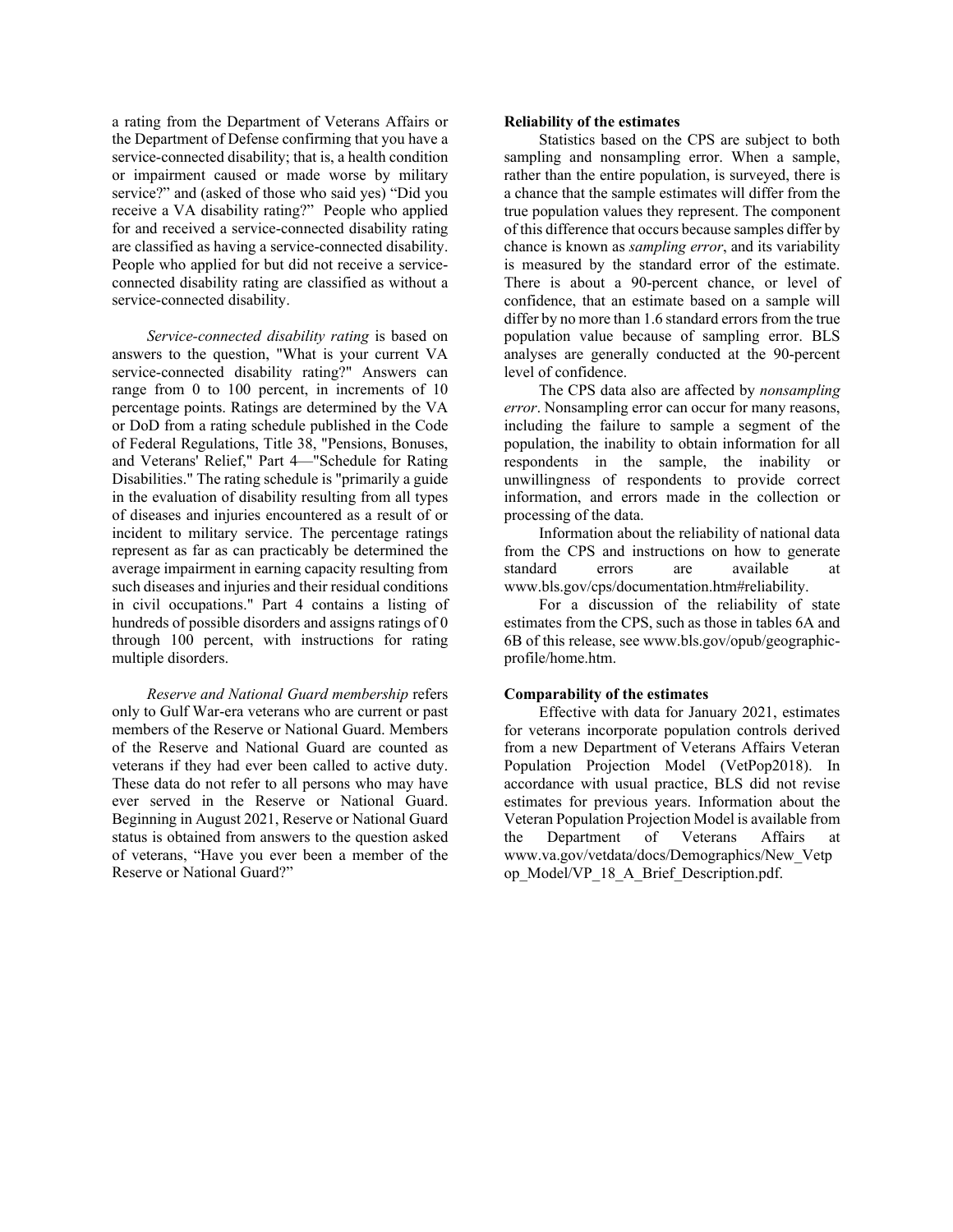#### **Table 1. Employment status of persons 18 years and over by veteran status, period of service, sex, race, and Hispanic or Latino ethnicity, 2021 annual averages** [Numbers in thousands]

|                                             |            | Civilian labor force |            |         |               |            |         |                 |  |
|---------------------------------------------|------------|----------------------|------------|---------|---------------|------------|---------|-----------------|--|
|                                             | Civilian   |                      |            |         | Employed      | Unemployed |         |                 |  |
| Veteran status, period of service,          | noninsti-  |                      | Percent    |         |               |            | Percent | Not in<br>labor |  |
| sex, race, and Hispanic or Latino ethnicity | tutional   | Total                | οf         | Total   | Percent<br>of | Total      | of      | force           |  |
|                                             | population |                      | population |         | population    |            | labor   |                 |  |
|                                             |            |                      |            |         |               |            | force   |                 |  |
| <b>TOTAL</b>                                |            |                      |            |         |               |            |         |                 |  |
|                                             | 252,682    | 158,961              | 62.9       | 150,594 | 59.6          | 8,368      | 5.3     | 93,721          |  |
|                                             | 18,506     | 8,818                | 47.7       | 8,433   | 45.6          | 386        | 4.4     | 9,688           |  |
|                                             | 7,860      | 6,012                | 76.5       | 5,760   | 73.3          | 252        | 4.2     | 1,848           |  |
|                                             | 4,670      | 3,673                | 78.7       | 3,502   | 75.0          | 171        | 4.6     | 997             |  |
|                                             | 3,190      | 2,339                | 73.3       | 2,257   | 70.8          | 81         | 3.5     | 851             |  |
| WW II, Korean War, and Vietnam era          | 6,587      | 1,080                | 16.4       | 1,033   | 15.7          | 48         | 4.4     | 5,506           |  |
|                                             | 4,059      | 1,726                | 42.5       | 1,640   | 40.4          | 86         | 5.0     | 2,333           |  |
|                                             | 234,176    | 150,143              | 64.1       | 142,161 | 60.7          | 7,982      | 5.3     | 84,033          |  |
|                                             |            |                      |            |         |               |            |         |                 |  |
| Men                                         |            |                      |            |         |               |            |         |                 |  |
|                                             | 122,049    | 84,422               | 69.2       | 79,872  | 65.4          | 4,551      | 5.4     | 37,626          |  |
|                                             | 16,533     | 7,670                | 46.4       | 7,332   | 44.3          | 337        | 4.4     | 8,863           |  |
|                                             | 6,541      | 5,104                | 78.0       | 4,890   | 74.8          | 215        | 4.2     | 1,437           |  |
|                                             | 3,858      | 3,113                | 80.7       | 2,970   | 77.0          | 144        | 4.6     | 745             |  |
|                                             | 2,683      | 1,991                | 74.2       | 1,920   | 71.6          | 71         | 3.6     | 692             |  |
| WW II, Korean War, and Vietnam era          | 6,341      | 1,037                | 16.4       | 992     | 15.6          | 46         | 4.4     | 5,304           |  |
| Other service periods                       | 3,652      | 1,529                | 41.9       | 1,451   | 39.7          | 77         | 5.1     | 2,123           |  |
|                                             | 105,515    | 76,752               | 72.7       | 72,539  | 68.7          | 4,213      | 5.5     | 28,763          |  |
| Women                                       |            |                      |            |         |               |            |         |                 |  |
|                                             | 130,633    | 74,539               | 57.1       | 70,722  | 54.1          | 3,817      | 5.1     | 56,094          |  |
|                                             | 1,973      | 1,148                | 58.2       | 1,100   | 55.8          | 48         | 4.2     | 824             |  |
|                                             | 1,319      | 908                  | 68.8       | 870     | 66.0          | 38         | 4.1     | 412             |  |
|                                             | 812        | 560                  | 69.0       | 533     | 65.6          | 27         | 4.9     | 252             |  |
|                                             | 507        | 348                  | 68.6       | 337     | 66.5          | 10         | 3.0     | 159             |  |
| WW II, Korean War, and Vietnam era          | 246        | 43                   | 17.7       | 41      | 16.7          | 2          | 5.2     | 202             |  |
| Other service periods                       | 408        | 197                  | 48.3       | 189     | 46.3          | 8          | 4.2     | 210             |  |
|                                             | 128,661    | 73,391               | 57.0       | 69,622  | 54.1          | 3,769      | 5.1     | 55,270          |  |
| White                                       |            |                      |            |         |               |            |         |                 |  |
|                                             | 195,504    | 122,375              | 62.6       | 116,703 | 59.7          | 5,672      | 4.6     | 73,128          |  |
|                                             | 15,127     | 7,005                | 46.3       | 6,712   | 44.4          | 293        | 4.2     | 8,122           |  |
|                                             | 5,995      | 4,674                | 78.0       | 4,487   | 74.9          | 187        | 4.0     | 1,320           |  |
|                                             | 3,525      | 2,841                | 80.6       | 2,711   | 76.9          | 129        | 4.5     | 685             |  |
|                                             | 2,469      | 1,834                | 74.3       | 1,776   | 71.9          | 58         | 3.2     | 636             |  |
| WW II, Korean War, and Vietnam era          | 5,797      | 941                  | 16.2       | 900     | 15.5          | 42         | 4.4     | 4,855           |  |
| Other service periods                       | 3,336      | 1,389                | 41.6       | 1,325   | 39.7          | 64         | 4.6     | 1,946           |  |
|                                             | 180,377    | 115,370              | 64.0       | 109,991 | 61.0          | 5,379      | 4.7     | 65,006          |  |
| <b>Black or African American</b>            |            |                      |            |         |               |            |         |                 |  |
|                                             | 32,380     | 20,281               | 62.6       | 18,568  | 57.3          | 1,713      | 8.4     | 12,099          |  |
|                                             | 2,448      | 1,316                | 53.7       | 1,250   | 51.1          | 66         | 5.0     | 1,133           |  |
|                                             | 1,341      | 955                  | 71.2       | 910     | 67.9          | 45         | 4.7     | 386             |  |
|                                             | 797        | 580                  | 72.7       | 553     | 69.3          | 27         | 4.6     | 218             |  |
|                                             | 544        | 376                  | 69.0       | 357     | 65.7          | 18         | 4.8     | 168             |  |
| WW II, Korean War, and Vietnam era          | 549        | 102                  | 18.5       | 98      | 17.9          | 3          | 3.2     | 447             |  |
| Other service periods                       | 558        | 259                  | 46.4       | 241     | 43.2          | 18         | 6.8     | 299             |  |
|                                             | 29,932     | 18,965               | 63.4       | 17,318  | 57.9          | 1,647      | 8.7     | 10,967          |  |
|                                             |            |                      |            |         |               |            |         |                 |  |
| Asian                                       |            |                      |            |         |               |            |         |                 |  |
|                                             | 15,975     | 10,417               | 65.2       | 9,897   | 62.0          | 520        | 5.0     | 5,557           |  |
|                                             | 291        | 164                  | 56.6       | 158     | 54.4          | 6          | 3.8     | 126             |  |
|                                             | 163        | 128                  | 78.5       | 123     | 75.3          | 5          | 4.1     | 35              |  |
|                                             | 112        | 88<br>40             | 78.6       | 84      | 74.7          | 4<br>1     | 4.9     | 24              |  |
|                                             | 51         |                      | 78.4       | 39      | 76.7          |            | 2.2     | 11              |  |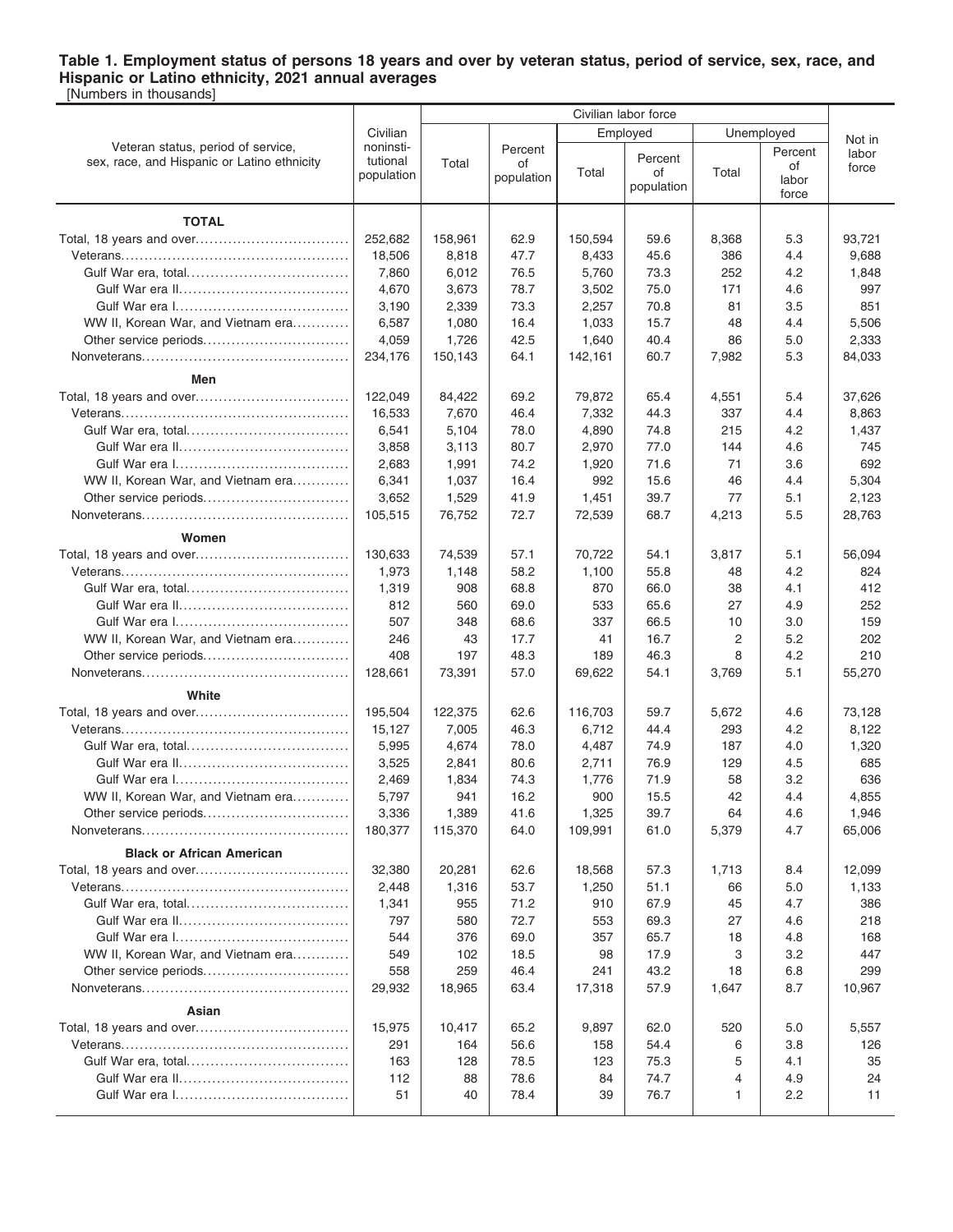#### **Table 1. Employment status of persons 18 years and over by veteran status, period of service, sex, race, and Hispanic or Latino ethnicity, 2021 annual averages — Continued** [Numbers in thousands]

|                                                                                   |                                     |        |                             |        | Civilian labor force        |       |                                 |                |
|-----------------------------------------------------------------------------------|-------------------------------------|--------|-----------------------------|--------|-----------------------------|-------|---------------------------------|----------------|
|                                                                                   | Civilian                            |        |                             |        | Employed                    |       | Unemployed                      | Not in         |
| Veteran status, period of service,<br>sex, race, and Hispanic or Latino ethnicity | noninsti-<br>tutional<br>population | Total  | Percent<br>οf<br>population | Total  | Percent<br>Ωf<br>population | Total | Percent<br>οf<br>labor<br>force | labor<br>force |
| WW II, Korean War, and Vietnam era                                                | 85                                  | 15     | 17.5                        | 15     | 17.2                        | 0     |                                 | 70             |
|                                                                                   | 42                                  | 22     | 50.7                        | 21     | 48.7                        |       |                                 | 21             |
|                                                                                   | 15,684                              | 10,253 | 65.4                        | 9,739  | 62.1                        | 514   | 5.0                             | 5,431          |
| <b>Hispanic or Latino ethnicity</b>                                               |                                     |        |                             |        |                             |       |                                 |                |
|                                                                                   | 42.701                              | 28,931 | 67.8                        | 27,008 | 63.2                        | 1,924 | 6.6                             | 13.769         |
|                                                                                   | 1,453                               | 931    | 64.1                        | 875    | 60.2                        | 56    | 6.0                             | 522            |
|                                                                                   | 925                                 | 747    | 80.8                        | 707    | 76.5                        | 40    | 5.3                             | 178            |
|                                                                                   | 605                                 | 489    | 80.9                        | 460    | 76.0                        | 29    | 6.0                             | 116            |
|                                                                                   | 320                                 | 258    | 80.6                        | 247    | 77.3                        | 10    | 4.1                             | 62             |
| WW II, Korean War, and Vietnam era                                                | 295                                 | 57     | 19.3                        | 51     | 17.3                        | 6     | 10.6                            | 238            |
| Other service periods                                                             | 234                                 | 127    | 54.4                        | 117    | 50.0                        | 10    | 8.1                             | 107            |
|                                                                                   | 41.247                              | 28,000 | 67.9                        | 26,133 | 63.4                        | 1.867 | 6.7                             | 13.247         |

NOTE: Veterans are men and women who served on active duty in the U.S. Armed Forces and were not on active duty at the time of the survey. Nonveterans never served on active duty in the U.S. Armed Forces. Veterans could have served anywhere in the world during these periods of service: Gulf War era II (September 2001-present), Gulf War era I (August 1990-August 2001), Vietnam era (August 1964-April 1975), Korean War<br>(July 1950-January 1955), World War II (December 1941-December 1946), and other only one period of service, their most recent wartime period. Veterans who served in more than one wartime period are classified in the most recent one. Veterans who served in both a wartime period and any other service period are classified in the wartime period. Estimates for the above race<br>groups (White, Black or African American, and Asian) do not sum to totals be base is less than 35,000).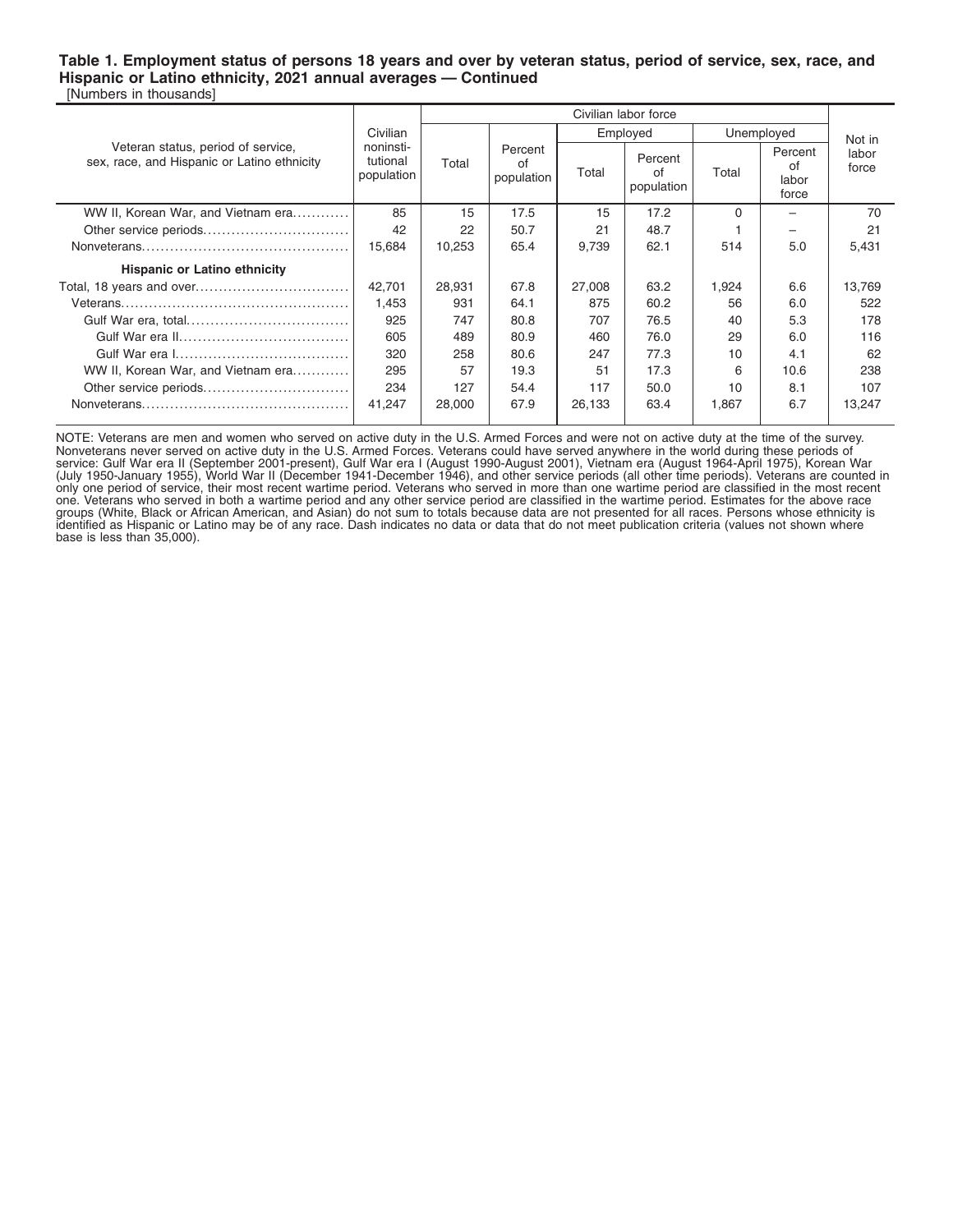#### **Table 2A. Employment status of persons 18 years and over by veteran status, age, and period of service, 2021 annual averages** [Numbers in thousands]

|                                            | Civilian               |         |                  |         | Civilian labor force     |              |                           |                 |
|--------------------------------------------|------------------------|---------|------------------|---------|--------------------------|--------------|---------------------------|-----------------|
|                                            | noninsti-              |         | Percent          |         | Employed                 |              | Unemployed                | Not in<br>labor |
| Veteran status, age, and period of service | tutional<br>population | Total   | οf<br>population | Total   | Percent of<br>population | Total        | Percent of<br>labor force | force           |
| <b>TOTAL VETERANS</b>                      |                        |         |                  |         |                          |              |                           |                 |
|                                            | 18,506                 | 8,818   | 47.7             | 8,433   | 45.6                     | 386          | 4.4                       | 9.688           |
|                                            | 272                    | 205     | 75.4             | 187     | 68.8                     | 18           | 8.7                       | 67              |
|                                            | 1,503                  | 1,232   | 82.0             | 1,159   | 77.2                     | 72           | 5.9                       | 271             |
|                                            | 2,098                  | 1,761   | 83.9             | 1,685   | 80.3                     | 76           | 4.3                       | 337             |
|                                            | 2,559                  | 2,099   | 82.0             | 2,031   | 79.4                     | 69           | 3.3                       | 459             |
|                                            | 3,463                  | 2,143   | 61.9             | 2,049   | 59.2                     | 94           | 4.4                       | 1,320           |
|                                            | 8,613                  | 1,379   | 16.0             | 1,322   | 15.4                     | 56           | 4.1                       | 7,234           |
| Gulf War era, total                        |                        |         |                  |         |                          |              |                           |                 |
|                                            | 7,860                  | 6,012   | 76.5             | 5,760   | 73.3                     | 252          | 4.2                       | 1,848           |
|                                            | 272                    | 205     | 75.4             | 187     | 68.8                     | 18           | 8.7                       | 67              |
|                                            | 1,503                  | 1,232   | 82.0             | 1,159   | 77.2                     | 72           | 5.9                       | 271             |
|                                            | 2,098                  | 1,761   | 83.9             | 1,685   | 80.3                     | 76           | 4.3                       | 337             |
|                                            | 2,218                  | 1,834   | 82.7             | 1,776   | 80.1                     | 58           | 3.2                       | 384             |
|                                            | 1,278                  | 861     | 67.4             | 836     | 65.4                     | 25           | 2.9                       | 417             |
|                                            | 491                    | 119     | 24.3             | 117     | 23.7                     | 3            | 2.2                       | 372             |
| Gulf War era II                            |                        |         |                  |         |                          |              |                           |                 |
|                                            | 4,670                  | 3,673   | 78.7             | 3,502   | 75.0                     | 171          | 4.6                       | 997             |
|                                            | 272                    | 205     | 75.4             | 187     | 68.8                     | 18           | 8.7                       | 67              |
|                                            | 1,503                  | 1,232   | 82.0             | 1,159   | 77.2                     | 72           | 5.9                       | 271             |
|                                            | 1,605                  | 1,343   | 83.6             | 1,289   | 80.3                     | 54           | 4.0                       | 263             |
|                                            | 695                    | 556     | 80.0             | 540     | 77.8                     | 16           | 2.8                       | 139             |
|                                            | 456                    | 305     | 66.7             | 295     | 64.6                     | 10           | 3.2                       | 152             |
|                                            | 139                    | 34      | 24.1             | 32      | 23.0                     | 2            | $\equiv$                  | 106             |
| Gulf War era I                             |                        |         |                  |         |                          |              |                           |                 |
|                                            | 3,190                  | 2,339   | 73.3             | 2,257   | 70.8                     | 81           | 3.5                       | 851             |
|                                            | 492                    | 418     | 84.9             | 396     | 80.4                     | 22           | 5.3                       | 74              |
|                                            | 1,524                  | 1,278   | 83.9             | 1,236   | 81.1                     | 42           | 3.3                       | 245             |
|                                            | 822                    | 557     | 67.7             | 541     | 65.8                     | 15           | 2.8                       | 265             |
|                                            | 352                    | 86      | 24.3             | 85      | 24.0                     | $\mathbf{1}$ | 1.3                       | 266             |
| WW II, Korean War, and Vietnam era         |                        |         |                  |         |                          |              |                           |                 |
|                                            | 6,587                  | 1,080   | 16.4             | 1,033   | 15.7                     | 48           | 4.4                       | 5,506           |
|                                            | 157                    | 66      | 41.8             | 62      | 39.3                     | 4            | 5.8                       | 91              |
|                                            | 6,430                  | 1,015   | 15.8             | 971     | 15.1                     | 44           | 4.3                       | 5,415           |
| Other service periods                      |                        |         |                  |         |                          |              |                           |                 |
|                                            | 4,059                  | 1,726   | 42.5             | 1,640   | 40.4                     | 86           | 5.0                       | 2,333           |
|                                            | 340                    | 265     | 77.9             | 255     | 74.8                     | 10           | 3.9                       | 75              |
|                                            | 2,027                  | 1,216   | 60.0             | 1,151   | 56.8                     | 65           | 5.4                       | 811             |
|                                            | 1,691                  | 245     | 14.5             | 235     | 13.9                     | 10           | 4.0                       | 1,447           |
|                                            |                        |         |                  |         |                          |              |                           |                 |
| <b>TOTAL NONVETERANS</b>                   |                        |         |                  |         |                          |              |                           |                 |
|                                            | 234,176                | 150,143 | 64.1             | 142,161 | 60.7                     | 7,982        | 5.3                       | 84,033          |
|                                            | 28,227                 | 18,240  | 64.6             | 16,501  | 58.5                     | 1,739        | 9.5                       | 9,987           |
|                                            | 43,248                 | 35,438  | 81.9             | 33,419  | 77.3                     | 2,019        | 5.7                       | 7,810           |
|                                            | 39,745                 | 32,559  | 81.9             | 31,050  | 78.1                     | 1,510        | 4.6                       | 7,185           |
|                                            | 36,956                 | 29,778  | 80.6             | 28,523  | 77.2                     | 1,255        | 4.2                       | 7,178           |
|                                            | 38,425                 | 24,910  | 64.8             | 23,863  | 62.1                     | 1,046        | 4.2                       | 13,516          |
|                                            | 47,574                 | 9,217   | 19.4             | 8,805   | 18.5                     | 412          | 4.5                       | 38,357          |

NOTE: Veterans are men and women who served on active duty in the U.S. Armed Forces and were not on active duty at the time of the survey. Nonveterans never<br>served on active duty in the U.S. Armed Forces. Veterans could ha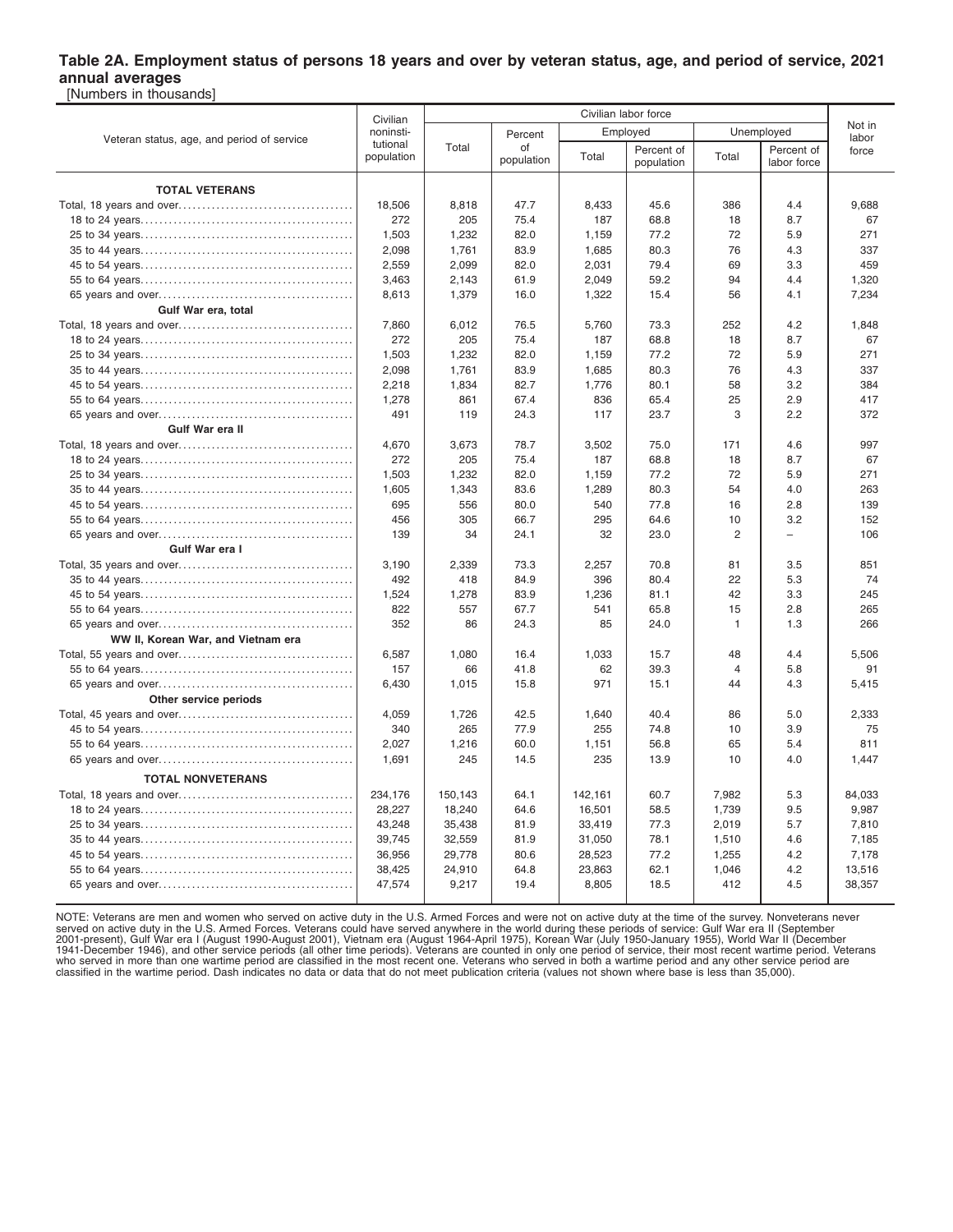#### **Table 2B. Employment status of men 18 years and over by veteran status, age, and period of service, 2021 annual averages** [Numbers in thousands]

|                                            | Civilian               |                |                  |        | Civilian labor force     |                |                           |                 |
|--------------------------------------------|------------------------|----------------|------------------|--------|--------------------------|----------------|---------------------------|-----------------|
|                                            | noninsti-              |                | Percent          |        | Employed                 |                | Unemployed                | Not in<br>labor |
| Veteran status, age, and period of service | tutional<br>population | Total          | οf<br>population | Total  | Percent of<br>population | Total          | Percent of<br>labor force | force           |
|                                            |                        |                |                  |        |                          |                |                           |                 |
| <b>VETERANS, MEN</b>                       | 16,533                 | 7,670          | 46.4             | 7,332  | 44.3                     | 337            | 4.4                       | 8,863           |
|                                            | 206                    | 163            | 79.1             | 150    | 72.5                     | 14             | 8.3                       | 43              |
|                                            |                        |                | 84.4             | 966    | 79.3                     | 63             | 6.1                       | 190             |
|                                            | 1,219<br>1,698         | 1,030<br>1,458 | 85.9             | 1,394  | 82.1                     | 64             | 4.4                       | 240             |
|                                            | 2,190                  | 1,827          | 83.4             | 1,767  | 80.7                     | 59             | 3.3                       | 363             |
|                                            |                        | 1,881          | 62.5             | 1,797  | 59.7                     | 84             | 4.5                       | 1,130           |
|                                            | 3,011<br>8,208         | 1,311          | 16.0             | 1,258  | 15.3                     | 53             | 4.1                       | 6,897           |
| Gulf War era, total                        |                        |                |                  |        |                          |                |                           |                 |
|                                            | 6,541                  | 5,104          | 78.0             | 4,890  | 74.8                     | 215            | 4.2                       | 1,437           |
|                                            | 206                    | 163            | 79.1             | 150    | 72.5                     | 14             | 8.3                       | 43              |
|                                            | 1,219                  | 1,030          |                  | 966    | 79.3                     | 63             | 6.1                       | 190             |
|                                            |                        |                | 84.4             |        | 82.1                     | 64             |                           | 240             |
|                                            | 1,698                  | 1,458          | 85.9             | 1,394  |                          | 50             | 4.4                       |                 |
|                                            | 1,909                  | 1,605          | 84.1             | 1,555  | 81.4                     |                | 3.1                       | 304             |
|                                            | 1,070                  | 739            | 69.1             | 718    | 67.1                     | 21             | 2.8                       | 331             |
|                                            | 438                    | 109            | 25.0             | 107    | 24.4                     | 3              | 2.4                       | 329             |
| Gulf War era II                            |                        |                |                  |        |                          |                |                           |                 |
|                                            | 3,858                  | 3,113          | 80.7             | 2,970  | 77.0                     | 144            | 4.6                       | 745             |
|                                            | 206                    | 163            | 79.1             | 150    | 72.5                     | 14             | 8.3                       | 43              |
|                                            | 1,219                  | 1,030          | 84.4             | 966    | 79.3                     | 63             | 6.1                       | 190             |
|                                            | 1,309                  | 1,117          | 85.3             | 1,074  | 82.0                     | 44             | 3.9                       | 192             |
|                                            | 597                    | 495            | 82.9             | 482    | 80.8                     | 13             | 2.6                       | 102             |
|                                            | 402                    | 277            | 68.9             | 268    | 66.7                     | 9              | 3.2                       | 125             |
|                                            | 124                    | 31             | 25.0             | 29     | 23.8                     | $\overline{c}$ | $\overline{\phantom{0}}$  | 93              |
| Gulf War era I                             |                        |                |                  |        |                          |                |                           |                 |
|                                            | 2,683                  | 1,991          | 74.2             | 1,920  | 71.6                     | 71             | 3.6                       | 692             |
|                                            | 389                    | 341            | 87.6             | 321    | 82.4                     | 20             | 5.9                       | 48              |
|                                            | 1,312                  | 1,110          | 84.6             | 1,072  | 81.7                     | 38             | 3.4                       | 202             |
|                                            | 668                    | 462            | 69.2             | 450    | 67.4                     | 12             | 2.6                       | 206             |
|                                            | 314                    | 78             | 25.0             | 77     | 24.6                     | $\mathbf{1}$   | 1.4                       | 236             |
| WW II, Korean War, and Vietnam era         |                        |                |                  |        |                          |                |                           |                 |
|                                            | 6,341                  | 1,037          | 16.4             | 992    | 15.6                     | 46             | 4.4                       | 5,304           |
|                                            | 152                    | 62             | 41.0             | 58     | 38.5                     | $\overline{4}$ | 6.2                       | 89              |
|                                            | 6,190                  | 975            | 15.8             | 933    | 15.1                     | 42             | 4.3                       | 5,215           |
| Other service periods                      |                        |                |                  |        |                          |                |                           |                 |
|                                            | 3,652                  | 1,529          | 41.9             | 1,451  | 39.7                     | 77             | 5.1                       | 2.123           |
|                                            | 281                    | 222            | 79.0             | 213    | 75.8                     | 9              | 4.1                       | 59              |
|                                            | 1,790                  | 1,080          | 60.3             | 1,021  | 57.0                     | 60             | 5.5                       | 710             |
|                                            | 1,581                  | 227            | 14.3             | 218    | 13.8                     | 9              | 3.9                       | 1,354           |
| <b>NONVETERANS, MEN</b>                    |                        |                |                  |        |                          |                |                           |                 |
|                                            | 105,515                | 76,752         | 72.7             | 72,539 | 68.7                     | 4,213          | 5.5                       | 28,763          |
|                                            | 14,053                 | 9,320          | 66.3             | 8,347  | 59.4                     | 973            | 10.4                      | 4,733           |
|                                            | 21,139                 | 18,580         | 87.9             | 17,476 | 82.7                     | 1,103          | 5.9                       | 2,559           |
|                                            | 18,934                 | 17,033         | 90.0             | 16,245 | 85.8                     | 789            | 4.6                       | 1,901           |
|                                            | 17,122                 | 14,890         | 87.0             | 14,263 | 83.3                     | 626            | 4.2                       | 2,233           |
|                                            | 17,185                 | 12,339         | 71.8             | 11,817 | 68.8                     | 522            | 4.2                       | 4,847           |
|                                            | 17,081                 | 4,591          | 26.9             | 4,391  | 25.7                     | 200            | 4.4                       | 12,490          |
|                                            |                        |                |                  |        |                          |                |                           |                 |

NOTE: Veterans are men and women who served on active duty in the U.S. Armed Forces and were not on active duty at the time of the survey. Nonveterans never<br>served on active duty in the U.S. Armed Forces. Veterans could ha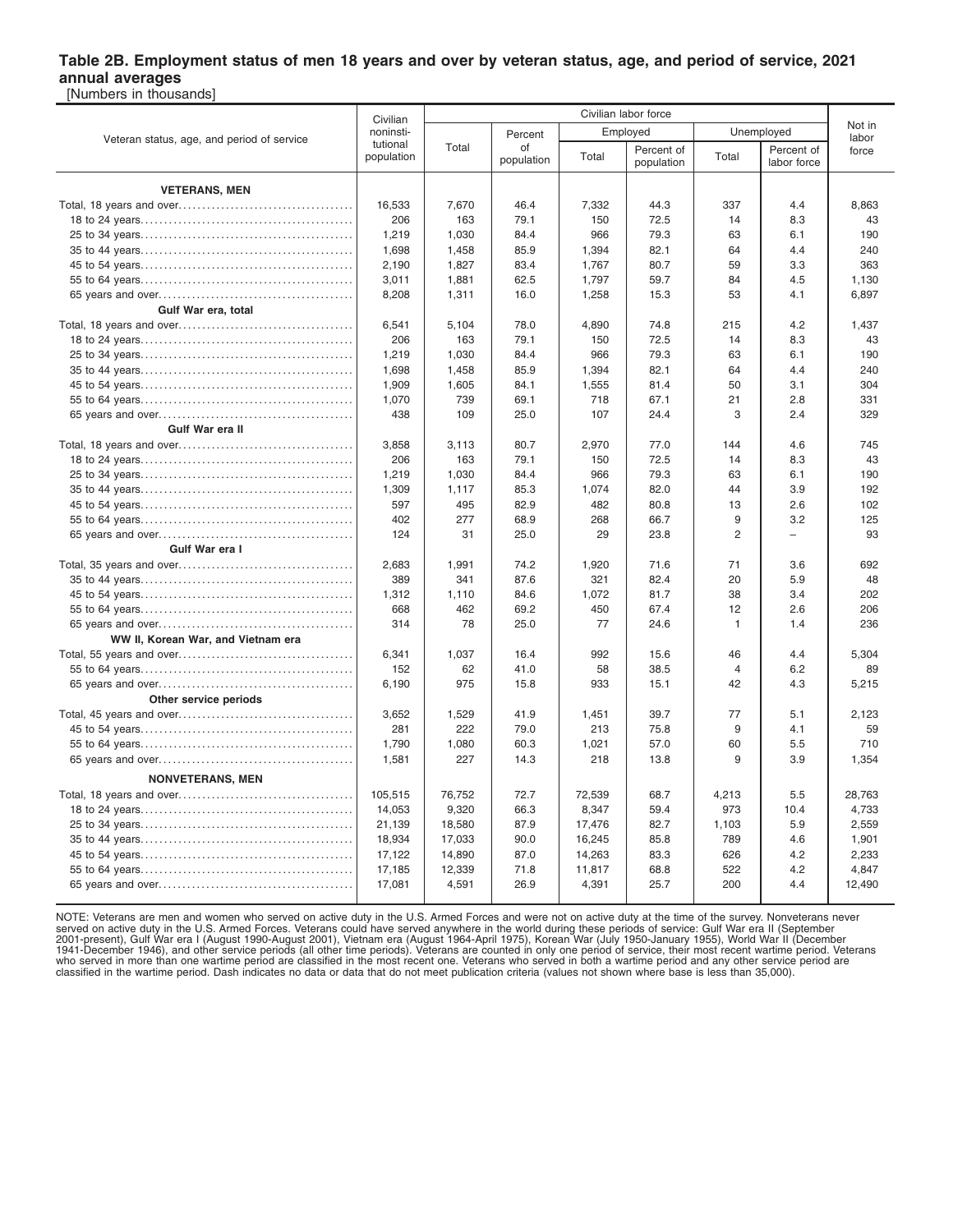#### **Table 2C. Employment status of women 18 years and over by veteran status, age, and period of service, 2021 annual averages** [Numbers in thousands]

|                                            | Civilian               |        |                          |        | Civilian labor force     |                     |                           |                 |
|--------------------------------------------|------------------------|--------|--------------------------|--------|--------------------------|---------------------|---------------------------|-----------------|
|                                            | noninsti-              |        | Percent                  |        | Employed                 |                     | Unemployed                | Not in<br>labor |
| Veteran status, age, and period of service | tutional<br>population | Total  | οf<br>population         | Total  | Percent of<br>population | Total               | Percent of<br>labor force | force           |
| <b>VETERANS, WOMEN</b>                     |                        |        |                          |        |                          |                     |                           |                 |
|                                            | 1,973                  | 1,148  | 58.2                     | 1,100  | 55.8                     | 48                  | 4.2                       | 824             |
|                                            | 65                     | 41     | 63.6                     | 37     | 57.1                     | $\overline{4}$      | 10.3                      | 24              |
|                                            | 283                    | 202    | 71.4                     | 193    | 68.2                     | 9                   | 4.5                       | 81              |
|                                            | 400                    | 303    | 75.7                     | 290    | 72.7                     | 12                  | 4.1                       | 97              |
|                                            | 369                    | 273    | 73.9                     | 263    |                          | 9                   | 3.4                       | 96              |
|                                            | 452                    | 262    | 57.9                     | 252    | 71.5<br>55.7             | 10                  |                           | 190             |
|                                            | 405                    | 68     | 16.8                     | 65     | 15.9                     | 3                   | 3.8<br>4.9                | 337             |
| Gulf War era, total                        |                        |        |                          |        |                          |                     |                           |                 |
|                                            | 1,319                  | 908    | 68.8                     | 870    | 66.0                     | 38                  | 4.1                       | 412             |
|                                            | 65                     | 41     | 63.6                     | 37     | 57.1                     | $\overline{4}$      | 10.3                      | 24              |
|                                            | 283                    | 202    | 71.4                     | 193    | 68.2                     | 9                   | 4.5                       | 81              |
|                                            | 400                    | 303    | 75.7                     | 290    | 72.7                     | 12                  |                           | 97              |
|                                            | 309                    | 229    | 74.2                     | 222    | 71.7                     | 8                   | 4.1<br>3.4                | 80              |
|                                            | 209                    | 122    | 58.6                     |        | 56.5                     | 4                   | 3.5                       | 87              |
|                                            |                        |        |                          | 118    |                          | 0                   |                           | 44              |
|                                            | 53                     | 10     | 18.5                     | 10     | 18.5                     |                     | $\overline{\phantom{a}}$  |                 |
| Gulf War era II                            |                        |        |                          |        |                          |                     |                           |                 |
|                                            | 812                    | 560    | 69.0                     | 533    | 65.6                     | 27                  | 4.9                       | 252             |
|                                            | 65                     | 41     | 63.6                     | 37     | 57.1                     | $\overline{4}$<br>9 | 10.3                      | 24              |
|                                            | 283                    | 202    | 71.4                     | 193    | 68.2                     |                     | 4.5                       | 81              |
|                                            | 296                    | 225    | 76.0                     | 215    | 72.6                     | 10                  | 4.5                       | 71              |
|                                            | 98                     | 61     | 62.3                     | 58     | 59.3                     | 3                   | 4.8                       | 37              |
|                                            | 55                     | 28     | 51.0                     | 27     | 49.3                     | 1                   | $\qquad \qquad -$         | 27              |
|                                            | 15                     | 3      | $\overline{\phantom{a}}$ | 3      | $\overline{\phantom{m}}$ | $\mathbf 0$         | $\overline{\phantom{0}}$  | 13              |
| Gulf War era I                             |                        |        |                          |        |                          |                     |                           |                 |
|                                            | 507                    | 348    | 68.6                     | 337    | 66.5                     | 10                  | 3.0                       | 159             |
|                                            | 103                    | 77     | 74.9                     | 75     | 72.7                     | $\overline{c}$      | 2.9                       | 26              |
|                                            | 212                    | 169    | 79.7                     | 164    | 77.4                     | 5                   | 2.9                       | 43              |
|                                            | 154                    | 94     | 61.2                     | 91     | 59.1                     | 3                   | 3.5                       | 60              |
|                                            | 38                     | 7      | 19.2                     | 7      | 19.2                     | 0                   | $\overline{\phantom{m}}$  | 31              |
| WW II, Korean War, and Vietnam era         |                        |        |                          |        |                          |                     |                           |                 |
|                                            | 246                    | 43     | 17.7                     | 41     | 16.7                     | 2                   | 5.2                       | 202             |
|                                            | 5                      | 3      |                          | 3      |                          | 0                   |                           | $\overline{c}$  |
|                                            | 240                    | 40     | 16.6                     | 38     | 15.7                     | $\overline{2}$      | 5.7                       | 200             |
| Other service periods                      |                        |        |                          |        |                          |                     |                           |                 |
|                                            | 408                    | 197    | 48.3                     | 189    | 46.3                     | 8                   | 4.2                       | 210             |
|                                            | 59                     | 43     | 72.6                     | 42     | 70.2                     | 1                   | 3.3                       | 16              |
|                                            | 237                    | 136    | 57.3                     | 130    | 54.8                     | 6                   | 4.3                       | 101             |
|                                            | 111                    | 18     | 16.3                     | 17     | 15.3                     | 1                   | $\overline{\phantom{0}}$  | 93              |
| <b>NONVETERANS, WOMEN</b>                  |                        |        |                          |        |                          |                     |                           |                 |
|                                            | 128,661                | 73,391 | 57.0                     | 69,622 | 54.1                     | 3,769               | 5.1                       | 55,270          |
|                                            | 14,174                 | 8,920  | 62.9                     | 8,154  | 57.5                     | 766                 | 8.6                       | 5,254           |
|                                            | 22,109                 | 16,858 | 76.2                     | 15,942 | 72.1                     | 916                 | 5.4                       | 5,251           |
|                                            | 20,811                 | 15,526 | 74.6                     | 14,805 | 71.1                     | 721                 | 4.6                       | 5,284           |
|                                            | 19,834                 | 14,889 | 75.1                     | 14,260 | 71.9                     | 629                 | 4.2                       | 4,945           |
|                                            | 21,240                 | 12,571 | 59.2                     | 12,046 | 56.7                     | 525                 | 4.2                       | 8,669           |
|                                            | 30,493                 | 4,626  | 15.2                     | 4,414  | 14.5                     | 212                 | 4.6                       | 25,867          |
|                                            |                        |        |                          |        |                          |                     |                           |                 |

NOTE: Veterans are men and women who served on active duty in the U.S. Armed Forces and were not on active duty at the time of the survey. Nonveterans never<br>served on active duty in the U.S. Armed Forces. Veterans could ha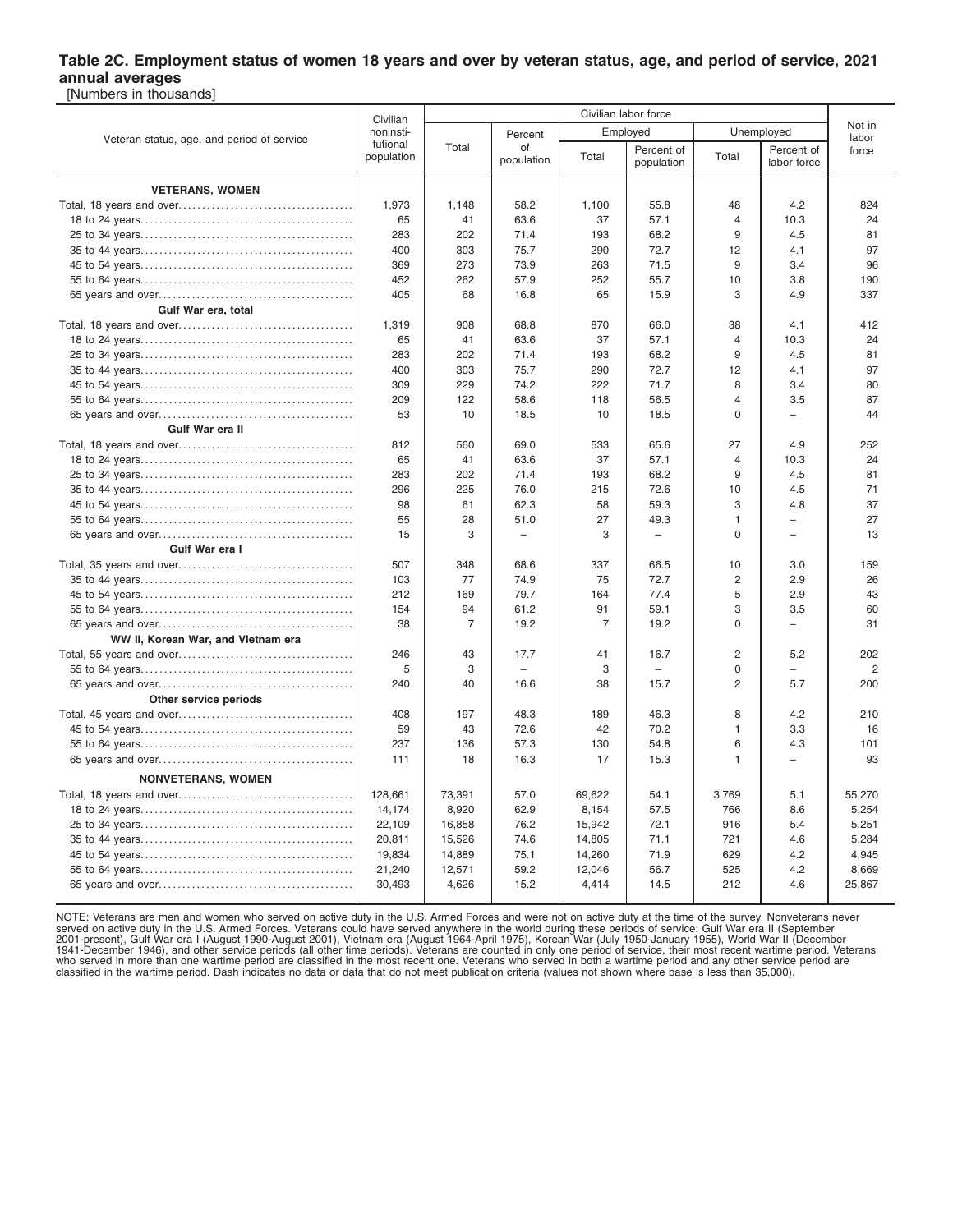#### **Table 3. Employment status of persons 25 years and over by veteran status, period of service, and educational attainment, 2021 annual averages** [Numbers in thousands]

|                                                                  |                                     | Civilian labor force |                             |         |                             |       |                                 |                          |  |
|------------------------------------------------------------------|-------------------------------------|----------------------|-----------------------------|---------|-----------------------------|-------|---------------------------------|--------------------------|--|
|                                                                  | Civilian                            |                      |                             |         | Employed                    |       | Unemployed                      |                          |  |
| Veteran status,<br>period of service, and educational attainment | noninsti-<br>tutional<br>population | Total                | Percent<br>οf<br>population | Total   | Percent<br>of<br>population | Total | Percent<br>of<br>labor<br>force | Not in<br>labor<br>force |  |
| <b>VETERANS</b>                                                  |                                     |                      |                             |         |                             |       |                                 |                          |  |
|                                                                  | 18,235                              | 8,614                | 47.2                        | 8,246   | 45.2                        | 368   | 4.3                             | 9,621                    |  |
| Less than a high school diploma                                  | 603                                 | 115                  | 19.0                        | 102     | 16.9                        | 13    | 11.0                            | 488                      |  |
| High school graduates, no college                                | 5,107                               | 2,128                | 41.7                        | 2,031   | 39.8                        | 97    | 4.6                             | 2,979                    |  |
| Some college or associate degree                                 | 6,342                               | 3,122                | 49.2                        | 2,975   | 46.9                        | 147   | 4.7                             | 3,220                    |  |
| Bachelor's degree and higher                                     | 6,183                               | 3,249                | 52.6                        | 3,138   | 50.8                        | 112   | 3.4                             | 2,933                    |  |
| Gulf War era, total                                              |                                     |                      |                             |         |                             |       |                                 |                          |  |
|                                                                  |                                     |                      |                             |         |                             |       |                                 |                          |  |
|                                                                  | 7,589                               | 5,807                | 76.5                        | 5,573   | 73.4                        | 234   | 4.0                             | 1,781                    |  |
| Less than a high school diploma                                  | 73                                  | 47                   | 64.3                        | 42      | 57.7                        | 5     | 10.3                            | 26                       |  |
| High school graduates, no college                                | 1,674                               | 1,274                | 76.1                        | 1,214   | 72.5                        | 60    | 4.7                             | 400                      |  |
| Some college or associate degree                                 | 2,878                               | 2,136                | 74.2                        | 2,041   | 70.9                        | 95    | 4.4                             | 742                      |  |
| Bachelor's degree and higher                                     | 2,963                               | 2,351                | 79.3                        | 2,276   | 76.8                        | 75    | 3.2                             | 613                      |  |
| Gulf War era II                                                  |                                     |                      |                             |         |                             |       |                                 |                          |  |
|                                                                  | 4,398                               | 3,469                | 78.9                        | 3,316   | 75.4                        | 153   | 4.4                             | 930                      |  |
| Less than a high school diploma                                  | 40                                  | 27                   | 68.1                        | 24      | 59.3                        | 4     |                                 | 13                       |  |
| High school graduates, no college                                | 905                                 | 709                  | 78.3                        | 676     | 74.7                        | 33    | 4.6                             | 196                      |  |
| Some college or associate degree                                 | 1,684                               | 1,285                | 76.3                        | 1,223   | 72.6                        | 62    | 4.9                             | 399                      |  |
| Bachelor's degree and higher                                     | 1,769                               | 1,447                | 81.8                        | 1,393   | 78.7                        | 54    | 3.8                             | 322                      |  |
| Gulf War era I                                                   |                                     |                      |                             |         |                             |       |                                 |                          |  |
|                                                                  | 3,190                               | 2,339                | 73.3                        | 2,257   | 70.8                        | 81    | 3.5                             | 851                      |  |
| Less than a high school diploma                                  | 33                                  | 20                   |                             | 19      |                             | 1     |                                 | 13                       |  |
| High school graduates, no college                                | 769                                 | 565                  | 73.5                        | 538     | 69.9                        | 28    | 4.9                             | 204                      |  |
| Some college or associate degree                                 | 1,194                               | 850                  | 71.2                        | 818     | 68.5                        | 32    | 3.8                             | 343                      |  |
| Bachelor's degree and higher                                     | 1,194                               | 903                  | 75.6                        | 883     | 73.9                        | 20    | 2.2                             | 291                      |  |
| WWII, Korean War, and Vietnam era                                |                                     |                      |                             |         |                             |       |                                 |                          |  |
|                                                                  | 6,587                               | 1,080                | 16.4                        | 1,033   | 15.7                        | 48    | 4.4                             | 5,506                    |  |
| Less than a high school diploma                                  | 358                                 | 31                   | 8.5                         | 28      | 7.7                         | 3     |                                 | 328                      |  |
| High school graduates, no college                                | 1,982                               | 273                  | 13.8                        | 263     | 13.2                        | 10    | 3.8                             | 1,709                    |  |
| Some college or associate degree                                 | 2,116                               | 368                  | 17.4                        | 347     | 16.4                        | 20    | 5.5                             | 1,748                    |  |
| Bachelor's degree and higher                                     | 2,131                               | 409                  | 19.2                        | 395     | 18.5                        | 14    | 3.5                             | 1,721                    |  |
| Other service periods                                            |                                     |                      |                             |         |                             |       |                                 |                          |  |
|                                                                  | 4,059                               | 1,726                | 42.5                        | 1,640   | 40.4                        | 86    | 5.0                             | 2,333                    |  |
| Less than a high school diploma                                  | 172                                 | 37                   | 21.6                        | 32      | 18.8                        | 5     | 13.1                            | 135                      |  |
| High school graduates, no college                                | 1,451                               | 581                  | 40.0                        | 555     | 38.2                        | 26    | 4.5                             | 870                      |  |
| Some college or associate degree                                 | 1,348                               | 618                  | 45.9                        | 587     | 43.5                        | 32    | 5.1                             | 730                      |  |
| Bachelor's degree and higher                                     | 1,089                               | 490                  | 45.0                        | 467     | 42.9                        | 23    | 4.6                             | 599                      |  |
| <b>NONVETERANS</b>                                               |                                     |                      |                             |         |                             |       |                                 |                          |  |
|                                                                  | 205,949                             | 131,903              | 64.0                        | 125,660 | 61.0                        | 6,243 | 4.7                             | 74,046                   |  |
| Less than a high school diploma                                  | 19,269                              | 8,804                | 45.7                        | 8,079   | 41.9                        | 725   | 8.2                             | 10,465                   |  |
| High school graduates, no college                                | 58,011                              | 32,804               | 56.5                        | 30,733  | 53.0                        | 2,071 | 6.3                             | 25,206                   |  |
| Some college or associate degree                                 | 50,556                              | 32,741               | 64.8                        | 31,047  | 61.4                        | 1,694 | 5.2                             | 17,815                   |  |
| Bachelor's degree and higher                                     | 78,114                              | 57,554               | 73.7                        | 55,801  | 71.4                        | 1,753 | 3.0                             | 20,560                   |  |
|                                                                  |                                     |                      |                             |         |                             |       |                                 |                          |  |

NOTE: Veterans are men and women who served on active duty in the U.S. Armed Forces and were not on active duty at the time of the survey. Nonveterans never served on active duty in the U.S. Armed Forces. Veterans could have served anywhere in the world during these periods of<br>service: Gulf War era II (September 2001-present), Gulf War era I (August 1990-Augu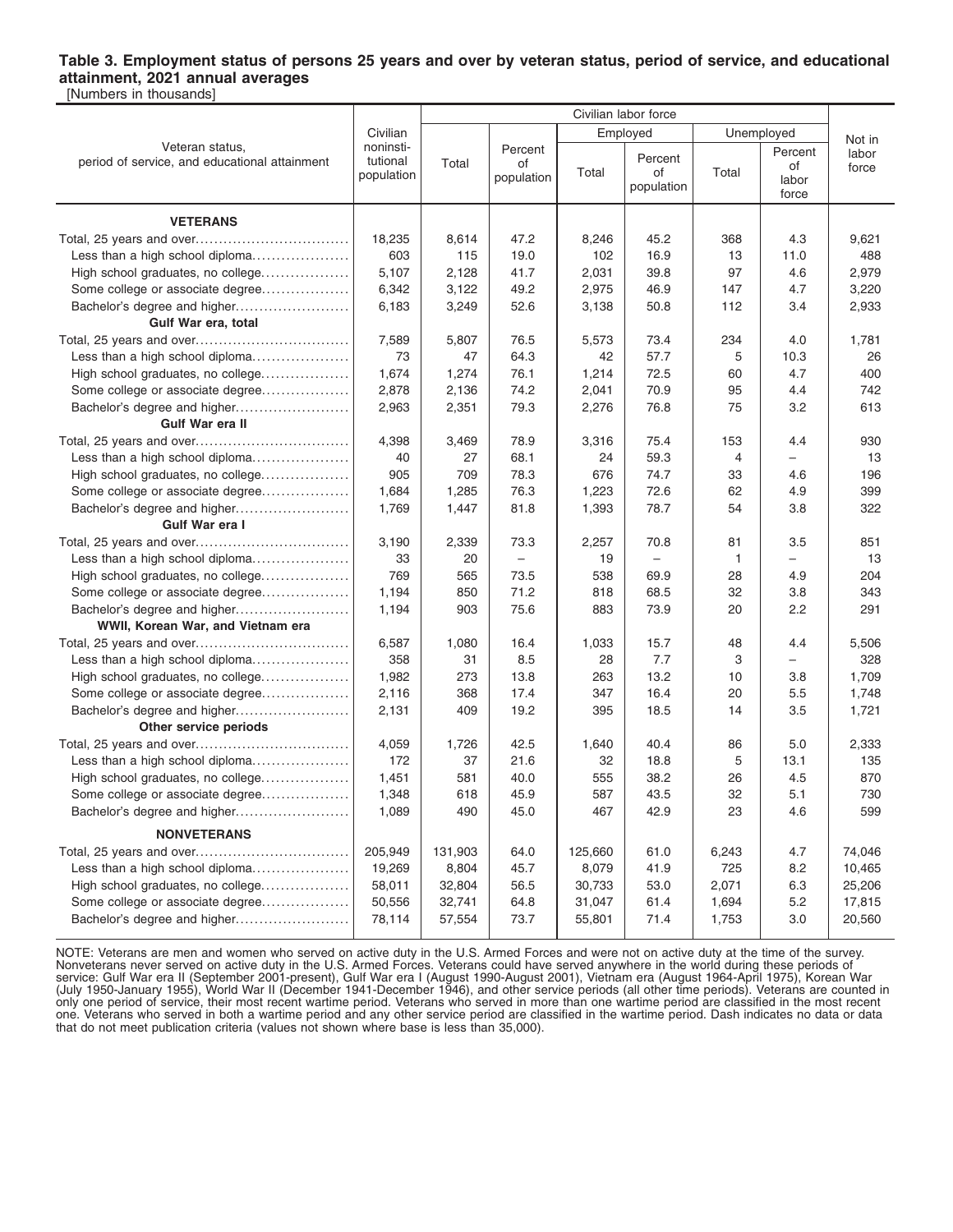#### **Table 4. Employed persons 18 years and over by occupation, sex, veteran status, and period of service, 2021 annual averages** [Percent distribution]

|                                                              |              |              |                    | Veterans                 |                          |                    |              |
|--------------------------------------------------------------|--------------|--------------|--------------------|--------------------------|--------------------------|--------------------|--------------|
| Occupation and sex                                           |              |              | Gulf War era       |                          | WW II.<br>Korean<br>War, | Other              | Non-         |
|                                                              | Total        | Total        | Gulf War<br>era II | <b>Gulf War</b><br>era I | and<br>Vietnam<br>era    | service<br>periods | veterans     |
| <b>TOTAL</b>                                                 |              |              |                    |                          |                          |                    |              |
|                                                              | 8,433        | 5,760        | 3,502              | 2,257                    | 1,033                    | 1,640              | 142,161      |
| Occupation as a percent of total employed                    |              |              |                    |                          |                          |                    |              |
|                                                              | 100.0        | 100.0        | 100.0              | 100.0                    | 100.0                    | 100.0              | 100.0        |
| Management, professional, and related occupations            | 41.7         | 43.0         | 41.7               | 45.0                     | 41.2                     | 37.2               | 43.0         |
| Management, business, and financial operations occupations   | 20.2         | 20.3         | 19.1               | 22.3                     | 23.4                     | 17.5               | 18.4         |
|                                                              | 21.5         | 22.7         | 22.7               | 22.7                     | 17.7                     | 19.7               | 24.6         |
|                                                              | 12.5         | 13.1         | 14.5               | 10.9                     | 11.7                     | 11.0               | 15.7         |
|                                                              | 15.2         | 14.8         | 14.8               | 14.7                     | 17.7                     | 15.1               | 19.9         |
|                                                              | 7.8          | 7.0          | 6.6                | 7.8                      | 13.1                     | 7.4                | 9.3          |
|                                                              | 7.4          | 7.8          | 8.3                | 7.0                      | 4.7                      | 7.7                | 10.6         |
| Natural resources, construction, and maintenance occupations | 13.2         | 12.9         | 13.5               | 12.0                     | 11.9                     | 15.0               | 9.0          |
|                                                              | 0.4          | 0.3          | 0.3                | 0.3                      | 1.1                      | 0.5                | 0.7          |
|                                                              | 5.6          | 5.4          | 5.3                | 5.5                      | 5.9                      | 6.2                | 5.3          |
| Installation, maintenance, and repair occupations            | 7.1          | 7.2          | 7.8                | 6.2                      | 4.9                      | 8.2                | 3.0          |
| Production, transportation, and material moving occupations  | 17.5         | 16.2         | 15.5               | 17.4                     | 17.5                     | 21.7               | 12.4         |
|                                                              | 6.7          | 6.7          | 6.3                | 7.2                      | 4.5                      | 8.4                | 5.2          |
| Transportation and material moving occupations               | 10.7         | 9.6          | 9.1                | 10.2                     | 13.0                     | 13.3               | 7.2          |
| <b>MEN</b>                                                   |              |              |                    |                          |                          |                    |              |
|                                                              | 7,332        | 4,890        | 2,970              | 1,920                    | 992                      | 1,451              | 72,539       |
| Occupation as a percent of total employed                    |              |              |                    |                          |                          |                    |              |
|                                                              | 100.0        | 100.0        | 100.0              | 100.0                    | 100.0                    | 100.0              | 100.0        |
| Management, professional, and related occupations            | 39.8         | 40.8         | 39.4               | 42.8                     | 40.8                     | 36.1               | 38.8         |
| Management, business, and financial operations occupations   | 20.3         | 20.4         | 19.0               | 22.7                     | 23.7                     | 17.5               | 18.9         |
|                                                              | 19.5<br>12.5 | 20.3         | 20.5               | 20.1                     | 17.1<br>11.4             | 18.6               | 19.8<br>12.4 |
|                                                              | 13.8         | 13.3<br>13.1 | 14.9<br>13.2       | 10.9<br>13.0             | 17.8                     | 10.2<br>13.3       | 14.3         |
|                                                              | 7.8          | 6.8          | 6.4                | 7.5                      | 13.4                     | 7.3                | 9.0          |
|                                                              | 6.0          | 6.3          | 6.9                | 5.5                      | 4.4                      | 5.9                | 5.4          |
| Natural resources, construction, and maintenance occupations | 14.8         | 14.8         | 15.3               | 14.0                     | 12.4                     | 16.6               | 16.5         |
|                                                              | 0.5          | 0.3          | 0.3                | 0.2                      | 1.2                      | 0.5                | 1.0          |
|                                                              | 6.4          | 6.2          | 6.1                | 6.4                      | 6.1                      | 7.0                | 9.9          |
| Installation, maintenance, and repair occupations            | 8.0          | 8.3          | 8.9                | 7.3                      | 5.1                      | 9.1                | 5.6          |
| Production, transportation, and material moving occupations  | 19.1         | 18.0         | 17.1               | 19.3                     | 17.7                     | 23.8               | 18.0         |
|                                                              | 7.2          | 7.3          | 6.9                | 7.8                      | 4.6                      | 9.0                | 7.1          |
| Transportation and material moving occupations               | 11.9         | 10.7         | 10.3               | 11.4                     | 13.1                     | 14.8               | 10.9         |
| <b>WOMEN</b>                                                 |              |              |                    |                          |                          |                    |              |
|                                                              | 1,100        | 870          | 533                | 337                      | 41                       | 189                | 69,622       |
| Occupation as a percent of total employed                    |              |              |                    |                          |                          |                    |              |
|                                                              | 100.0        | 100.0        | 100.0              | 100.0                    | 100.0                    | 100.0              | 100.0        |
| Management, professional, and related occupations            | 53.8         | 55.8         | 54.5               | 57.7                     | 51.3                     | 45.4               | 47.4         |
| Management, business, and financial operations occupations   | 19.4         | 19.8         | 19.5               | 20.3                     | 17.2                     | 17.7               | 17.8         |
|                                                              | 34.5         | 36.0         | 35.1               | 37.3                     | 34.0                     | 27.7               | 29.5         |
|                                                              | 12.8         | 11.6         | 12.4               | 10.4                     | 18.6                     | 17.2               | 19.3         |
|                                                              | 24.5         | 24.0         | 23.6               | 24.6                     | 17.3                     | 28.7               | 25.7         |
|                                                              | 8.1          | 8.3          | 7.6                | 9.4                      | 4.9                      | 7.7                | 9.7          |
|                                                              | 16.4         | 15.7         | 16.0               | 15.2                     | 12.3                     | 21.0               | 16.0         |
| Natural resources, construction, and maintenance occupations | 2.3          | 2.2          | 3.3                | 0.7                      | 0.0                      | 2.7                | 1.1          |
|                                                              | 0.4          | 0.3          | 0.3                | 0.4                      | 0.0                      | 0.8                | 0.4          |
|                                                              | 0.6          | 0.7          | 1.1                | 0.1                      | 0.0                      | 0.2                | 0.4          |
| Installation, maintenance, and repair occupations            | 1.3          | 1.2          | 1.9                | 0.1                      | 0.0                      | 1.7                | 0.3          |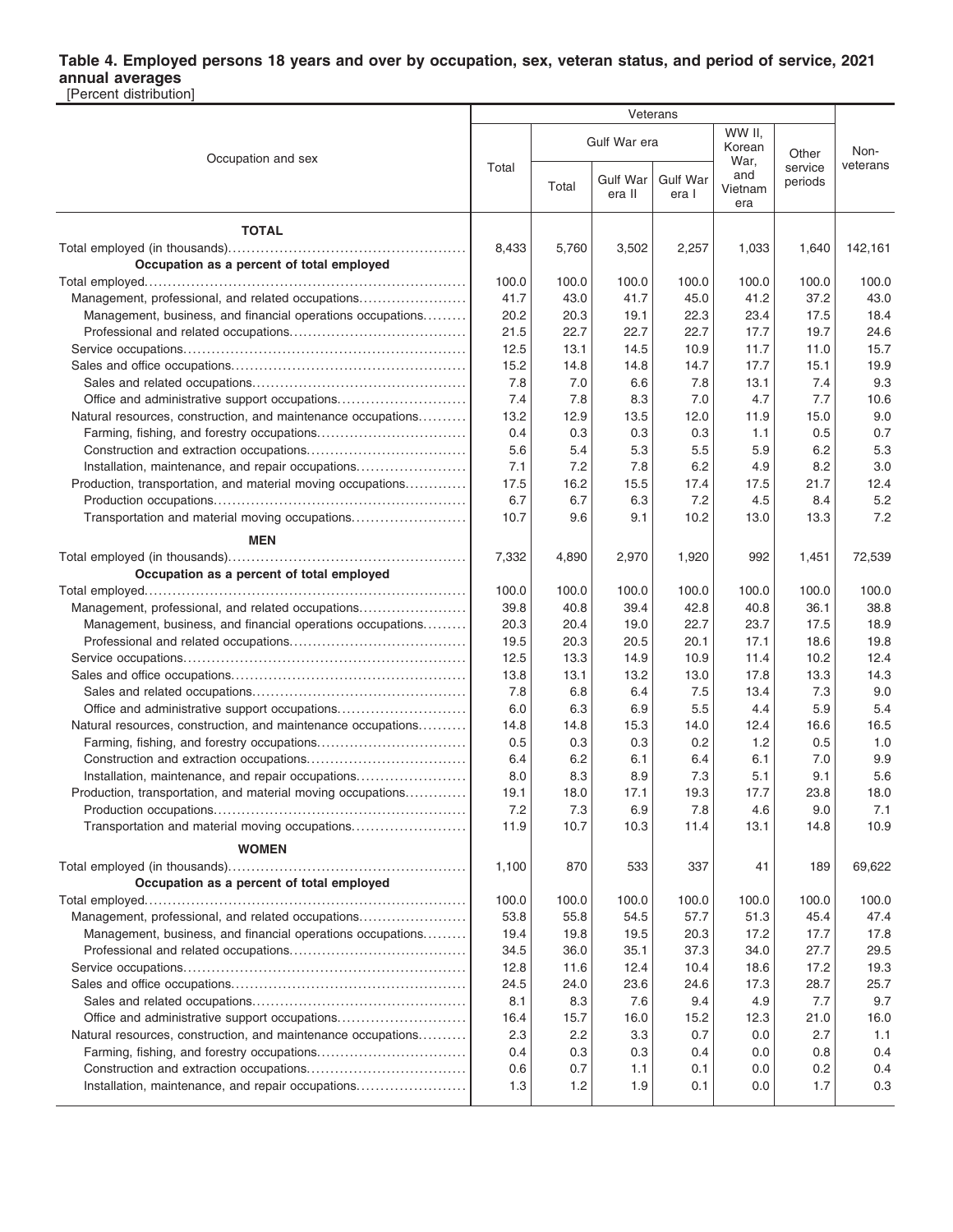#### **Table 4. Employed persons 18 years and over by occupation, sex, veteran status, and period of service, 2021 annual averages — Continued** [Percent distribution]

|                                                             |       |       |                    | Veterans                 |                          |                    |          |
|-------------------------------------------------------------|-------|-------|--------------------|--------------------------|--------------------------|--------------------|----------|
| Occupation and sex                                          |       |       | Gulf War era       |                          | WW II.<br>Korean<br>War, | Other              | Non-     |
|                                                             | Total | Total | Gulf War<br>era II | <b>Gulf War</b><br>era I | and<br>Vietnam<br>era    | service<br>periods | veterans |
| Production, transportation, and material moving occupations | 6.6   | 6.4   | 6.2                | 6.7                      | 12.9                     | 5.9                | 6.6      |
|                                                             | 3.5   | 3.4   | 3.4                | 3.5                      | 3.6                      | 4.0                | 3.1      |
| Transportation and material moving occupations              | 3.0   | 3.0   | 2.8                | 3.2                      | 9.3                      | 2.0                | 3.4      |
|                                                             |       |       |                    |                          |                          |                    |          |

NOTE: Veterans are men and women who served on active duty in the U.S. Armed Forces and were not on active duty at the time of the survey.<br>Nonveterans never served on active duty in the U.S. Armed Forces. Veterans could ha one. Veterans who served in both a wartime period and any other service period are classified in the wartime period. Dash indicates no data or data that do not meet publication criteria (values not shown where base is less than 35,000).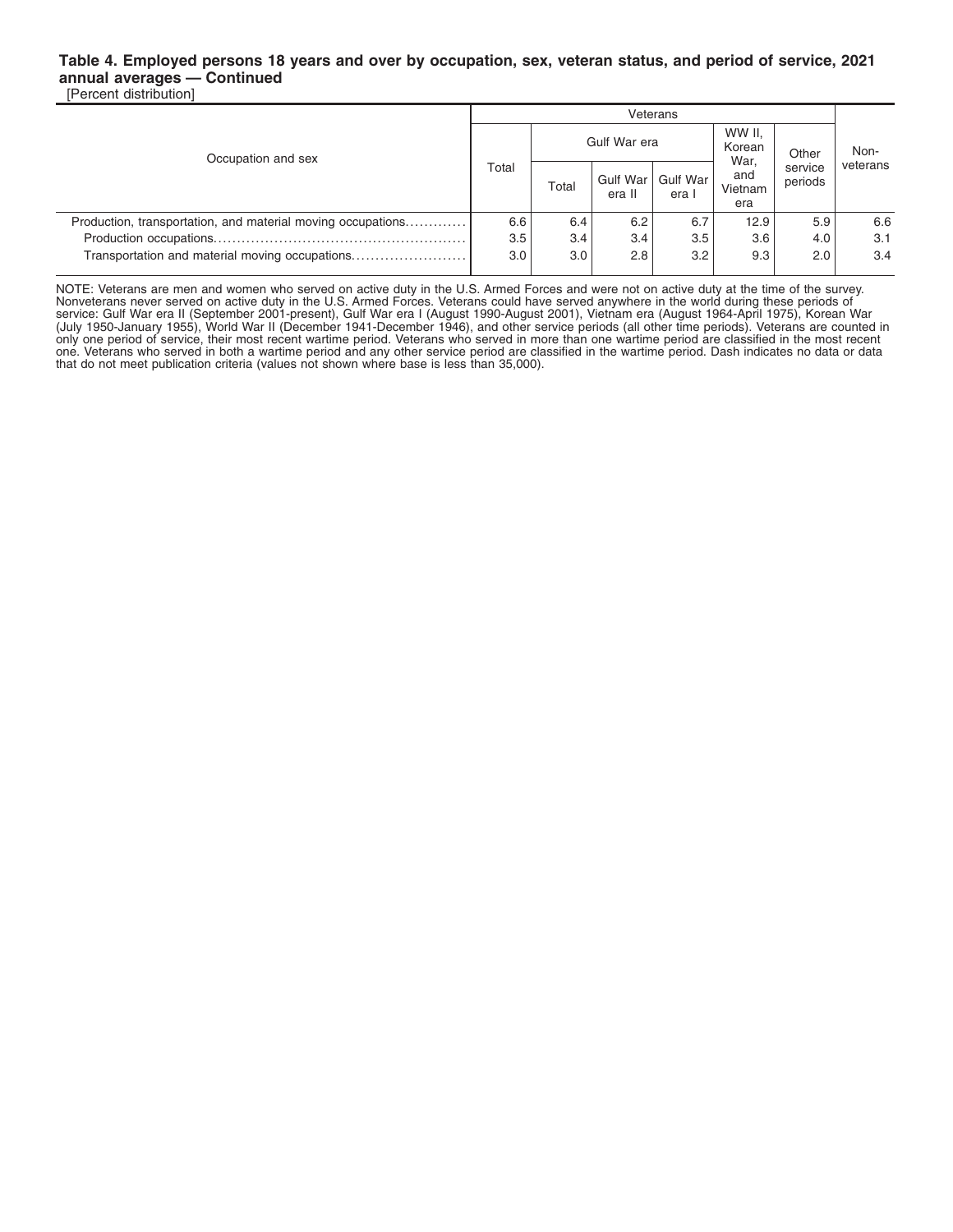#### **Table 5. Employed persons 18 years and over by industry, class of worker, sex, veteran status, and period of service, 2021 annual averages** [Percent distribution]

|                                               | Veterans    |            |                           |                          |                            |                    |             |  |  |
|-----------------------------------------------|-------------|------------|---------------------------|--------------------------|----------------------------|--------------------|-------------|--|--|
| Industry, class of worker, and sex            |             |            | Gulf War era              |                          | WW II,<br>Korean           | Other              | Non-        |  |  |
|                                               | Total       | Total      | <b>Gulf War</b><br>era II | <b>Gulf War</b><br>era I | War, and<br>Vietnam<br>era | service<br>periods | veterans    |  |  |
| <b>TOTAL</b>                                  |             |            |                           |                          |                            |                    |             |  |  |
|                                               | 8,433       | 5,760      | 3,502                     | 2,257                    | 1,033                      | 1,640              | 142,161     |  |  |
| As a percent of total employed                |             |            |                           |                          |                            |                    |             |  |  |
|                                               | 100.0       | 100.0      | 100.0                     | 100.0                    | 100.0                      | 100.0              | 100.0       |  |  |
| Agriculture and related industries            | 1.6         | 0.8        | 0.8                       | 0.7                      | 6.7                        | 1.4                | 1.5         |  |  |
|                                               | 0.8         | 0.5        | 0.5                       | 0.5                      | 2.0                        | 0.8                | 1.0         |  |  |
| Self-employed workers, unincorporated         | 0.8         | 0.2        | 0.3                       | 0.1                      | 4.6                        | 0.7                | 0.5         |  |  |
|                                               | 98.4        | 99.2       | 99.2                      | 99.3                     | 93.3                       | 98.6               | 98.5        |  |  |
|                                               | 92.5        | 94.9       | 95.7                      | 93.7                     | 80.7                       | 91.4               | 92.4        |  |  |
|                                               | 69.6        | 69.3       | 68.8                      | 70.0                     | 67.6                       | 71.8               | 79.1        |  |  |
| Mining, quarrying, and oil and gas extraction | 0.6         | 0.7        | 0.6                       | 0.9                      | 0.1                        | 0.3                | 0.4         |  |  |
|                                               | 6.2         | 6.1        | 6.0                       | 6.1                      | 5.8                        | 6.9                | 6.0         |  |  |
|                                               | 12.1        | 12.2       | 11.2                      | 13.7                     | 8.5                        | 14.3               | 9.3         |  |  |
|                                               | 2.5         | 2.4        | 2.3                       | 2.5                      | 2.3                        | 3.1                | 2.2         |  |  |
|                                               | 7.9         | 7.4        | 7.2                       | 7.8                      | 10.7                       | 7.9                | 10.0        |  |  |
| Transportation and utilities                  | 8.0         | 7.9        | 8.0                       | 7.8                      | 6.7                        | 9.2                | 4.7         |  |  |
|                                               | 1.8         | 1.9        | 1.5                       | 2.5                      | 1.4                        | 1.6                | 1.6         |  |  |
|                                               | 4.6         | 4.5        | 4.6                       | 4.4                      | 5.7                        | 4.0                | 6.5         |  |  |
| Professional and business services            | 10.4        | 10.7       | 11.2                      | 10.0                     | 11.5                       | 8.6                | 11.1        |  |  |
| Education and health services                 | 9.2<br>3.1  | 9.4<br>3.2 | 9.7<br>3.7                | 8.9<br>2.6               | 7.9<br>3.2                 | 9.4<br>2.7         | 15.9<br>7.2 |  |  |
| Leisure and hospitality                       | 3.2         | 3.0        | 3.0                       | 2.9                      | 3.7                        | 3.6                | 4.0         |  |  |
|                                               | 22.9        | 25.6       | 26.9                      | 23.7                     | 13.2                       | 19.6               | 13.3        |  |  |
|                                               | 11.3        | 13.5       | 15.1                      | 11.0                     | 3.9                        | 8.2                | 2.1         |  |  |
|                                               | 4.4         | 4.5        | 4.4                       | 4.7                      | 3.8                        | 4.4                | 4.6         |  |  |
|                                               | 7.2         | 7.6        | 7.4                       | 8.0                      | 5.5                        | 7.0                | 6.5         |  |  |
| Self-employed workers, unincorporated         | 5.9         | 4.3        | 3.5                       | 5.6                      | 12.5                       | 7.1                | 6.1         |  |  |
| <b>MEN</b>                                    |             |            |                           |                          |                            |                    |             |  |  |
|                                               | 7,332       | 4,890      | 2,970                     | 1,920                    | 992                        | 1,451              | 72,539      |  |  |
| As a percent of total employed                |             |            |                           |                          |                            |                    |             |  |  |
|                                               | 100.0       | 100.0      | 100.0                     | 100.0                    | 100.0                      | 100.0              | 100.0       |  |  |
|                                               | 1.7         | 0.7        | 0.7                       | 0.7                      | 6.9                        | 1.4                | 2.1         |  |  |
|                                               | 0.8         | 0.6        | 0.6                       | 0.6                      | 2.1                        | 0.8                | 1.4         |  |  |
| Self-employed workers, unincorporated         | 0.9         | 0.2        | 0.2                       | 0.1                      | 4.7                        | 0.6                | 0.6         |  |  |
|                                               | 98.3        | 99.3       | 99.3                      | 99.3                     | 93.1                       | 98.6               | 97.9        |  |  |
|                                               | 92.3        | 95.0       | 95.8                      | 93.8                     | 80.4                       | 91.2               | 91.1        |  |  |
|                                               | 70.5        | 70.5       | 69.5                      | 72.1                     | 67.4                       | 72.6               | 81.0        |  |  |
| Mining, quarrying, and oil and gas extraction | 0.6         | 0.8        | 0.7                       | 0.8                      | 0.1                        | 0.3                | 0.6         |  |  |
|                                               | 6.8         | 6.8        | 6.8                       | 6.8                      | 5.9                        | 7.6                | 10.3        |  |  |
|                                               | 13.1        | 13.2       | 12.1                      | 14.9                     | 8.7                        | 15.6               | 12.6        |  |  |
|                                               | 2.7         | 2.6        | 2.5                       | 2.8                      | 2.4                        | 3.3                | 2.9         |  |  |
|                                               | 8.0         | 7.5        | 7.3                       | 7.7                      | 10.8                       | 7.9                | 9.8         |  |  |
| Transportation and utilities                  | 9.0         | 9.1        | 9.1                       | 9.0                      | 6.8                        | 10.3               | 6.9         |  |  |
|                                               | 1.9<br>4.5  | 2.0<br>4.5 | 1.6<br>4.4                | 2.7<br>4.7               | 1.4<br>5.8                 | 1.7<br>3.6         | 1.9<br>5.8  |  |  |
| Professional and business services            |             | 11.0       | 11.2                      | 10.8                     | 11.5                       | 8.6                | 12.2        |  |  |
| Education and health services                 | 10.6<br>7.0 | 6.8        | 7.1                       | 6.4                      | 6.8                        | 7.7                | 7.3         |  |  |
|                                               | 3.1         | 3.3        | 3.6                       | 2.7                      | 3.3                        | 2.4                | 6.8         |  |  |
|                                               | 3.2         | 3.0        | 3.1                       | 2.7                      | 3.8                        | 3.5                | 3.8         |  |  |
|                                               | 21.8        | 24.5       | 26.4                      | 21.7                     | 13.0                       | 18.6               | 10.1        |  |  |
|                                               | 10.6        | 12.9       | 15.0                      | 9.6                      | 3.8                        | 7.5                | 2.0         |  |  |
|                                               | 4.2         | 4.2        | 4.2                       | 4.4                      | 3.8                        | 4.2                | 3.3         |  |  |
|                                               |             |            |                           |                          |                            |                    |             |  |  |

See footnotes at end of table.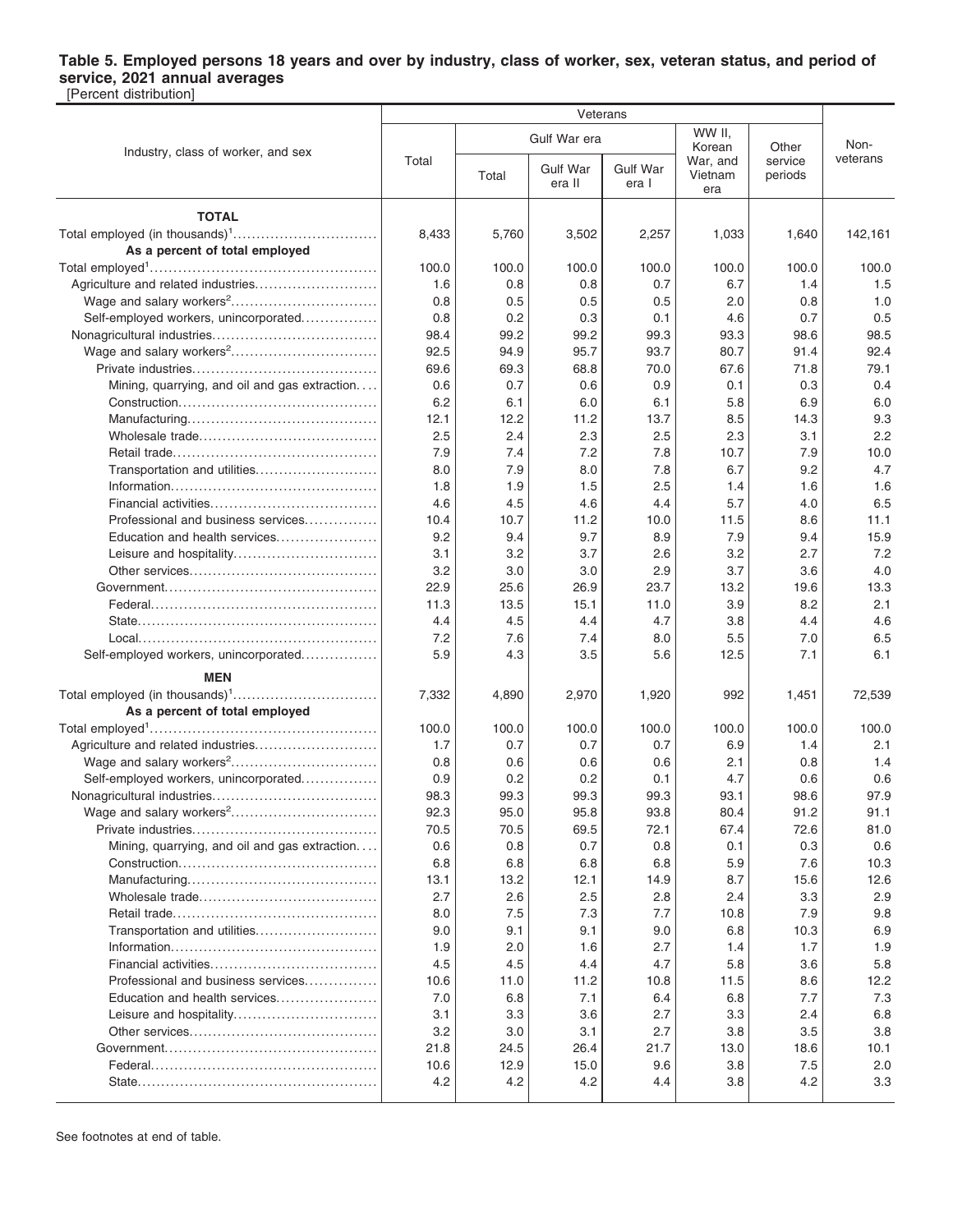#### **Table 5. Employed persons 18 years and over by industry, class of worker, sex, veteran status, and period of service, 2021 annual averages — Continued** [Percent distribution]

|                                               | Veterans |       |                           |                          |                            |                    |          |  |  |  |  |
|-----------------------------------------------|----------|-------|---------------------------|--------------------------|----------------------------|--------------------|----------|--|--|--|--|
| Industry, class of worker, and sex            |          |       | Gulf War era              |                          | WW II.<br>Korean           | Other              | Non-     |  |  |  |  |
|                                               | Total    | Total | <b>Gulf War</b><br>era II | <b>Gulf War</b><br>era I | War, and<br>Vietnam<br>era | service<br>periods | veterans |  |  |  |  |
|                                               | 7.0      | 7.4   | 7.2                       | 7.7                      | 5.3                        | 6.9                | 4.8      |  |  |  |  |
| Self-employed workers, unincorporated         | 6.0      | 4.2   | 3.4                       | 5.5                      | 12.7                       | 7.4                | 6.8      |  |  |  |  |
| <b>WOMEN</b>                                  |          |       |                           |                          |                            |                    |          |  |  |  |  |
|                                               | 1,100    | 870   | 533                       | 337                      | 41                         | 189                | 69,622   |  |  |  |  |
| As a percent of total employed                |          |       |                           |                          |                            |                    |          |  |  |  |  |
|                                               | 100.0    | 100.0 | 100.0                     | 100.0                    | 100.0                      | 100.0              | 100.0    |  |  |  |  |
|                                               | 1.2      | 1.0   | 1.2                       | 0.6                      | 2.8                        | 1.9                | 0.9      |  |  |  |  |
|                                               | 0.4      | 0.3   | 0.3                       | 0.3                      | 0.5                        | 0.9                | 0.6      |  |  |  |  |
| Self-employed workers, unincorporated         | 0.8      | 0.7   | 0.9                       | 0.3                      | 2.3                        | 0.9                | 0.3      |  |  |  |  |
|                                               | 98.8     | 99.0  | 98.8                      | 99.4                     | 97.2                       | 98.1               | 99.1     |  |  |  |  |
|                                               | 93.9     | 94.2  | 94.7                      | 93.5                     | 89.8                       | 93.3               | 93.7     |  |  |  |  |
|                                               | 63.4     | 62.4  | 65.0                      | 58.4                     | 70.8                       | 66.1               | 77.2     |  |  |  |  |
| Mining, quarrying, and oil and gas extraction | 0.3      | 0.4   | 0.0                       | 0.9                      | 0.0                        | 0.3                | 0.1      |  |  |  |  |
|                                               | 1.9      | 1.8   | 1.5                       | 2.2                      | 2.8                        | 2.1                | 1.5      |  |  |  |  |
|                                               | 5.8      | 6.3   | 6.0                       | 6.8                      | 2.0                        | 4.2                | 5.9      |  |  |  |  |
|                                               | 1.1      | 1.1   | 1.4                       | 0.5                      | 0.8                        | 1.5                | 1.4      |  |  |  |  |
|                                               | 7.3      | 7.2   | 6.6                       | 8.1                      | 7.8                        | 7.9                | 10.3     |  |  |  |  |
| Transportation and utilities                  | 1.5      | 1.3   | 1.7                       | 0.8                      | 5.4                        | 1.4                | 2.5      |  |  |  |  |
|                                               | 1.0      | 1.0   | 0.9                       | 1.2                      | 0.5                        | 1.0                | 1.2      |  |  |  |  |
|                                               | 4.9      | 4.6   | 5.5                       | 3.1                      | 4.7                        | 6.8                | 7.3      |  |  |  |  |
| Professional and business services            | 9.1      | 9.0   | 10.9                      | 5.9                      | 11.4                       | 9.1                | 10.0     |  |  |  |  |
| Education and health services                 | 24.0     | 23.8  | 24.1                      | 23.3                     | 33.3                       | 22.9               | 24.9     |  |  |  |  |
|                                               | 3.4      | 3.1   | 3.8                       | 1.9                      | 1.8                        | 5.1                | 7.7      |  |  |  |  |
|                                               | 3.0      | 3.0   | 2.5                       | 3.7                      | 0.2                        | 3.9                | 4.3      |  |  |  |  |
|                                               | 30.5     | 31.8  | 29.7                      | 35.1                     | 19.0                       | 27.2               | 16.5     |  |  |  |  |
|                                               | 15.8     | 16.8  | 15.6                      | 18.6                     | 6.8                        | 13.6               | 2.2      |  |  |  |  |
|                                               | 5.9      | 6.0   | 5.5                       | 6.8                      | 3.8                        | 5.8                | 6.0      |  |  |  |  |
|                                               | 8.8      | 9.0   | 8.5                       | 9.7                      | 8.3                        | 7.8                | 8.3      |  |  |  |  |
| Self-employed workers, unincorporated         | 4.9      | 4.8   | 4.1                       | 5.9                      | 7.4                        | 4.9                | 5.4      |  |  |  |  |

<sup>1</sup> Total includes a small number of unpaid family workers, not shown separately.

<sup>2</sup> Includes self-employed workers whose business are incorporated.

NOTE: Veterans are men and women who served on active duty in the U.S. Armed Forces and were not on active duty at the time of the survey. Nonveterans never served on active duty in the U.S. Armed Forces. Veterans could have served anywhere in the world during these periods of<br>service: Gulf War era II (September 2001-present), Gulf War era I (August 1990-Augu (July 1950-January 1955), World War II (December 1941-December 1946), and other service periods (all other time periods). Veterans are counted in only one period of service, their most recent wartime period. Veterans who served in more than one wartime period are classified in the most recent one. Veterans who served in both a wartime period and any other service period are classified in the wartime period. Dash indicates no data or data that do not meet publication criteria (values not shown where base is less than 35,000).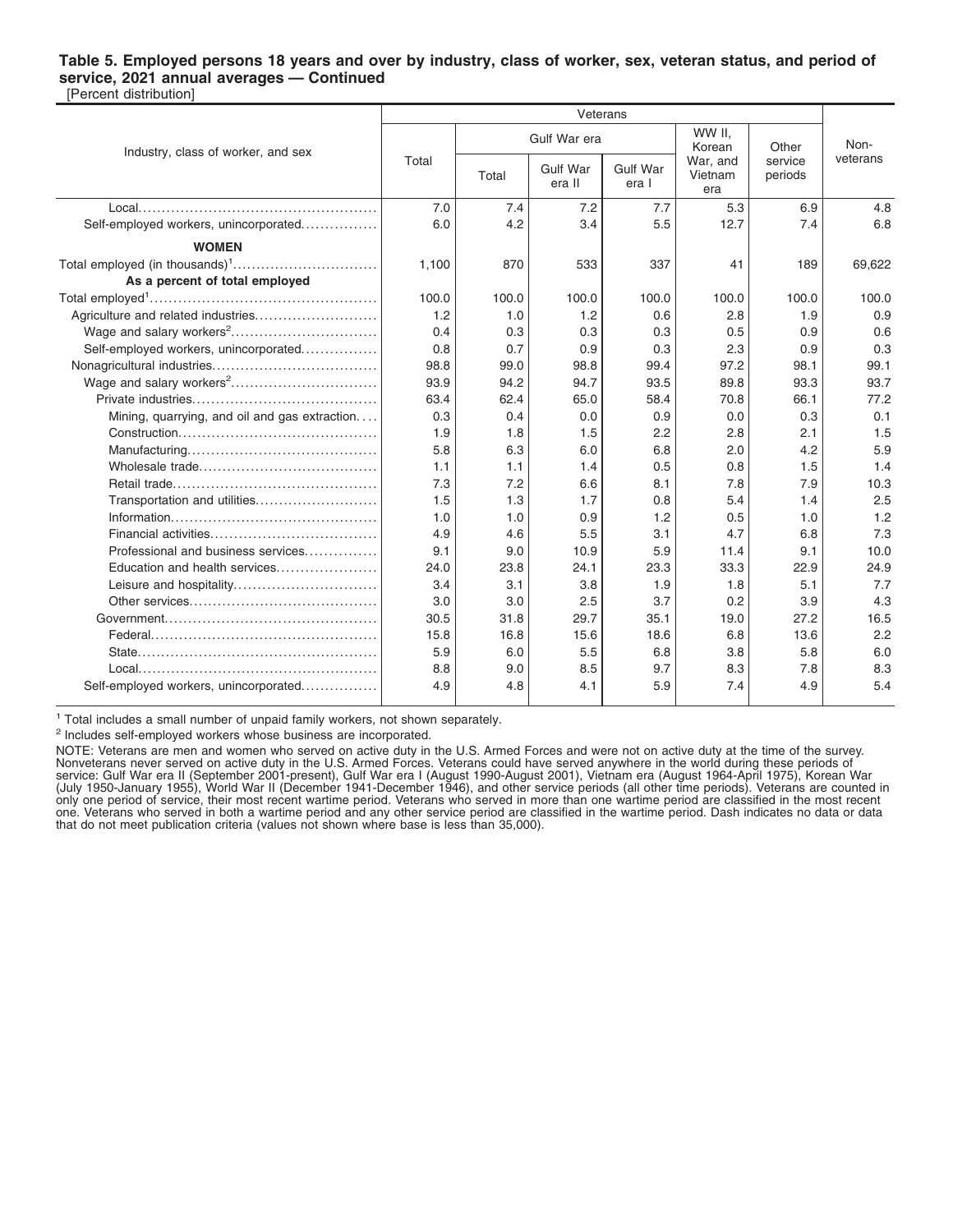# **Table 6A. Employment status of veterans 18 years and over by state, 2021 annual averages**

[Numbers in thousands]

|                       |                       | Civilian labor force |                  |       |            |                |             |        |
|-----------------------|-----------------------|----------------------|------------------|-------|------------|----------------|-------------|--------|
|                       | Civilian              |                      |                  |       | Employed   |                | Unemployed  | Not in |
| State                 | noninsti-<br>tutional |                      | Percent          |       | Percent    |                | Percent     | labor  |
|                       | population            | Total                | οf<br>population | Total | οf         | Total          | of          | force  |
|                       |                       |                      |                  |       | population |                | labor force |        |
|                       |                       |                      |                  |       |            |                |             |        |
| <b>TOTAL VETERANS</b> |                       |                      |                  |       |            |                |             |        |
|                       | 18,506                | 8,818                | 47.7             | 8,433 | 45.6       | 386            | 4.4         | 9,688  |
|                       | 359                   | 179                  | 49.9             | 176   | 48.8       | $\overline{4}$ | 2.1         | 180    |
|                       | 60                    | 35                   | 58.9             | 33    | 55.9       | $\overline{c}$ | 5.2         | 25     |
|                       | 503                   | 240                  | 47.7             | 230   | 45.8       | 10             | 4.0         | 263    |
|                       | 215                   | 83                   | 38.5             | 80    | 36.9       | 3              | 4.1         | 132    |
|                       | 1,357                 | 625                  | 46.1             | 585   | 43.1       | 40             | 6.4         | 732    |
|                       | 384                   | 216                  | 56.2             | 204   | 53.1       | 12             | 5.4         | 168    |
|                       | 145                   | 69                   | 47.6             | 68    | 46.5       | $\overline{c}$ | 2.3         | 76     |
|                       | 72                    | 31                   | 42.9             | 29    | 40.2       | $\overline{c}$ | 6.3         | 41     |
|                       | 27                    | 17                   | 63.1             | 16    | 60.5       | $\mathbf{1}$   | 4.2         | 10     |
|                       | 1,396                 | 611                  | 43.8             | 586   | 42.0       | 25             | 4.0         | 785    |
|                       | 617                   | 314                  | 50.8             | 301   | 48.8       | 13             | 4.0         | 304    |
|                       | 91                    | 42                   | 46.7             | 41    | 45.0       | $\overline{c}$ | 3.8         | 48     |
|                       | 119                   | 55                   | 46.6             | 53    | 44.9       | $\overline{c}$ | 3.8         | 64     |
|                       | 531                   | 216                  | 40.7             | 206   | 38.8       | 11             | 4.9         | 315    |
|                       | 411                   | 201                  | 48.9             | 195   | 47.5       | 6              | 2.9         | 210    |
|                       | 206                   | 104                  | 50.4             | 99    | 47.9       | 5              | 5.0         | 102    |
|                       | 175                   | 91                   | 51.9             | 87    | 49.8       | 4              | 4.1         | 84     |
|                       | 266                   | 123                  | 46.2             | 121   | 45.4       | 2              | 1.6         | 143    |
|                       | 257                   | 126                  | 49.1             | 120   | 46.6       | 6              | 5.1         | 131    |
|                       | 110                   | 43                   | 39.0             | 42    | 38.0       | 1              | 2.6         | 67     |
|                       | 402                   | 241                  | 59.9             | 236   | 58.6       | 5              | 2.2         | 161    |
|                       | 286                   | 136                  | 47.8             | 128   | 44.7       | 9              | 6.4         | 149    |
|                       | 551                   | 217                  | 39.4             | 208   | 37.7       | 9              | 4.2         | 334    |
|                       | 304                   | 147                  | 48.5             | 144   | 47.3       | 4              | 2.4         | 157    |
|                       | 179                   | 81                   | 45.1             | 79    | 43.9       | 2              | 2.6         | 98     |
|                       | 381                   | 164                  | 43.2             | 155   | 40.8       | 9              | 5.5         | 217    |
|                       | 99                    | 49                   | 50.0             | 48    | 48.4       | 2              | 3.1         | 49     |
|                       | 139                   | 78                   | 55.9             | 76    | 54.5       | 2              | 2.4         | 61     |
|                       | 238                   | 109                  | 45.8             | 101   | 42.4       | 8              | 7.4         | 129    |
|                       | 100                   | 44                   | 43.9             | 43    | 42.4       | 1              | 3.4         | 56     |
|                       | 304                   | 132                  | 43.4             | 125   | 41.1       | 7              | 5.4         | 172    |
|                       | 169                   | 75                   | 44.7             | 70    | 41.6       | 5              | 6.8         | 93     |
|                       | 656                   | 254                  | 38.7             | 240   | 36.6       | 14             | 5.4         | 402    |
|                       | 732                   | 338                  | 46.2             | 329   | 44.9       | 9              | 2.8         | 394    |
|                       | 46                    | 24                   | 53.0             | 23    | 50.8       | $\mathbf{1}$   | 4.1         | 21     |
|                       | 720                   | 352                  | 48.8             | 338   | 47.0       | 14             | 3.9         | 368    |
|                       | 267                   | 116                  | 43.6             | 111   | 41.6       | 5              | 4.7         | 150    |
|                       | 325                   | 150                  | 46.1             | 145   | 44.6       | 5              | 3.3         | 175    |
|                       | 728                   | 293                  | 40.2             | 277   | 38.0       | 16             | 5.6         | 435    |
|                       | 61                    | 29                   | 47.2             | 27    | 43.9       | 2              | 7.0         | 32     |
|                       | 412                   | 201                  | 48.7             | 194   | 47.0       | $\overline{7}$ | 3.5         | 211    |
|                       | 59                    | 33                   | 56.1             | 33    | 54.8       | 1              | -           | 26     |
|                       | 474                   | 225                  | 47.4             | 218   | 46.0       | $\overline{7}$ | 3.0         | 249    |
|                       | 1,673                 | 937                  | 56.0             | 886   | 53.0       | 50             | 5.4         | 736    |
|                       | 132                   | 66                   | 49.8             | 63    | 48.2       | $\overline{2}$ |             | 66     |
|                       | 34                    | 15                   | 43.3             | 14    | 41.5       | $\mathbf{1}$   | 4.2         | 20     |
|                       | 703                   | 412                  | 58.6             | 402   | 57.1       | 10             | 2.5         | 291    |
|                       | 519                   | 250                  | 48.3             | 231   | 44.6       | 19             | 7.6         | 268    |
|                       | 137                   | 64                   | 46.6             | 62    | 45.0       | $\overline{2}$ | 3.4         | 73     |
|                       | 328                   | 140                  | 42.7             | 135   | 41.1       | 5              |             | 188    |
|                       | 51                    | 25                   | 49.2             | 24    | 46.3       | 1              | 5.8         | 26     |
|                       |                       |                      |                  |       |            |                |             |        |

NOTE: Veterans are men and women who served on active duty in the U.S. Armed Forces and were not on active duty at the time of the survey. Dash indicates no data or data that do not meet publication criteria.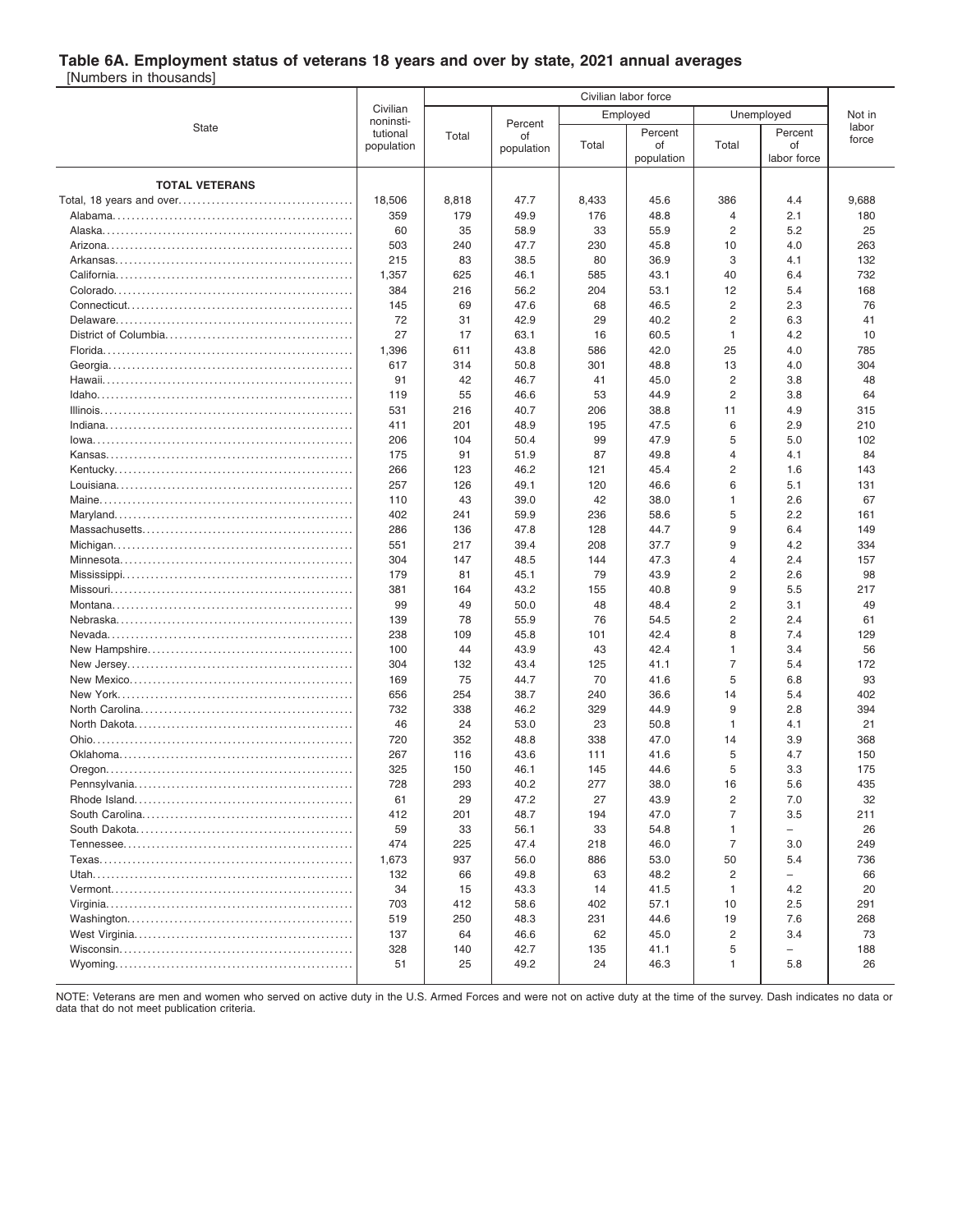#### **Table 6B. Employment status of nonveterans 18 years and over by state, 2021 annual averages**

[Numbers in thousands]

|                          |                       | Civilian labor force |               |         |            |       |             |        |
|--------------------------|-----------------------|----------------------|---------------|---------|------------|-------|-------------|--------|
|                          | Civilian              |                      |               |         | Employed   |       | Unemployed  | Not in |
| <b>State</b>             | noninsti-<br>tutional | Total                | Percent<br>of |         | Percent    |       | Percent     | labor  |
|                          | population            |                      | population    | Total   | of         | Total | of          | force  |
|                          |                       |                      |               |         | population |       | labor force |        |
|                          |                       |                      |               |         |            |       |             |        |
| <b>TOTAL NONVETERANS</b> |                       |                      |               |         |            |       |             |        |
|                          | 234,176               | 150,143              | 64.1          | 142.161 | 60.7       | 7,982 | 5.3         | 84,033 |
|                          | 3,411                 | 2,007                | 58.8          | 1,933   | 56.7       | 75    | 3.7         | 1,404  |
|                          | 469                   | 314                  | 67.0          | 293     | 62.4       | 22    | 6.9         | 155    |
|                          | 5,314                 | 3,402                | 64.0          | 3,229   | 60.8       | 173   | 5.1         | 1,912  |
|                          | 2,082                 | 1,253                | 60.2          | 1,202   | 57.7       | 50    | 4.0         | 829    |
|                          | 28,621                | 18,149               | 63.4          | 16,851  | 58.9       | 1,298 | 7.2         | 10,472 |
|                          | 4,128                 | 2,899                | 70.2          | 2,757   | 66.8       | 142   | 4.9         | 1,229  |
|                          | 2,626                 | 1,738                | 66.2          | 1,626   | 61.9       | 112   | 6.5         | 888    |
|                          | 707                   | 453                  | 64.1          | 428     | 60.6       | 25    | 5.4         | 254    |
|                          | 544                   | 386                  | 71.0          | 363     | 66.6       | 24    | 6.1         | 158    |
|                          | 15,972                | 9,723                | 60.9          | 9,283   | 58.1       | 440   | 4.5         | 6,249  |
|                          | 7,478                 | 4,819                | 64.4          | 4,630   | 61.9       | 189   | 3.9         | 2,659  |
|                          | 951                   | 597                  | 62.8          | 560     | 58.9       | 37    | 6.2         | 353    |
|                          | 1,279                 | 840                  | 65.6          | 809     | 63.2       | 31    | 3.7         | 440    |
|                          | 9,035                 | 5,962                | 66.0          | 5,614   | 62.1       | 349   | 5.8         | 3,073  |
|                          | 4,691                 | 3,039                | 64.8          | 2,925   | 62.3       | 114   | 3.8         | 1,653  |
|                          | 2,217                 | 1,549                | 69.9          | 1,492   | 67.3       | 57    | 3.6         | 668    |
|                          | 1,987                 | 1,370                | 68.9          | 1,326   | 66.7       | 43    | 3.2         | 617    |
|                          | 3,116                 | 1,856                | 59.6          | 1,767   | 56.7       | 89    | 4.8         | 1,260  |
|                          | 3,187                 | 1,913                | 60.0          | 1,810   | 56.8       | 103   | 5.4         | 1,274  |
|                          | 989                   | 626                  | 63.3          | 597     | 60.4       | 28    | 4.5         | 363    |
|                          | 4,246                 | 2,863                | 67.4          | 2,700   | 63.6       | 163   | 5.7         | 1,383  |
|                          | 5,160                 | 3,472                | 67.3          | 3,274   | 63.4       | 198   | 5.7         | 1,689  |
|                          | 7,158                 | 4,396                | 61.4          | 4,148   | 57.9       | 248   | 5.6         | 2,763  |
|                          | 3,981                 | 2,792                | 70.1          | 2,685   | 67.5       | 107   | 3.8         | 1,189  |
|                          | 2,031                 | 1,160                | 57.1          | 1,095   | 53.9       | 65    | 5.6         | 871    |
|                          | 4,310                 | 2,833                | 65.7          | 2,718   | 63.0       | 116   | 4.1         | 1,477  |
|                          | 751                   | 492                  | 65.5          | 476     | 63.4       | 16    | 3.2         | 259    |
|                          | 1,308                 | 950                  | 72.6          | 925     | 70.7       | 25    | 2.7         | 358    |
|                          | 2,209                 | 1,400                | 63.4          | 1,291   | 58.4       | 109   | 7.8         | 810    |
|                          | 1,002                 | 673                  | 67.2          | 648     | 64.7       | 25    | 3.7         | 329    |
|                          | 6,511                 | 4,246                | 65.2          | 3,983   | 61.2       | 263   | 6.2         | 2,265  |
|                          | 1,443                 | 854                  | 59.2          | 797     | 55.2       | 57    | 6.7         | 589    |
|                          | 14,250                | 8,781                | 61.6          | 8,169   | 57.3       | 612   | 7.0         | 5,469  |
|                          | 7,484                 | 4,628                | 61.8          | 4,416   | 59.0       | 213   | 4.6         | 2,856  |
|                          | 523                   | 371                  | 70.9          | 359     | 68.6       | 12    | 3.2         | 152    |
|                          | 8,245                 | 5,233                | 63.5          | 4,975   | 60.3       | 258   | 4.9         | 3,012  |
|                          | 2,695                 | 1,713                | 63.6          | 1,646   | 61.1       | 67    | 3.9         | 981    |
|                          | 3,046                 | 1,988                | 65.3          | 1,883   | 61.8       | 105   | 5.3         | 1,058  |
| Pennsylvania             | 9,211                 | 5.878                | 63.8          | 5.495   | 59.7       | 383   | 6.5         | 3,333  |
|                          | 778                   | 513                  | 65.9          | 486     | 62.4       | 27    | 5.3         | 265    |
|                          | 3,675                 | 2,171                | 59.1          | 2,084   | 56.7       | 87    | 4.0         | 1,503  |
|                          | 601                   | 431                  | 71.6          | 420     | 69.8       | 11    | 2.6         | 171    |
|                          | 4,860                 | 3,042                | 62.6          | 2,921   | 60.1       | 121   | 4.0         | 1,818  |
|                          | 20,088                | 13,197               | 65.7          | 12,449  | 62.0       | 748   | 5.7         | 6,892  |
|                          | 2,200                 | 1,546                | 70.3          | 1,503   | 68.3       | 43    | 2.8         | 654    |
|                          | 467                   | 301                  | 64.4          | 290     | 62.1       | 11    | 3.6         | 166    |
|                          | 5,856                 | 3,847                | 65.7          | 3,695   | 63.1       | 152   | 3.9         | 2,009  |
|                          | 5,433                 | 3,621                | 66.7          | 3,431   | 63.1       | 191   | 5.3         | 1,812  |
|                          | 1,265                 | 713                  | 56.3          | 678     | 53.6       | 34    | 4.8         | 552    |
|                          | 4,191                 | 2,879                | 68.7          | 2,775   | 66.2       | 104   | 3.6         | 1,311  |
|                          | 394                   | 264                  | 67.1          | 253     | 64.2       | 12    | 4.4         | 130    |
|                          |                       |                      |               |         |            |       |             |        |

NOTE: Nonveterans never served on active duty in the U.S. Armed Forces.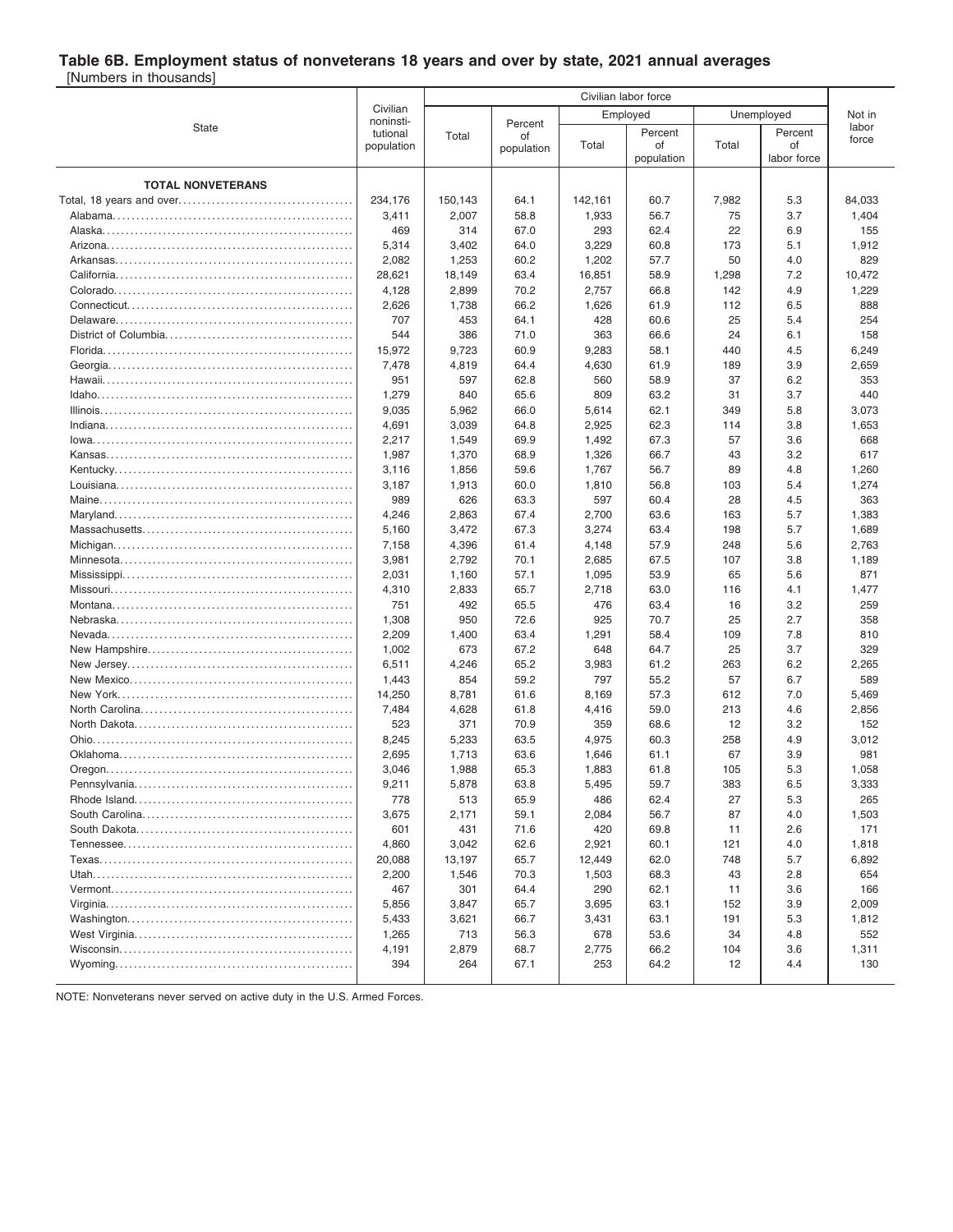**Table 7. Employment status of veterans 18 years and over by presence of service-connected disability, reported disability rating, period of service, and sex, August 2021, not seasonally adjusted**

[Numbers in thousands]

|                                                                                                                                                                                                                                                                                                 |                                                                    |                                                            |                                                              |                                                            | Civilian labor force                                         |                                        |                                               |                                                              |
|-------------------------------------------------------------------------------------------------------------------------------------------------------------------------------------------------------------------------------------------------------------------------------------------------|--------------------------------------------------------------------|------------------------------------------------------------|--------------------------------------------------------------|------------------------------------------------------------|--------------------------------------------------------------|----------------------------------------|-----------------------------------------------|--------------------------------------------------------------|
| Presence of disability, reported disability<br>rating, period of service, and sex                                                                                                                                                                                                               | Civilian<br>noninsti-<br>tutional                                  |                                                            |                                                              |                                                            | Employed                                                     |                                        | Unemployed                                    | Not in labor<br>force                                        |
|                                                                                                                                                                                                                                                                                                 | population                                                         | Total                                                      | Percent of<br>population                                     | Total                                                      | Percent of<br>population                                     | Total                                  | Percent of<br>labor force                     |                                                              |
| <b>TOTAL</b>                                                                                                                                                                                                                                                                                    |                                                                    |                                                            |                                                              |                                                            |                                                              |                                        |                                               |                                                              |
| <b>VETERANS</b><br>With service-connected disability<br>Less than 30 percent disability rating<br>30 to 50 percent disability rating<br>60 percent or higher disability rating<br>Disability rating not reported<br>Without service-connected disability<br>Presence of disability not reported | 18,037<br>4,873<br>1,133<br>1,014<br>2,281<br>444<br>12,253<br>911 | 8,391<br>2,423<br>644<br>596<br>981<br>201<br>5,498<br>471 | 46.5<br>49.7<br>56.9<br>58.7<br>43.0<br>45.4<br>44.9<br>51.7 | 8,083<br>2,340<br>618<br>586<br>939<br>197<br>5,272<br>471 | 44.8<br>48.0<br>54.5<br>57.8<br>41.2<br>44.4<br>43.0<br>51.7 | 309<br>83<br>27<br>9<br>42<br>4<br>226 | 3.7<br>3.4<br>4.1<br>1.5<br>4.3<br>2.2<br>4.1 | 9,646<br>2,450<br>489<br>419<br>1,300<br>242<br>6,755<br>440 |
| Gulf War era, total                                                                                                                                                                                                                                                                             |                                                                    |                                                            |                                                              |                                                            |                                                              |                                        |                                               |                                                              |
| With service-connected disability<br>Less than 30 percent disability rating<br>30 to 50 percent disability rating<br>60 percent or higher disability rating<br>Disability rating not reported<br>Without service-connected disability<br>Presence of disability not reported                    | 7,711<br>2,971<br>551<br>678<br>1,485<br>256<br>4,272<br>469       | 5,915<br>2,076<br>478<br>535<br>889<br>174<br>3,493<br>346 | 76.7<br>69.9<br>86.8<br>78.8<br>59.9<br>68.0<br>81.8<br>73.9 | 5,717<br>2,016<br>464<br>527<br>856<br>170<br>3,354<br>346 | 74.1<br>67.9<br>84.1<br>77.7<br>57.6<br>66.3<br>78.5<br>73.9 | 199<br>60<br>15<br>8<br>33<br>4<br>139 | 3.4<br>2.9<br>3.0<br>1.5<br>3.7<br>2.6<br>4.0 | 1,796<br>895<br>73<br>143<br>596<br>82<br>779<br>122         |
| Gulf War era II                                                                                                                                                                                                                                                                                 |                                                                    |                                                            |                                                              |                                                            |                                                              |                                        |                                               |                                                              |
| With service-connected disability<br>Less than 30 percent disability rating<br>30 to 50 percent disability rating<br>60 percent or higher disability rating<br>Disability rating not reported<br>Without service-connected disability<br>Presence of disability not reported                    | 4,682<br>2,039<br>300<br>439<br>1,135<br>165<br>2,354<br>290       | 3,707<br>1,486<br>284<br>362<br>724<br>116<br>1,985<br>236 | 79.2<br>72.9<br>94.4<br>82.5<br>63.8<br>70.6<br>84.3<br>81.6 | 3,589<br>1,438<br>270<br>355<br>697<br>116<br>1,914<br>236 | 76.7<br>70.5<br>89.8<br>80.9<br>61.4<br>70.6<br>81.3<br>81.6 | 118<br>47<br>14<br>7<br>27<br>71       | 3.2<br>3.2<br>4.9<br>1.9<br>3.7<br>3.6        | 975<br>553<br>17<br>77<br>411<br>49<br>369<br>53             |
| Gulf War era I                                                                                                                                                                                                                                                                                  |                                                                    |                                                            |                                                              |                                                            |                                                              |                                        |                                               |                                                              |
| With service-connected disability<br>Less than 30 percent disability rating<br>30 to 50 percent disability rating<br>60 percent or higher disability rating<br>Disability rating not reported<br>Without service-connected disability<br>Presence of disability not reported                    | 3,029<br>932<br>251<br>239<br>351<br>92<br>1,918<br>179            | 2,208<br>590<br>194<br>173<br>165<br>58<br>1,508<br>110    | 72.9<br>63.3<br>77.6<br>72.2<br>47.1<br>63.4<br>78.6<br>61.3 | 2,128<br>578<br>194<br>172<br>159<br>54<br>1,440<br>110    | 70.2<br>62.0<br>77.3<br>71.7<br>45.3<br>58.5<br>75.1<br>61.3 | 81<br>12<br>-1<br>1<br>6<br>4<br>68    | 3.6<br>2.1<br>0.3<br>0.6<br>3.8<br>4.5        | 821<br>342<br>56<br>67<br>185<br>34<br>410<br>69             |
| WW II, Korean War, and Vietnam era                                                                                                                                                                                                                                                              |                                                                    |                                                            |                                                              |                                                            |                                                              |                                        |                                               |                                                              |
| With service-connected disability<br>Less than 30 percent disability rating<br>60 percent or higher disability rating<br>Disability rating not reported<br>Without service-connected disability<br>Presence of disability not reported                                                          | 6,391<br>1,362<br>445<br>215<br>594<br>107<br>4,772<br>258         | 876<br>155<br>87<br>18<br>41<br>9<br>682<br>39             | 13.7<br>11.4<br>19.5<br>8.5<br>6.9<br>8.4<br>14.3<br>15.1    | 850<br>149<br>81<br>18<br>41<br>9<br>662<br>39             | 13.3<br>11.0<br>18.2<br>8.5<br>6.9<br>8.4<br>13.9<br>15.1    | 26<br>6<br>6<br>20                     | 3.0<br>3.9<br>7.0<br>2.9                      | 5,515<br>1,206<br>358<br>197<br>553<br>98<br>4,090<br>219    |
| Other service periods                                                                                                                                                                                                                                                                           | 3,935                                                              | 1,600                                                      | 40.7                                                         | 1,516                                                      | 38.5                                                         | 84                                     | 5.2                                           | 2,335                                                        |
| With service-connected disability<br>Less than 30 percent disability rating<br>30 to 50 percent disability rating<br>60 percent or higher disability rating<br>Without service-connected disability<br>Presence of disability not reported                                                      | 540<br>137<br>121<br>202<br>81<br>3,210<br>185                     | 191<br>79<br>42<br>51<br>18<br>1,323<br>86                 | 35.4<br>58.0<br>35.2<br>25.4<br>22.5<br>41.2<br>46.5         | 175<br>73<br>42<br>42<br>18<br>1,256<br>86                 | 32.3<br>53.6<br>34.4<br>20.7<br>22.5<br>39.1<br>46.5         | 17<br>6<br>1<br>10<br>67               | 8.7<br>7.7<br>5.1                             | 349<br>57<br>78<br>151<br>63<br>1,887<br>99                  |

See footnotes at end of table.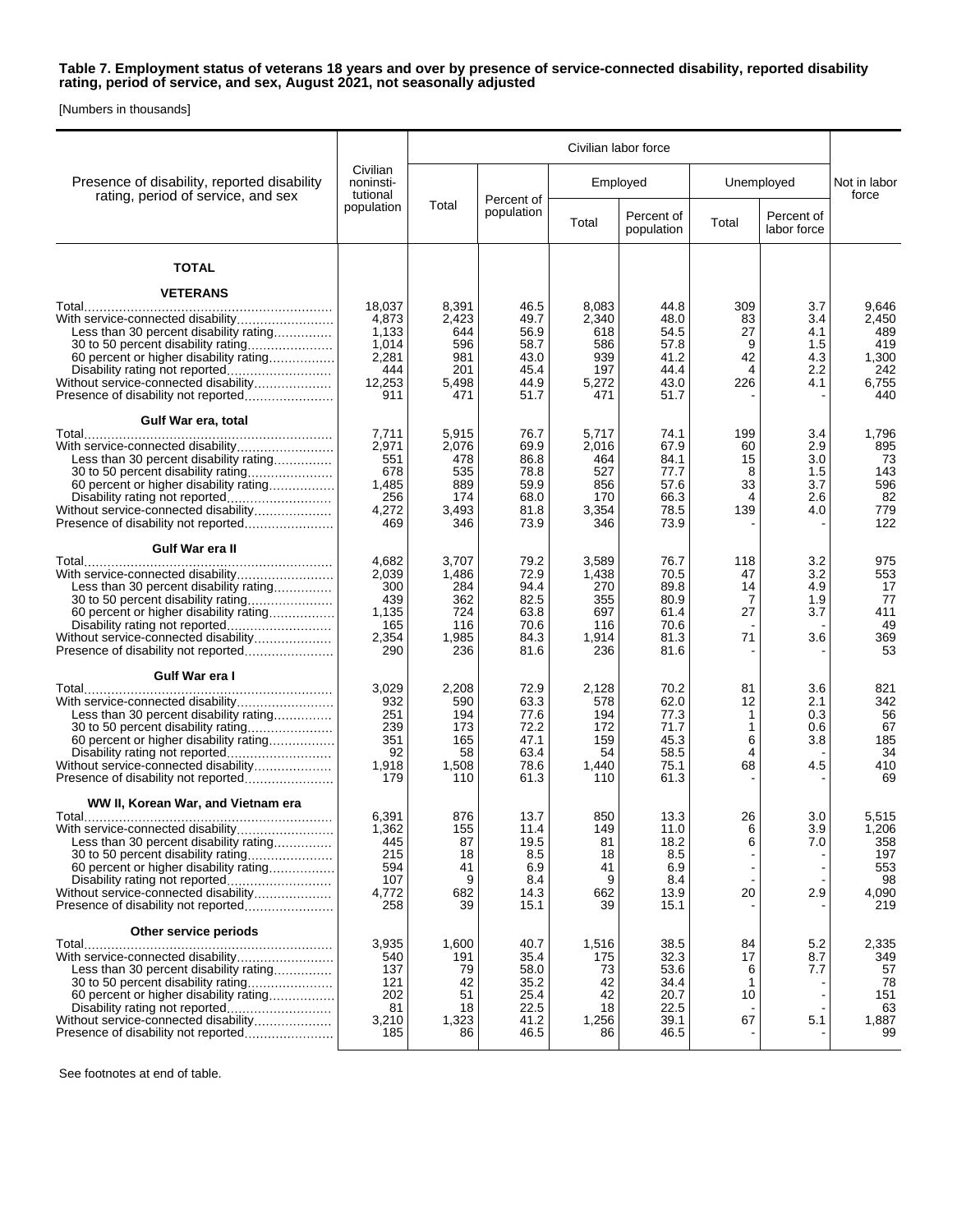**Table 7. Employment status of veterans 18 years and over by presence of service-connected disability, reported disability rating, period of service, and sex, August 2021, not seasonally adjusted -- Continued**

[Numbers in thousands]

|                                                                                                                                                                                                                                                                                                 |                                                                  |                                                            |                                                              | Civilian labor force                                       |                                                              |                                        |                                               |                                                              |  |
|-------------------------------------------------------------------------------------------------------------------------------------------------------------------------------------------------------------------------------------------------------------------------------------------------|------------------------------------------------------------------|------------------------------------------------------------|--------------------------------------------------------------|------------------------------------------------------------|--------------------------------------------------------------|----------------------------------------|-----------------------------------------------|--------------------------------------------------------------|--|
| Presence of disability, reported disability<br>rating, period of service, and sex                                                                                                                                                                                                               | Civilian<br>noninsti-<br>tutional                                |                                                            |                                                              |                                                            | Employed                                                     |                                        | Unemployed                                    | Not in labor<br>force                                        |  |
|                                                                                                                                                                                                                                                                                                 | population                                                       | Total                                                      | Percent of<br>population                                     | Total                                                      | Percent of<br>population                                     | Total                                  | Percent of<br>labor force                     |                                                              |  |
| MEN                                                                                                                                                                                                                                                                                             |                                                                  |                                                            |                                                              |                                                            |                                                              |                                        |                                               |                                                              |  |
| <b>VETERANS</b><br>With service-connected disability<br>Less than 30 percent disability rating<br>30 to 50 percent disability rating<br>60 percent or higher disability rating<br>Disability rating not reported<br>Without service-connected disability<br>Presence of disability not reported | 16,119<br>4,331<br>1,019<br>933<br>1,977<br>402<br>11,031<br>757 | 7,294<br>2,105<br>552<br>541<br>836<br>175<br>4,808<br>382 | 45.3<br>48.6<br>54.1<br>58.0<br>42.3<br>43.6<br>43.6<br>50.4 | 7,015<br>2,031<br>525<br>532<br>803<br>171<br>4,603<br>382 | 43.5<br>46.9<br>51.5<br>57.1<br>40.6<br>42.5<br>41.7<br>50.4 | 279<br>74<br>27<br>9<br>33<br>4<br>205 | 3.8<br>3.5<br>4.8<br>1.7<br>4.0<br>2.6<br>4.3 | 8,825<br>2,226<br>468<br>392<br>1,141<br>227<br>6,223<br>376 |  |
| Gulf War era, total                                                                                                                                                                                                                                                                             |                                                                  |                                                            |                                                              |                                                            |                                                              |                                        |                                               |                                                              |  |
| With service-connected disability<br>Less than 30 percent disability rating<br>30 to 50 percent disability rating<br>60 percent or higher disability rating<br>Disability rating not reported<br>Without service-connected disability<br>Presence of disability not reported                    | 6,412<br>2,515<br>460<br>606<br>1,226<br>223<br>3,534<br>363     | 5,027<br>1,786<br>402<br>486<br>750<br>148<br>2,965<br>276 | 78.4<br>71.0<br>87.4<br>80.2<br>61.1<br>66.4<br>83.9<br>75.9 | 4,848<br>1,734<br>388<br>478<br>725<br>143<br>2,838<br>276 | 75.6<br>69.0<br>84.3<br>78.9<br>59.1<br>64.4<br>80.3<br>75.9 | 178<br>52<br>15<br>8<br>25<br>4<br>126 | 3.5<br>2.9<br>3.6<br>1.7<br>3.3<br>3.0<br>4.3 | 1,385<br>729<br>58<br>120<br>476<br>75<br>570<br>87          |  |
| Gulf War era II                                                                                                                                                                                                                                                                                 |                                                                  |                                                            |                                                              |                                                            |                                                              |                                        |                                               |                                                              |  |
| With service-connected disability<br>Less than 30 percent disability rating<br>30 to 50 percent disability rating<br>60 percent or higher disability rating<br>Disability rating not reported<br>Without service-connected disability<br>Presence of disability not reported                    | 3,907<br>1,706<br>240<br>406<br>927<br>134<br>1,949<br>251       | 3,143<br>1,267<br>229<br>346<br>601<br>92<br>1,675<br>201  | 80.4<br>74.3<br>95.2<br>85.2<br>64.8<br>69.0<br>85.9<br>79.9 | 3,040<br>1,228<br>215<br>339<br>582<br>92<br>1,611<br>201  | 77.8<br>72.0<br>89.4<br>83.5<br>62.8<br>69.0<br>82.6<br>79.9 | 103<br>39<br>14<br>7<br>18<br>64       | 3.3<br>3.1<br>6.1<br>2.0<br>3.1<br>3.8        | 764<br>439<br>11<br>60<br>326<br>41<br>275<br>51             |  |
| Gulf War era I                                                                                                                                                                                                                                                                                  |                                                                  |                                                            |                                                              |                                                            |                                                              |                                        |                                               |                                                              |  |
| With service-connected disability<br>Less than 30 percent disability rating<br>30 to 50 percent disability rating<br>60 percent or higher disability rating<br>Disability rating not reported<br>Without service-connected disability                                                           | 2,505<br>808<br>220<br>200<br>299<br>89<br>1,585<br>112          | 1,884<br>518<br>173<br>141<br>149<br>56<br>1,290<br>75     | 75.2<br>64.1<br>78.9<br>70.1<br>49.8<br>62.5<br>81.4<br>67.1 | 1,808<br>506<br>173<br>139<br>143<br>51<br>1,227<br>75     | 72.2<br>62.6<br>78.7<br>69.6<br>47.7<br>57.5<br>77.4<br>67.1 | 75<br>12<br>1<br>1<br>6<br>4<br>63     | 4.0<br>2.4<br>0.3<br>0.8<br>4.2<br>4.9        | 622<br>290<br>46<br>60<br>150<br>34<br>295<br>37             |  |
| WW II, Korean War, and Vietnam era                                                                                                                                                                                                                                                              |                                                                  |                                                            |                                                              |                                                            |                                                              |                                        |                                               |                                                              |  |
| With service-connected disability<br>Less than 30 percent disability rating<br>30 to 50 percent disability rating<br>60 percent or higher disability rating<br>Disability rating not reported<br>Without service-connected disability<br>Presence of disability not reported                    | 6,166<br>1,340<br>441<br>214<br>586<br>99<br>4,584<br>242        | 839<br>153<br>87<br>16<br>41<br>9<br>654<br>32             | 13.6<br>11.4<br>19.7<br>7.7<br>6.9<br>9.0<br>14.3<br>13.3    | 813<br>147<br>81<br>16<br>41<br>9<br>634<br>32             | 13.2<br>11.0<br>18.3<br>7.7<br>6.9<br>9.0<br>13.8<br>13.3    | 26<br>6<br>6<br>20                     | 3.1<br>4.0<br>7.0<br>3.1                      | 5,327<br>1,187<br>354<br>197<br>546<br>90<br>3,930<br>210    |  |
| Other service periods                                                                                                                                                                                                                                                                           | 3,541                                                            | 1,429                                                      | 40.3                                                         | 1,354                                                      | 38.2                                                         | 75                                     | 5.2                                           | 2,112                                                        |  |
| With service-connected disability<br>Less than 30 percent disability rating<br>30 to 50 percent disability rating<br>60 percent or higher disability rating<br>Disability rating not reported<br>Without service-connected disability<br>Presence of disability not reported                    | 476<br>118<br>113<br>165<br>80<br>2,912<br>153                   | 166<br>63<br>38<br>46<br>18<br>1,189<br>74                 | 34.8<br>52.9<br>34.0<br>28.1<br>22.9<br>40.8<br>48.4         | 150<br>57<br>38<br>38<br>18<br>1,130<br>74                 | 31.5<br>47.8<br>33.2<br>22.8<br>22.9<br>38.8<br>48.4         | 16<br>6<br>1<br>9<br>59                | 9.6<br>4.9                                    | 311<br>56<br>75<br>119<br>61<br>1,723<br>79                  |  |

See footnotes at end of table.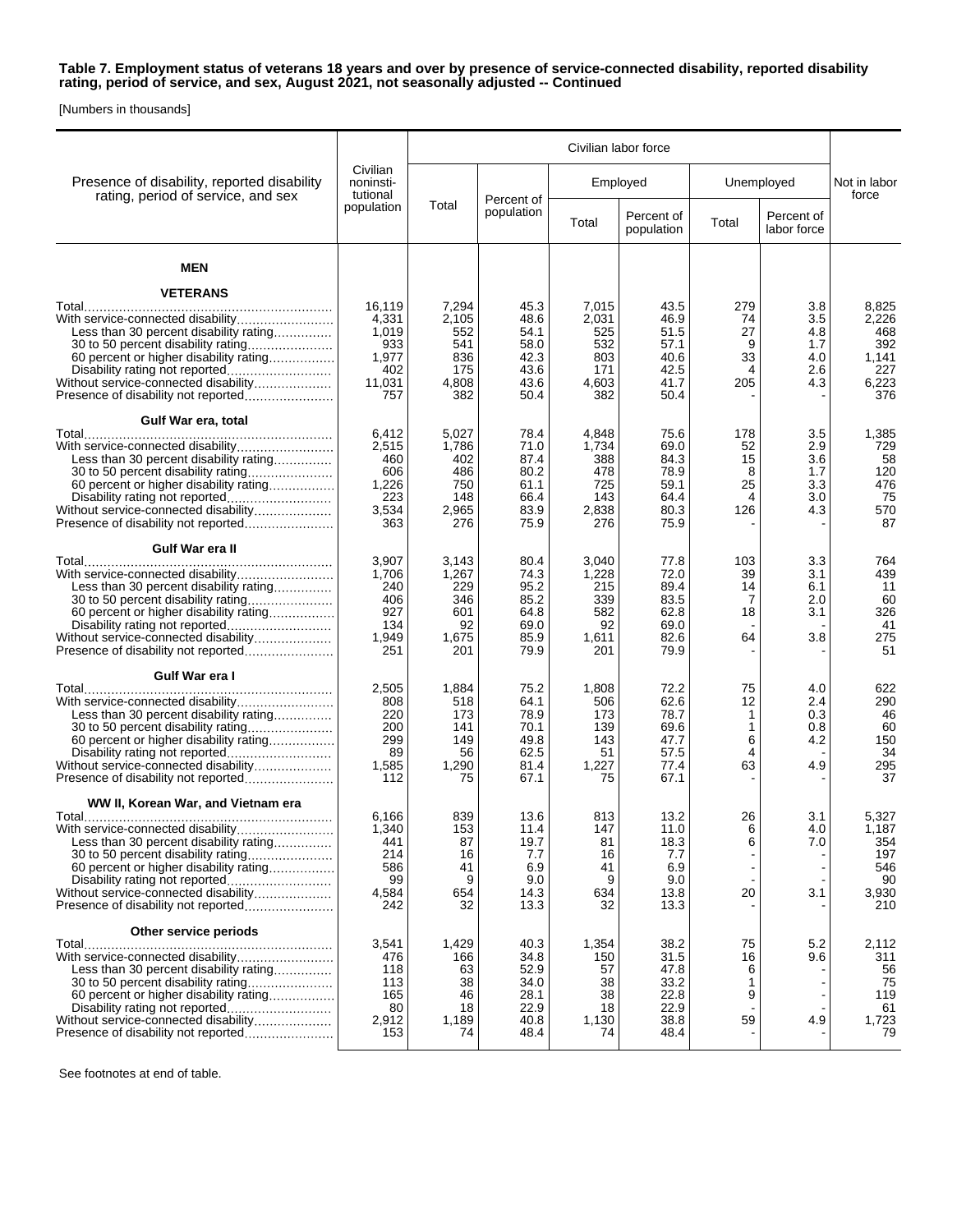**Table 7. Employment status of veterans 18 years and over by presence of service-connected disability, reported disability rating, period of service, and sex, August 2021, not seasonally adjusted -- Continued**

[Numbers in thousands]

|                                                                                                                                                                                                                                                                              |                                                        |                                                    |                                                      |                                                    | Civilian labor force                                 |                    |                                                                                                                                           |                                                  |
|------------------------------------------------------------------------------------------------------------------------------------------------------------------------------------------------------------------------------------------------------------------------------|--------------------------------------------------------|----------------------------------------------------|------------------------------------------------------|----------------------------------------------------|------------------------------------------------------|--------------------|-------------------------------------------------------------------------------------------------------------------------------------------|--------------------------------------------------|
| Presence of disability, reported disability<br>rating, period of service, and sex                                                                                                                                                                                            | Civilian<br>noninsti-<br>tutional                      |                                                    |                                                      |                                                    | Employed                                             |                    |                                                                                                                                           | Not in labor<br>force                            |
|                                                                                                                                                                                                                                                                              | population                                             | Total                                              | Percent of<br>population                             | Total                                              | Percent of<br>population                             | Total              | Unemployed<br>Percent of<br>labor force<br>2.7<br>2.8<br>6.1<br>3.0<br>2.3<br>2.8<br>2.3<br>2.7<br>3.7<br>2.3<br>1.6<br>2.4<br>5.4<br>6.3 |                                                  |
| <b>WOMEN</b>                                                                                                                                                                                                                                                                 |                                                        |                                                    |                                                      |                                                    |                                                      |                    |                                                                                                                                           |                                                  |
| <b>VETERANS</b>                                                                                                                                                                                                                                                              |                                                        |                                                    |                                                      |                                                    |                                                      |                    |                                                                                                                                           |                                                  |
| With service-connected disability<br>Less than 30 percent disability rating<br>30 to 50 percent disability rating<br>60 percent or higher disability rating<br>Disability rating not reported<br>Without service-connected disability<br>Presence of disability not reported | 1,918<br>542<br>114<br>82<br>304<br>42<br>1,223<br>153 | 1,097<br>318<br>92<br>54<br>145<br>26<br>690<br>89 | 57.2<br>58.7<br>81.3<br>66.5<br>47.6<br>56.5<br>58.1 | 1,068<br>309<br>92<br>54<br>136<br>26<br>669<br>89 | 55.7<br>57.0<br>81.3<br>66.5<br>44.7<br>54.7<br>58.1 | 30<br>9<br>9<br>21 |                                                                                                                                           | 821<br>224<br>21<br>27<br>159<br>16<br>532<br>64 |
| Gulf War era, total                                                                                                                                                                                                                                                          |                                                        |                                                    |                                                      |                                                    |                                                      |                    |                                                                                                                                           |                                                  |
| With service-connected disability<br>Without service-connected disability<br>Presence of disability not reported                                                                                                                                                             | 1,299<br>456<br>737<br>106                             | 889<br>290<br>528<br>70                            | 68.4<br>63.6<br>71.6<br>66.7                         | 868<br>282<br>516<br>70                            | 66.8<br>61.8<br>70.0<br>66.7                         | 20<br>8<br>12      |                                                                                                                                           | 410<br>166<br>209<br>35                          |
| Gulf War era II                                                                                                                                                                                                                                                              |                                                        |                                                    |                                                      |                                                    |                                                      |                    |                                                                                                                                           |                                                  |
| With service-connected disability<br>Without service-connected disability<br>Presence of disability not reported                                                                                                                                                             | 776<br>332<br>405<br>38                                | 564<br>218<br>310<br>36                            | 72.8<br>65.6<br>76.7                                 | 549<br>210<br>303<br>36                            | 70.8<br>63.2<br>75.0                                 | 15<br>8<br>7       |                                                                                                                                           | 211<br>114<br>94<br>3                            |
| Gulf War era I                                                                                                                                                                                                                                                               |                                                        |                                                    |                                                      |                                                    |                                                      |                    |                                                                                                                                           |                                                  |
| With service-connected disability<br>Without service-connected disability<br>Presence of disability not reported                                                                                                                                                             | 523<br>124<br>332<br>67                                | 324<br>72<br>218<br>35                             | 62.0<br>58.2<br>65.5                                 | 319<br>72<br>212<br>35                             | 61.0<br>58.2<br>63.9                                 | 5<br>5             |                                                                                                                                           | 199<br>52<br>115<br>33                           |
| WW II, Korean War, and Vietnam era                                                                                                                                                                                                                                           |                                                        |                                                    |                                                      |                                                    |                                                      |                    |                                                                                                                                           |                                                  |
| With service-connected disability<br>Without service-connected disability<br>Presence of disability not reported                                                                                                                                                             | 225<br>22<br>187<br>16                                 | 37<br>2<br>28                                      | 16.4<br>14.8                                         | 37<br>$\overline{2}$<br>28                         | 16.4<br>14.8                                         |                    |                                                                                                                                           | 188<br>19<br>159<br>9                            |
| Other service periods<br>With service-connected disability<br>Without service-connected disability<br>Presence of disability not reported                                                                                                                                    | 394<br>64<br>298<br>32                                 | 172<br>26<br>134<br>12                             | 43.6<br>45.1                                         | 163<br>25<br>126<br>12                             | 41.3<br>42.2                                         | 9<br>9             |                                                                                                                                           | 222<br>38<br>164<br>20                           |
|                                                                                                                                                                                                                                                                              |                                                        |                                                    |                                                      |                                                    |                                                      |                    |                                                                                                                                           |                                                  |

NOTE: Veterans are men and women who served on active duty in the U.S. Armed Forces and were not on active duty at the time of the survey. Veterans could have served anywhere in the world during these periods of service: Gulf War era II (September 2001-present), Gulf War era I (August 1990-August 2001), Vietnam era (August 1964-April 1975), Korean War (July 1950-January 1955), World War II (December 1941-December 1946), and other service periods (all other time periods). Veterans are counted in only one period of service, their most recent wartime period. Veterans who served in more than one wartime period are classified in the most recent one. Veterans who served in both a wartime period and any other service period are classified in the wartime period. A service-connected disability is a health condition or impairment caused or made worse by military service. The associated disability rating, which can range from 0 to 100 percent, is determined from a rating schedule published in the U.S. Code of Federal Regulations, "Title 38." More information appears in the Technical Note of this release. Information on the presence and severity of a service-connected disability was not collected for veterans whose service ended before the Vietnam era. Estimates for these missing responses were imputed. This affects data for the WW II, Korean War, and Vietnam era group and the other service periods group. Dash indicates no data or data that do not meet publication criteria (values not shown where base is less than 75,000).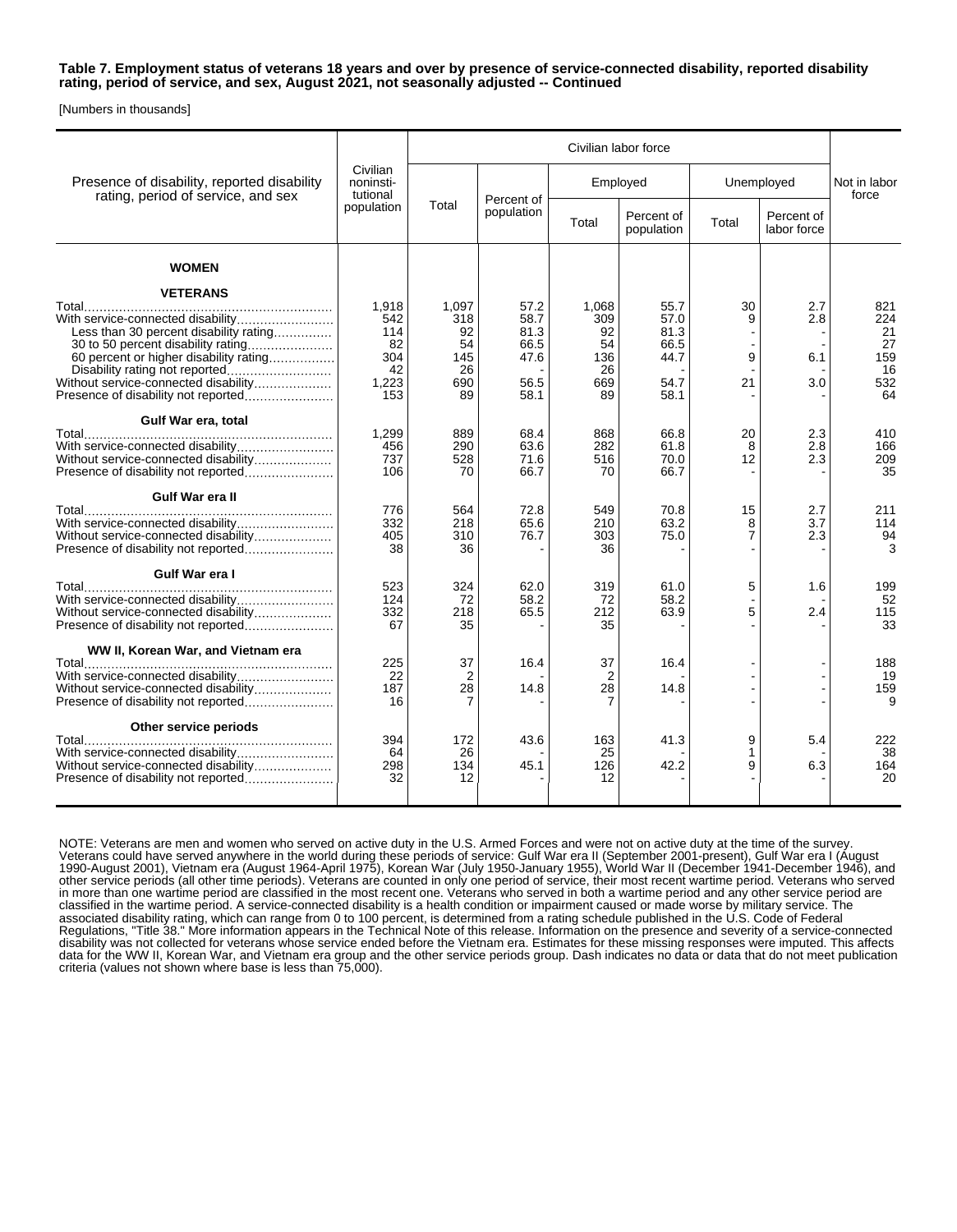**Table 8. Employed persons 18 years and over by veteran status, presence of service-connected disability, period of service, and class of worker, August 2021, not seasonally adjusted**

|                                                                                                                              |                         |                         | Percent distribution by class of worker |                            |                                      |                      |                                       |                      |                             |  |  |
|------------------------------------------------------------------------------------------------------------------------------|-------------------------|-------------------------|-----------------------------------------|----------------------------|--------------------------------------|----------------------|---------------------------------------|----------------------|-----------------------------|--|--|
|                                                                                                                              |                         |                         |                                         | Nonagricultural industries |                                      |                      |                                       |                      |                             |  |  |
| Veteran status, presence of<br>disability, and period of service                                                             | Total<br>Employed       |                         | Agriculture                             |                            | Wage and salary workers <sup>1</sup> | Self-                |                                       |                      |                             |  |  |
|                                                                                                                              | (thousands)             | Total                   | and<br>related<br>industries            | Total                      |                                      | Government           | employed,<br>unincorpo-<br>rated, and |                      |                             |  |  |
|                                                                                                                              |                         |                         |                                         |                            | Private<br>sector                    | Total                | Federal                               | State and<br>local   | unpaid<br>family<br>workers |  |  |
| With service-connected disability<br>Without service-connected disability                                                    | 8,083<br>2,340<br>5,272 | 100.0<br>100.0<br>100.0 | 1.8<br>2.1<br>1.9                       | 98.2<br>97.9<br>98.1       | 70.2<br>68.1<br>70.9                 | 22.5<br>26.7<br>20.5 | 11.9<br>17.8<br>9.3                   | 10.6<br>8.9<br>11.3  | 5.5<br>3.2<br>6.7           |  |  |
| Gulf War era, total <sup>2</sup><br>With service-connected disability<br>Without service-connected disability                | 5,717<br>2,016<br>3,354 | 100.0<br>100.0<br>100.0 | 1.1<br>1.5<br>1.0                       | 98.9<br>98.5<br>99.0       | 69.5<br>69.0<br>70.2                 | 25.3<br>27.2<br>23.6 | 13.9<br>18.5<br>10.9                  | 11.4<br>8.7<br>12.7  | 4.0<br>2.3<br>5.2           |  |  |
| Gulf War era II <sup>2</sup><br>With service-connected disability<br>Without service-connected disability                    | 3,589<br>1,438<br>1,914 | 100.0<br>100.0<br>100.0 | 1.4<br>2.1<br>1.0                       | 98.6<br>97.9<br>99.0       | 67.5<br>69.8<br>66.1                 | 27.8<br>26.5<br>27.9 | 15.9<br>18.5<br>13.9                  | 11.8<br>8.0<br>13.9  | 3.4<br>1.7<br>5.0           |  |  |
| With service-connected disability<br>Without service-connected disability                                                    | 2.128<br>578<br>1,440   | 100.0<br>100.0<br>100.0 | 0.7<br>1.0                              | 99.3<br>100.0<br>99.0      | 73.0<br>67.0<br>75.7                 | 21.1<br>29.0<br>17.8 | 10.4<br>18.6<br>6.9                   | 10.7<br>10.4<br>10.9 | 5.2<br>4.0<br>5.5           |  |  |
| WW II, Korean War, and Vietnam era <sup>2</sup><br>With service-connected disability<br>Without service-connected disability | 850<br>149<br>662       | 100.0<br>100.0<br>100.0 | 7.6<br>11.6<br>7.1                      | 92.4<br>88.4<br>92.9       | 66.6<br>59.1<br>66.3                 | 13.2<br>20.7<br>12.2 | 4.2<br>9.4<br>3.3                     | 8.9<br>11.3<br>8.9   | 12.7<br>8.5<br>14.4         |  |  |
| Other service periods <sup>2</sup><br>With service-connected disability<br>Without service-connected disability              | 1,516<br>175<br>1,256   | 100.0<br>100.0<br>100.0 | 1.2<br>0.2<br>1.4                       | 98.8<br>99.8<br>98.6       | 74.7<br>65.2<br>75.4                 | 17.3<br>26.6<br>16.8 | 8.8<br>17.5<br>8.0                    | 8.5<br>9.1<br>8.8    | 6.8<br>8.0<br>6.4           |  |  |
|                                                                                                                              | 142.865                 | 100.0                   | 1.6                                     | 98.4                       | 79.1                                 | 13.0                 | 2.2                                   | 10.8                 | 6.4                         |  |  |

<sup>1</sup> Includes self-employed workers whose businesses are incorporated.

² Includes veterans who did not report presence of disability.

NOTE: Veterans are men and women who served on active duty in the U.S. Armed Forces and were not on active duty at the time of the survey. Nonveterans never served on active duty in the U.S. Armed Forces. Veterans could have served anywhere in the world during these periods of service: Gulf War era II (September 2001-present), Gulf War era I (August 1990-August 2001), Vietnam era (August 1964-April 1975), Korean War (July 1950- January 1955), World War II (December 1941-December 1946), and other service periods (all other time periods). Veterans are counted in only one period of service, their most recent wartime period. Veterans who served in more than one wartime period are classified in the most recent one. Veterans who served in both a wartime period and any other service period are classified in the wartime period. A service-connected disability is a health condition or impairment caused or made worse by military service. The associated disability rating, which can range from 0 to 100 percent, is determined from a rating schedule published in the U.S. Code of Federal Regulations, "Title 38." More information appears in the Technical Note of this release. Information on the presence and severity of a service-connected disability was not collected for veterans whose service ended before the Vietnam era. Estimates for these missing responses were imputed. This affects data for the WW II, Korean War, and Vietnam era group and the other Vietnam era. Estimates for these missing responses were imputed. This affects data for the WW II, Korean War, and Vietnam era group and the other service periods group. Dash indicates no data or data that do not meet publi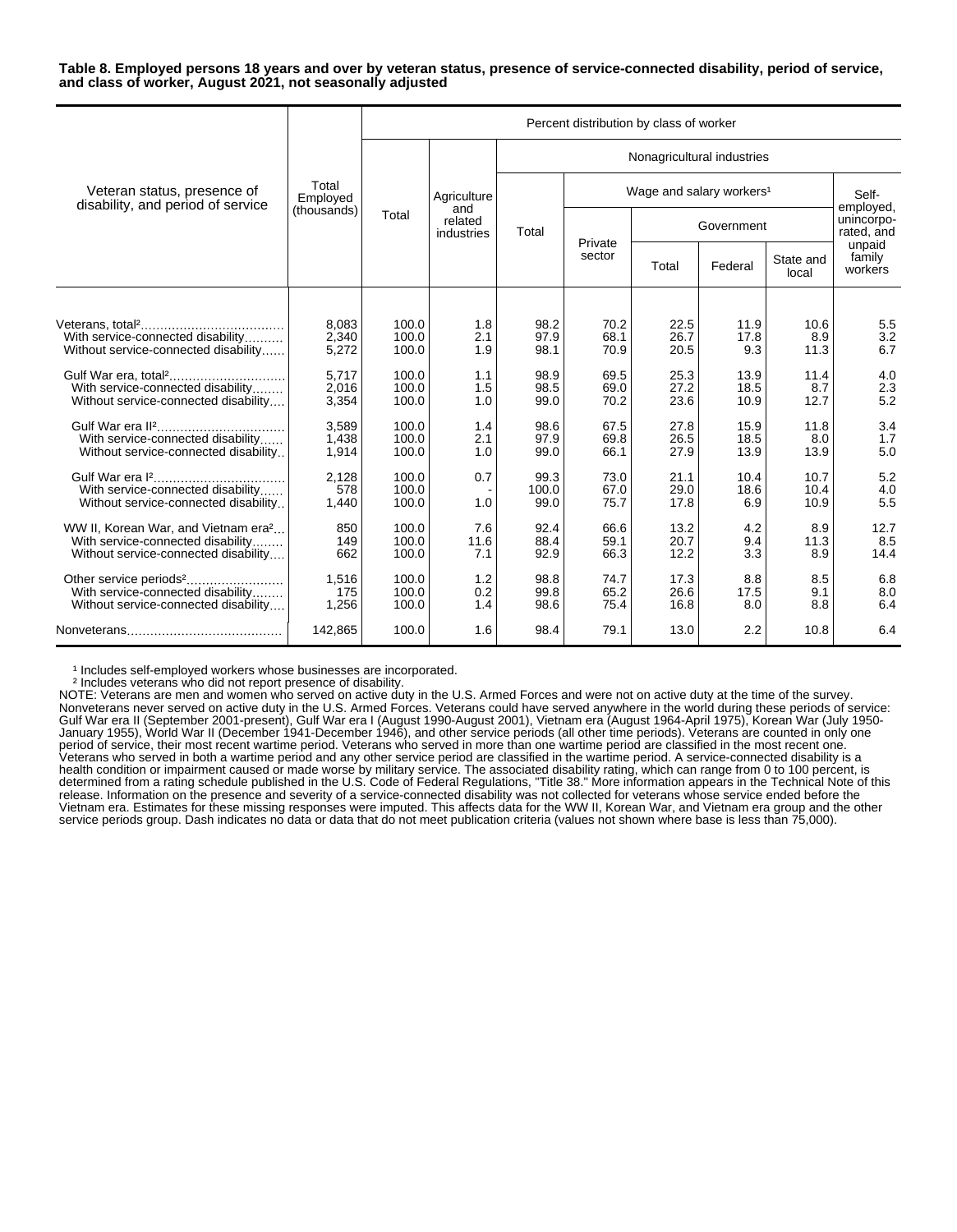#### **Table 9. Employment status of Gulf War-era veterans by Reserve or National Guard status, August 2021, not seasonally adjusted**

[Numbers in thousands]

|                                                                                                                                                         |                                | Civilian labor force          |                              |       |                                                                                                                                                                                                                                                                                                                                                                                                                     |       |  |                             |  |  |
|---------------------------------------------------------------------------------------------------------------------------------------------------------|--------------------------------|-------------------------------|------------------------------|-------|---------------------------------------------------------------------------------------------------------------------------------------------------------------------------------------------------------------------------------------------------------------------------------------------------------------------------------------------------------------------------------------------------------------------|-------|--|-----------------------------|--|--|
| Period of service and Reserve or National Guard                                                                                                         | Civilian<br>noninsti-          |                               |                              |       |                                                                                                                                                                                                                                                                                                                                                                                                                     |       |  | Not in<br>labor             |  |  |
| status                                                                                                                                                  | tutional<br>population         | Total                         | Percent of<br>population     | Total | Unemployed<br>Employed<br>Percent of<br>Percent of<br>Total<br>labor<br>population<br>force<br>5,717<br>74.1<br>3.4<br>199<br>77.9<br>1.9<br>2,214<br>43<br>72.2<br>155<br>4.3<br>3,410<br>63.6<br>0.8<br>93<br>76.7<br>118<br>3,589<br>3.2<br>81.2<br>1,415<br>2.0<br>29<br>74.0<br>88<br>4.0<br>2.111<br>63<br>73.5<br>70.2<br>3.6<br>2,128<br>81<br>72.8<br>14<br>1.7<br>798<br>67<br>1,299<br>69.4<br>4.9<br>30 | force |  |                             |  |  |
| <b>VETERANS</b>                                                                                                                                         |                                |                               |                              |       |                                                                                                                                                                                                                                                                                                                                                                                                                     |       |  |                             |  |  |
| Gulf War era, total                                                                                                                                     |                                |                               |                              |       |                                                                                                                                                                                                                                                                                                                                                                                                                     |       |  |                             |  |  |
| Current or past member of Reserve or National Guard<br>Never a member of Reserve or National Guard<br>Reserve or National Guard membership not reported | 7,711<br>2,840<br>4,724<br>147 | 5,915<br>2,257<br>3,565<br>94 | 76.7<br>79.5<br>75.5<br>64.1 |       |                                                                                                                                                                                                                                                                                                                                                                                                                     |       |  | 1,796<br>584<br>1,160<br>53 |  |  |
| Gulf War era II                                                                                                                                         |                                |                               |                              |       |                                                                                                                                                                                                                                                                                                                                                                                                                     |       |  |                             |  |  |
| Never a member of Reserve or National Guard<br>Reserve or National Guard membership not reported                                                        | 4.682<br>1,744<br>2,853<br>86  | 3.707<br>1,445<br>2,199<br>64 | 79.2<br>82.8<br>77.1<br>74.4 |       |                                                                                                                                                                                                                                                                                                                                                                                                                     |       |  | 975<br>299<br>654<br>22     |  |  |
| Gulf War era I                                                                                                                                          |                                |                               |                              |       |                                                                                                                                                                                                                                                                                                                                                                                                                     |       |  |                             |  |  |
| Never a member of Reserve or National Guard<br>Reserve or National Guard membership not reported                                                        | 3,029<br>1,096<br>1,871<br>61  | 2,208<br>812<br>1,366<br>30   | 72.9<br>74.1<br>73.0         |       |                                                                                                                                                                                                                                                                                                                                                                                                                     |       |  | 821<br>284<br>505<br>31     |  |  |

NOTE: Veterans are men and women who served on active duty in the U.S. Armed Forces and were not on active duty at the time of the survey. The Gulf War era began in August 1990 and continues to the present day. It is divided into two periods of service: Gulf War era II (September 2001-present) and Gulf War era I (August 1990-August 2001). Veterans are counted in only one period of service, their most recent period. Data do not include Reserve and National Guard members who have never been called to Active Duty. Dash indicates no data or data that do not meet publication criteria (values not shown where base is less than 75,000).